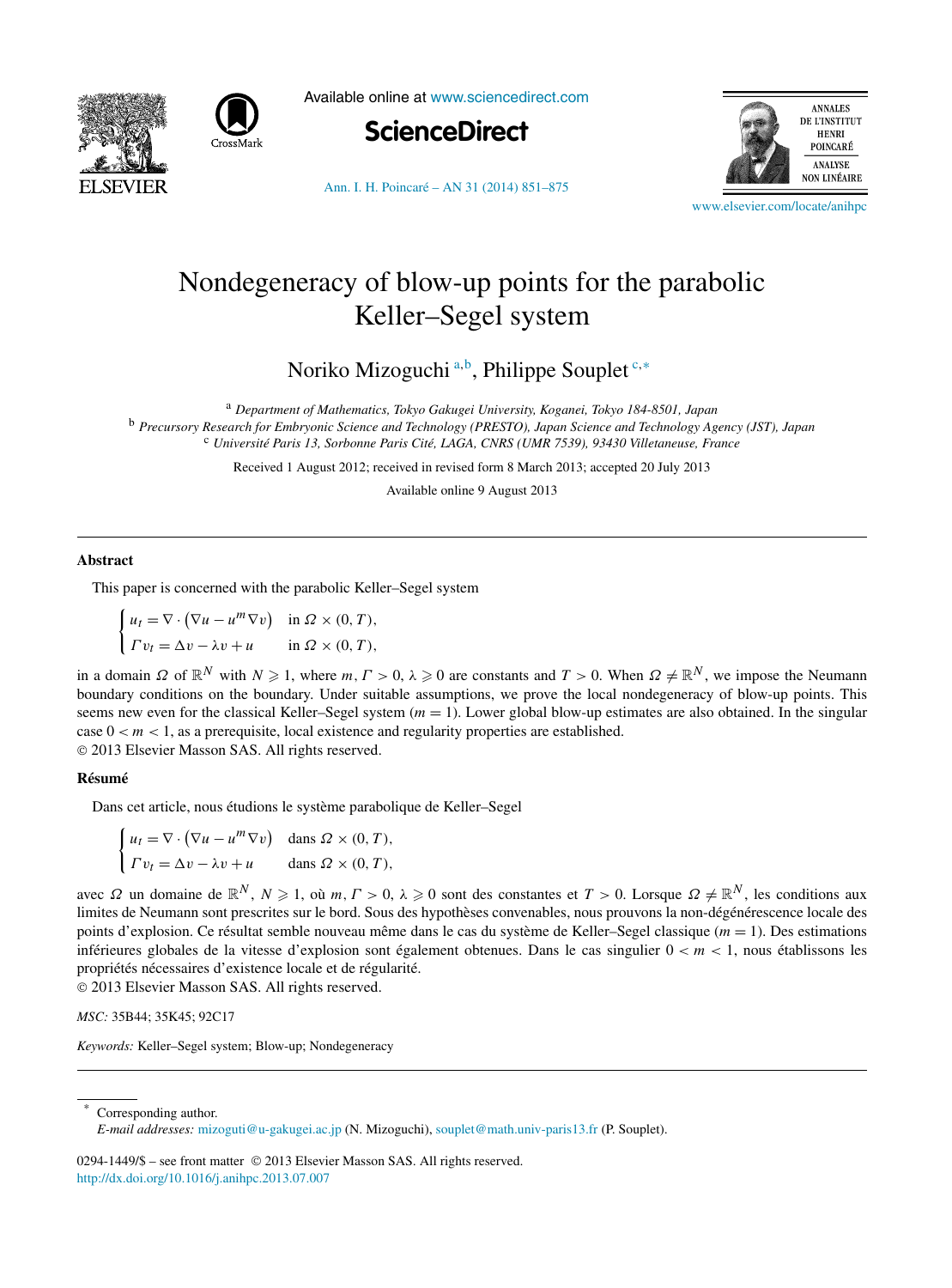# <span id="page-1-0"></span>**1. Introduction**

## *1.1. Problem and main results*

This paper is concerned with the Keller–Segel type system

$$
\begin{cases} u_t = \nabla \cdot (\nabla u - u^m \nabla v), & x \in \Omega, \ t > 0, \\ \Gamma v_t = \Delta v - \lambda v + u, & x \in \Omega, \ t > 0. \end{cases}
$$
\n(1.1)

Throughout this paper, *N* is a positive integer,  $\Omega$  is either the whole space  $\Omega = \mathbb{R}^N$  or a bounded domain of  $\mathbb{R}^N$ of class  $C^{3+\eta}$  for some  $\eta > 0$  and  $m, \Gamma > 0$  and  $\lambda \geq 0$  are constants. System (1.1) is complemented with the initial conditions

$$
u(x, 0) = u_0(x), \qquad v(x, 0) = v_0(x), \quad x \in \Omega,
$$
\n(1.2)

and the Neumann boundary conditions

$$
\frac{\partial u}{\partial \nu}(x,t) = \frac{\partial v}{\partial \nu}(x,t) = 0, \quad x \in \partial \Omega, \ t > 0,
$$
\n(1.3)

where *ν* is the outward normal vector. Condition (1.3) is of course understood to be empty in case  $\Omega = \mathbb{R}^N$  (so that the system  $(1.1)$ – $(1.3)$  covers both the Cauchy–Neumann and the Cauchy problems).

Throughout this paper, the initial data are assumed to satisfy

$$
u_0 \in L^{\infty}(\Omega), \qquad v_0 \in W^{1,\infty}(\Omega), \quad u_0, v_0 \geqslant 0. \tag{1.4}
$$

By a solution of  $(1.1)$ – $(1.3)$  on  $[0, T)$ , we understand a nonnegative mild solution such that  $(u, v) \in L^{\infty}_{loc}([0, T);$  $L^{\infty}(\Omega) \times W^{1,\infty}(\Omega)$ ; see Section [2](#page-4-0) for details. Problem (1.1)–(1.3) admits at least a maximal in time solution. For a given maximal in time solution, we denote by  $T = T_{\text{max}}(u, v) \in (0, \infty]$  its existence time. For  $m \ge 1$ , it was already known before that this solution exists and is unique and classical. For  $0 < m < 1$ , the local existence and regularity issues are nontrivial and require significant effort (see Section [2\)](#page-4-0). We note that in that case the solution need not be classical nor positive and, moreover, it is not known if it is unique. However, our main results below will apply to any nonglobal, maximal solution.

The main goal of this paper is to prove a local nondegeneracy property for blow-up points. We recall that, for a solution  $(u, v)$  of  $(1.1)$ – $(1.3)$  such that  $T = T_{\text{max}}(u, v) < \infty$ , *a* is a *blow-up point* if it belongs to the set

$$
\mathcal{B} = \Big\{ a \in \overline{\Omega}; \limsup_{t \to T, \ \Omega \ni x \to a} \big( u(x, t) + \big| \nabla v(x, t) \big| \big) = \infty \Big\}.
$$

For  $a \in \overline{\Omega}$  and  $\rho > 0$ , we define

$$
\Omega_{a,\rho} = B_{\rho}(a) \cap \overline{\Omega}.
$$

Our main result is the following.

**Theorem 1.1.** *Assume either*  $1 \le m < 2$  *and*  $\Gamma > 0$ *, or*  $0 < m < 1$  *and*  $\Gamma = 1$ *. Let*  $u_0$ *,*  $v_0$  *satisfy* (1.4) *and, in case*  $\Omega = \mathbb{R}^N$ .

$$
\begin{cases} u_0, v_0 \in L^1(\mathbb{R}^N), \\ \nabla u_0 \in L^r(\mathbb{R}^N) \quad \text{for some } r \in [1, \infty) \text{ if } m < 1. \end{cases} \tag{1.5}
$$

Let  $(u, v)$  be any solution of  $(1.1)$ – $(1.3)$  such that  $T = T_{\text{max}}(u, v) < \infty$ . Let  $a \in \overline{\Omega}$ ,  $t_0 \in (0, T)$  and  $\rho > 0$ . There exists *a constant*  $\varepsilon = \varepsilon(N, m, \Gamma) > 0$  *such that, if* 

$$
u(x,t) \leqslant \varepsilon (T-t)^{-1/m} \quad \text{for all } (x,t) \in \Omega_{a,\rho} \times (t_0, T), \tag{1.6}
$$

*then a is not a blow-up point.*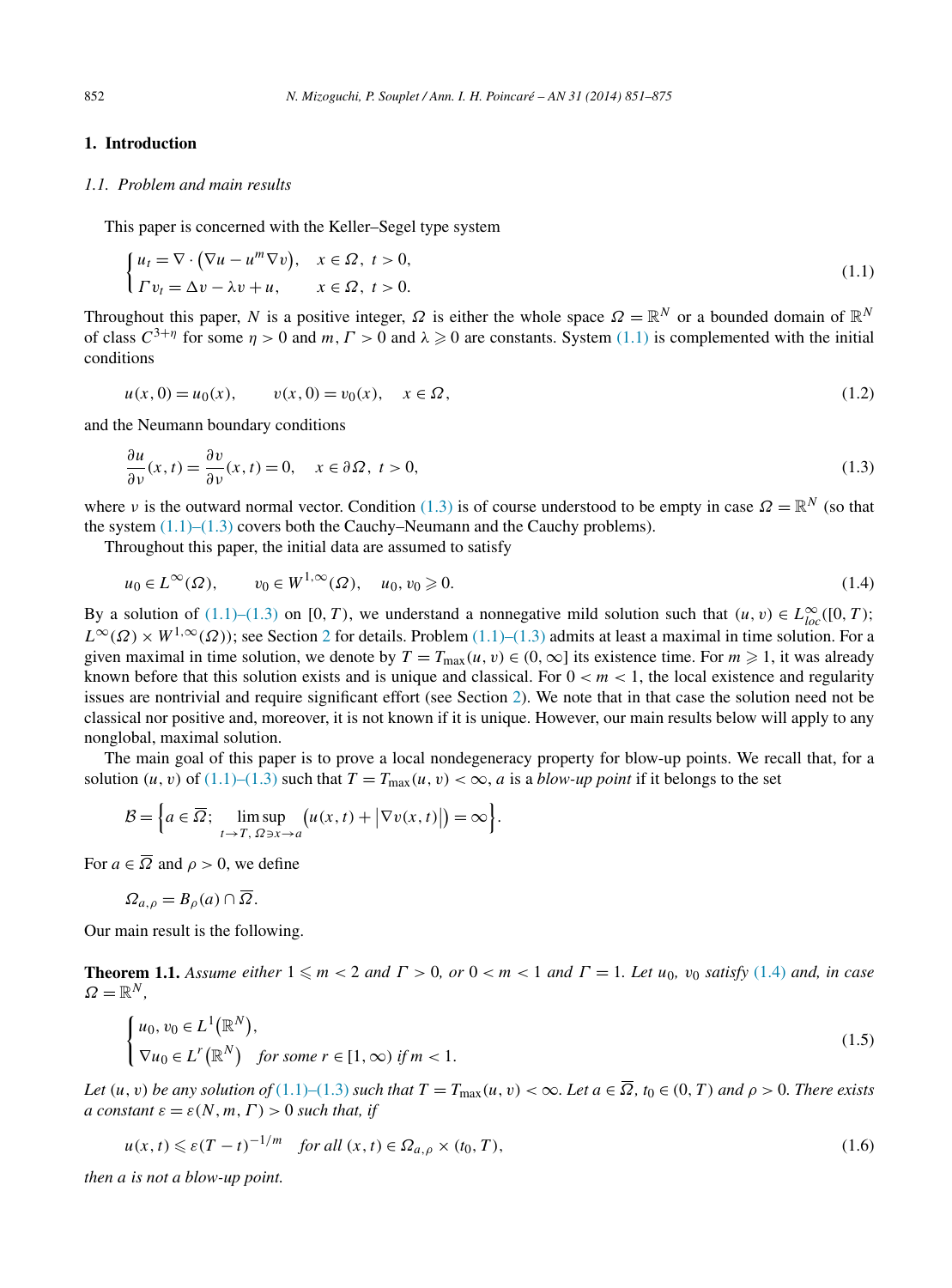<span id="page-2-0"></span>[Theorem 1.1](#page-1-0) can be restated as the following local, lower estimate:

$$
\limsup_{t \to T, \ \Omega \ni x \to a} (T - t)^{1/m} u(x, t) \ge \varepsilon,\tag{1.7}
$$

near any blow-up point *a*. It is an analogue of the classical result of Giga and Kohn [\[15\]](#page-23-0) on the nondegeneracy of blow-up points for the semilinear heat equations  $u_t - \Delta u = u^p$ ,  $p > 1$ . As a second motivation, we study the global-in-space lower blow-up estimate and obtain the following.

**Theorem 1.2.** Let  $m, \Gamma > 0$  and let  $(u, v)$  be any solution of  $(1.1)$ – $(1.3)$  such that  $T = T_{\text{max}}(u, v) < \infty$ . Then

$$
\|u(t)\|_{\infty}^{m} + \|u(t)\|_{\infty}^{2(m-1)} \|\nabla v(t)\|_{\infty}^{2} \geq c(T-t)^{-1} \quad \text{for all } t \in [0, T),
$$
\n(1.8)

*where*  $c = c(N, m, \Gamma) > 0$ . (*Here, when*  $m < 1$ *, we make the convention*  $\infty / \infty = \infty$ *.*) *If*  $1 \le m < 2$ *, then we have in particular* 

$$
\|u(t)\|_{\infty} + \|\nabla v(t)\|_{\infty}^{\frac{2}{2-m}} \ge c(T-t)^{-1/m} \quad \text{for all } t \in [0, T). \tag{1.9}
$$

Unlike the local lower estimate (1.7) from [Theorem 1.1,](#page-1-0) Theorem 1.2 provides information on the solution at each time  $t \in (0, T)$ . However, it does not estimate the size of *u* alone, but of the couple  $(u, |\nabla v|)$ .

# **Remark 1.1.**

(a) Theorems [1.1 and 1.2](#page-1-0) seem new even for the classical Keller–Segel system  $(m = 1)$ . On the other hand, unlike in the case  $m \geq 1$ , there seems to have been almost no mathematical results on system  $(1.1)$  with  $0 < m < 1$ . Indeed, this range exhibits a number of additional difficulties, in the study of both local existence-regularity and of the nondegeneracy of blow-up. Some of these difficulties are connected with the necessity to work with suitable weak solutions.

The proofs of [Theorem](#page-1-0) 1.1 for  $1 \le m \le 2$  and for  $m < 1$  are rather different. In the former range, it is based on multiplier arguments and on various heat kernel estimates. In the latter, due to our assumption of equal diffusivities  $(\Gamma = 1)$ , it turns out that a very helpful auxiliary function is available (see formula [\(4.1\)\)](#page-17-0), which enables one to rely on scalar maximum principle arguments which are not directly applicable to system  $(1.1)$  itself. On the other hand, in both ranges, the proof of [Theorem 1.1](#page-1-0) uses an auxiliary result [\(Lemma 3.1\)](#page-10-0), which provides a local upper blow-up estimate on |∇*v*|, assuming a local upper blow-up estimate on *u*. Its proof relies on heat kernel estimates and on the mass conservation property for system  $(1.1)$ .

We stress that, although the assumption  $\Gamma = 1$  for  $m < 1$  is rather restrictive, the question seems completely open otherwise. The case  $m \geq 2$  seems also open.

- (b) When  $\Gamma = 1$  and  $0 < m < 1$ , [Theorem 1.1](#page-1-0) remains true if the nonlinearity  $u^m$  is replaced with a more general function behaving like *um* for large *u* and satisfying some mild technical assumptions. This can be achieved by suitably modifying the second term in the auxiliary function  $H$  from  $(4.1)$  (see [Lemma 4.1](#page-17-0) below).
- (c) As a consequence of properties of the auxiliary function  $H$ , we note that the global estimate (1.9) remains true when  $0 < m < 1$  and  $\Gamma = 1$ .
- (d) Like in [\[15\],](#page-23-0) our nondegeneracy criterion involves the blow-up rate of the local *L*<sup>∞</sup> norm, and hence does not relate to the space dimension. In connection with [Theorem 1.1,](#page-1-0) but from a different point of view and for *Γ* = 0, one could mention the so-called *ε*-regularity property (see [\[46\]](#page-24-0) and the references therein), which is dimensiondependent and involves a suitable, local, critical norm. Namely, under suitable assumptions, it asserts that no singularity occurs at a point  $x_0$  provided the quantity  $\int_{B_r(x_0)} u^{Nm}(x, t) dx$  for some  $r > 0$  remains small enough for *t* close to *T* .

In the following subsection, in order to motivate our results, we summarize some known facts about blow-up for system  $(1.1)$ .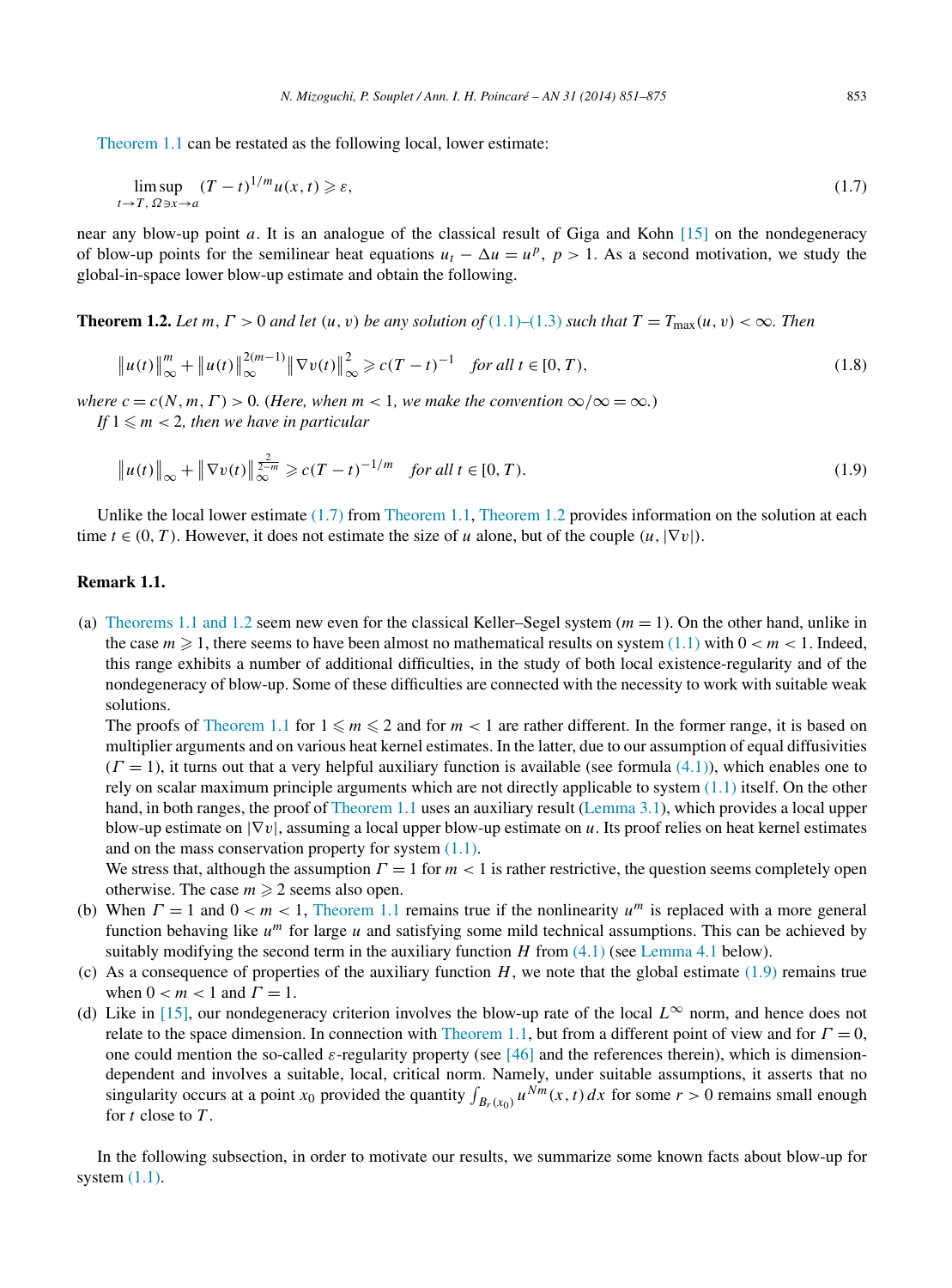#### *1.2. Background on blow-up for Keller–Segel type systems*

In the works described hereafter, for simplicity, we shall not be always specific about whether *Ω* is bounded or  $\Omega = \mathbb{R}^N$ . Although the two cases share many common features, some of the results have been proven only in one of them – see the original references for details. System  $(1.1)$  with  $m = 1$  was introduced by Keller and Segel in [\[26\]](#page-23-0) to describe the motion of cells which are diffusing and moving towards the gradient of a substance called chemoattractant, the latter being produced by the cells themselves. The motivation of this model was to describe the – experimentally observed – phenomenon of chemotactic collapse or aggregation, which refers to the spatial concentration of the total population to a finite number of points. In mathematical terms this is expected to correspond to the finite time blow-up of the cell density *u* near one or several points, along with the formation of one or several Dirac measures (recall that the total cell mass  $M =: \int_{\Omega} u_0 dx$  is conserved in time). For the two-dimensional problem with  $m = 1$ , the existence of a mass threshold was conjectured in [\[40,7,8\].](#page-24-0) Namely, on the basis of heuristic arguments and numerical simulations, it has been predicted that chemotactic collapse should occur if and only if *M* is greater than 8*π*. This conjecture has since then been partially proven in a rigorous manner (see below).

In variants of the Keller–Segel model, the taxis term  $-\nabla \cdot (u \nabla v)$  is replaced by a more general term  $-\nabla \cdot (\phi(u) \nabla v)$ , where the chemosensitivity function  $\phi$  may be nonlinear. Such a feature may be used to model the so-called volume filling effect, see [\[20,21\]](#page-23-0) for a detailed discussion. For simplicity, we shall mainly consider the class of pure power chemosensitivity functions  $\phi(s) = s^m$ ,  $m > 0$ . Beside the original parabolic–parabolic model ( $\Gamma > 0$ ), the corresponding parabolic–elliptic system  $(\Gamma = 0)$  was later proposed and studied in [\[23\]](#page-23-0) as a simplified model in the limit where the diffusion of the chemical is much faster than that of cells. However, it is worth pointing out that proving the existence of blow-up solutions, not even to mention describing the blow-up singularity formation, has turned out to be much more difficult for  $\Gamma > 0$  than for  $\Gamma = 0$ . In a related direction, it is also worth mentioning that chemotaxis systems involving nonlinear diffusion (replacing  $\nabla u$  by  $\nabla(\psi(u))$  with, e.g.,  $\psi(u) = u^{\sigma}$ ) have recently attracted a lot of interest (see, e.g., [\[20,29,21,12\]\)](#page-23-0).

For about the last fifteen years, the only existing result on finite time blow-up for *Γ >* 0 had been that of Herrero and Velázquez in [\[19\],](#page-23-0) where an example of a special blowing-up, radial solution was constructed in dimension  $N = 2$ . Very recently, a breakthrough was made by M. Winkler  $[50]$ , who obtained in dimensions  $N \geq 3$  an explicit criterion on (radial) initial data which guarantees finite time blow-up. His technique was subsequently generalized in  $[9,10]$  to more general chemosensitivity functions  $\phi$  behaving for large *s* like  $s^m$  with  $m > 2/N$  (plus an additional restriction  $m \geq 1$ , which is probably technical). On the other hand, in dimension  $N = 2$ , global existence was proved to hold for  $M < 4\pi$  in general bounded domains [\[1,14,38\],](#page-23-0) and for  $M < 8\pi$  for radial solutions in a ball [\[38\]](#page-23-0) or for general solutions in the whole space [\[6\].](#page-23-0) And indeed, in the example from [\[19\]](#page-23-0) the concentrated mass near the origin at  $t = T$  is precisely equal to  $8\pi$  and the total mass *M* is greater than  $8\pi$ . However, it seems to remain open whether arbitrary values of  $M > 8\pi$  can be realized through the construction in [\[19\],](#page-23-0) so as to fully confirm the mass threshold conjecture for  $\Gamma > 0$ . On the contrary, no mass threshold phenomenon occurs for dimensions  $N \geq 3$ , since the result in [\[50\]](#page-24-0) applies for arbitrary  $M > 0$ . As for the description of the blow-up singularity formation, the only known result is again that of [\[19\],](#page-23-0) which gives for  $N = 2$  a very precise asymptotic description of *u* as  $t \to T$  (see after formula [\(1.10\)](#page-4-0) below), but only for the above mentioned special solution.

Let us turn to the case  $\Gamma = 0$ , where more is known. We will mention only a few results. For  $m = 1$  and  $N = 2$ , small mass global existence, as well as large mass blow-up in the radial case, was first established by Jäger and Luckhaus in [\[23\].](#page-23-0) The  $8\pi$  mass threshold conjecture was later proved in [\[35\]](#page-23-0) for radial solutions in a ball and in [\[5,11\]](#page-23-0) for general solutions in the whole space. In the nonradial bounded domain case, the threshold phenomenon was also established, and it was shown that the critical mass is actually  $4\pi$  instead of  $8\pi$ , due to the possibility of boundary blow-up points (see [\[3,36,38\]\)](#page-23-0). As for the critical case  $M = 8\pi$ , an infinite time aggregation phenomenon may occur (see [\[2,4,25,44\]](#page-23-0) and the references therein). When the chemosensitivity function  $\phi(s)$  behaves for large *s* like  $s^m$ with  $m > 2/N$ , blow-up in finite time occurs independently of the magnitude of initial mass provided the data are concentrated enough, whereas all solutions exist globally if  $m < 2/N$  (see [\[12,29,35,45\]\)](#page-23-0). Moreover, critical mass phenomena appear for  $m = 2/N$  (see [\[33\]\)](#page-23-0).

For *Γ* = 0 and *m* = 1, the asymptotic blow-up behavior has been studied by several authors. When *N* = 2, it is known (see [\[47\]](#page-24-0) and the references therein) that blow-up points are isolated and that, near each blow-up point  $x_0$ ,  $u(t, \cdot)$  converges to a multiple  $K\delta_{x_0}$  of the Dirac mass as  $t \to T$ , with  $K = 8\pi$  if  $x_0 \in \Omega$  and  $K = 4\pi$  if  $x_0 \in \partial\Omega$ . Moreover, for radial solutions, the origin is the only possible blow-up point. Regarding the temporal blow-up rate, the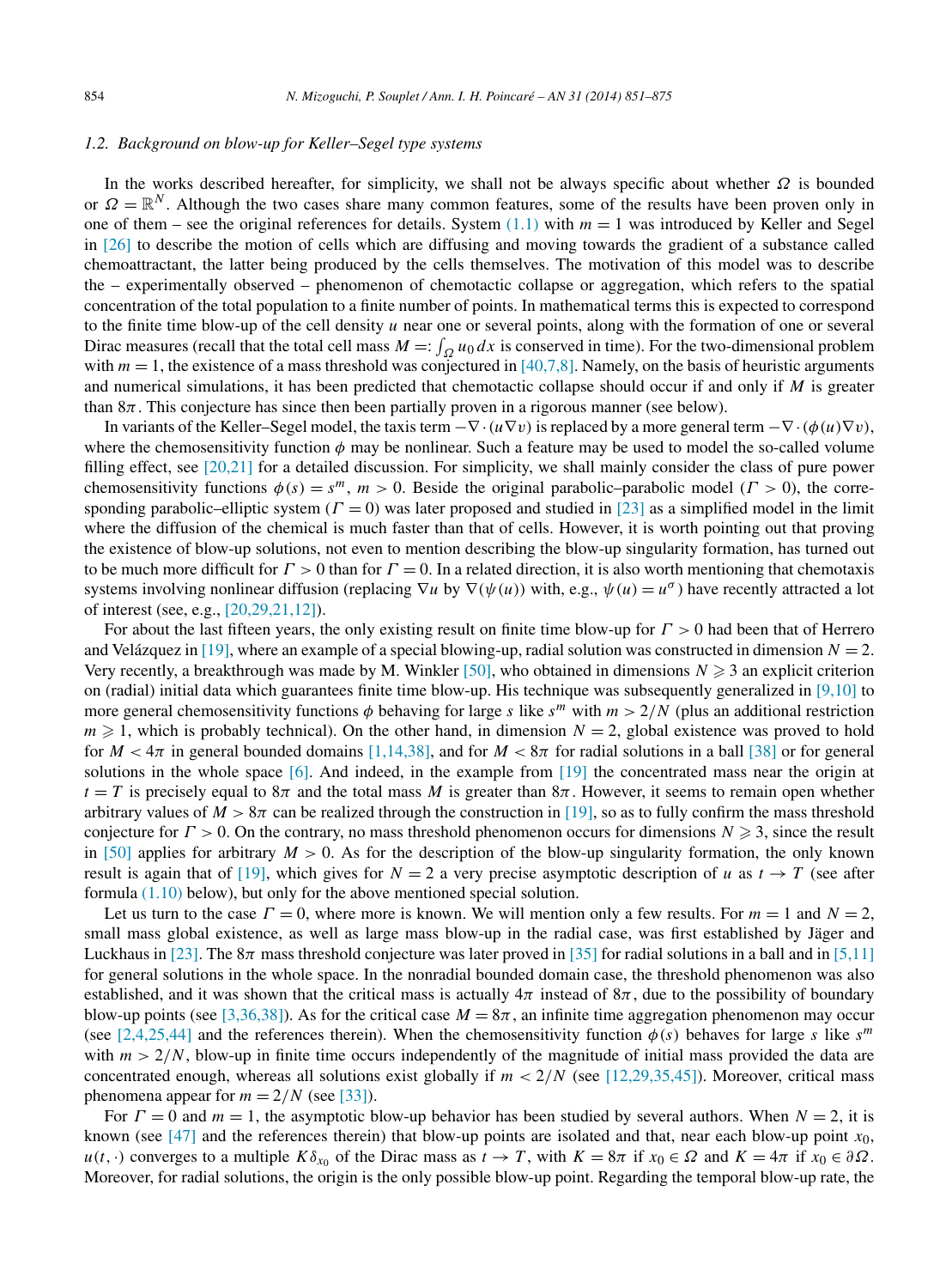<span id="page-4-0"></span>central issue is that of type I vs. type II blow-up, defined by whether  $\limsup_{t\to T}(T-t)\|u(t)\|_{\infty}$  is finite or infinite. Recall that this notion is motivated by the self-similar scale invariance of the problem, namely the fact that for any solution of [\(1.1\),](#page-1-0) the couple  $(u_\alpha, v_\alpha)$ , defined by

$$
u_{\alpha}(x,t) := \alpha u(\alpha^{1/2}x,\alpha t), \qquad v_{\alpha}(x,t) := v(\alpha^{1/2}x,\alpha t), \quad \alpha > 0,
$$

is also a solution (taking  $\Omega = \mathbb{R}^N$  and discarding the term  $\lambda v$  which is irrelevant for blow-up). The lower blow-up rate estimate  $||u(t)||_{\infty} \geqslant C(T-t)^{-1}$  was obtained for all solutions when  $m = 1$  and  $N = 2$  in [\[27\].](#page-23-0) For  $N \geqslant 3$ , there exist radial type I blow-up solutions which are backward self-similar [\[17,39,43\],](#page-23-0) i.e. of the form

$$
u(x, t) = (T - t)^{-1}U(y)
$$
,  $v(x, t) = V(y)$ , where  $y = x(T - t)^{-1/2}$ .

On the other hand, if  $N = 2$ , then any blow-up is type II (see [\[48, Theorem 8.19\]\)](#page-24-0) whereas, for  $N \ge 11$ , radial type II blow-up solutions are known to exist [\[31\].](#page-23-0) For  $3 \leq N \leq 9$ , a sufficient condition on the initial data ensuring type I blow-up was found in [\[16\]](#page-23-0) (revealing a situation different from the cases  $N = 2$  and  $N \ge 11$ ). Moreover, it was shown in [\[16\]](#page-23-0) that any type I blow-up solution which blows up only at the origin behaves asymptotically like a backward self-similar solution around 0 near the blow-up time. We note that, in this connection, our [Theorem 1.1](#page-1-0) gives a backward self-similar lower bound near any blow-up point for *Γ >* 0. In [\[18\],](#page-23-0) for *N* = 2, a special type II blow-up solution was constructed, whose blow-up rate was found to be faster than self-similar only by a logarithmic correction. Its asymptotic behavior is given by

$$
u(x,t) \sim M(t)\bar{u}\left(x\sqrt{M(t)}\right), \quad M(t) \sim C(T-t)^{-1}\exp\left[\left(2\left|\log(T-t)\right|\right)^{1/2}\right],\tag{1.10}
$$

for  $x\sqrt{M(t)}$  bounded, where  $\bar{u}(r) = 8(1 + r^2)^{-2}$ . We note that the couple  $(\bar{u}, \bar{v})$  with  $\bar{v}(r) = 2\log(1 + r^2)$  turns out to be a stationary solution of system [\(1.1\)](#page-1-0) with  $\lambda = 0$ . It was later proved in [\[32\]](#page-23-0) that, for  $N = 2$ , any radial blow-up solution blows up with this rate and recently, in  $[42]$ , the corresponding blow-up profile was shown to be stable. The asymptotic behavior of the blow-up solutions constructed in [\[19\]](#page-23-0) for *Γ >* 0 is essentially similar to (1.10). Finally, let us mention that the question of the continuation of solutions after blow-up for *Γ* = 0, with persistence of moving Dirac masses, has also been studied (see [\[13,30,49\]](#page-23-0) and the references therein).

# **2. Local existence**

**Notation.** Throughout this paper,  $G_\Gamma = G_\Gamma(x, y; t)$  and  $(S_\Gamma(t))_{t \geq 0}$  respectively denote the kernel and the semigroup associated with the operator  $\Gamma^{-1}\Delta$ , with Neumann boundary conditions (unless  $\Omega = \mathbb{R}^N$ ). Recall that for all  $\phi \in \mathbb{R}^N$  $L^{\infty}(\Omega)$ , we have  $(S_{\Gamma}(t)\phi)(x) = \int_{\Omega} G_{\Gamma}(x, y; t)\phi(y) dy$ ,  $x \in \Omega$ ,  $t > 0$ . Also, we will write  $G = G_1$ ,  $S(t) = S_1(t)$  if no confusion arises and we recall that  $G_F(x, y; t) = G(x, y; \Gamma^{-1}t)$ ,  $S_F(t) = S(\Gamma^{-1}t)$ .

The first result of this section asserts the local existence of a solution of problem  $(1.1)$ – $(1.3)$ . In the case  $m \ge 1$ and  $\Omega$  bounded, this is a special case of [\[22\].](#page-23-0) When  $m \ge 1$  and  $\Omega = \mathbb{R}^N$ , the proof is completely similar to the case  $Ω$  bounded (see also [\[45\]\)](#page-24-0) and we shall omit it. On the other hand, the case  $0 < m < 1$  seems new. In this case the nonlinearity is non-Lipschitz and the solution if not expected to be unique, nor *u* to be positive or smooth at the level  $u = 0$ . The proof of the regularity, of the nonnegativity and, even more, of the  $L<sup>1</sup>$  property of the solution is nontrivial. The latter requires the use of the auxiliary function defined in  $(4.1)$  and of [Lemma 4.1](#page-17-0) below and is therefore restricted to  $\Gamma = 1$ .

Since the nonnegativity of  $(u, v)$  is not a priori guaranteed (for  $0 < m < 1$ ), we need to redefine the nonlinearity, and we choose to do so as  $u^m_+$  (here and in the rest of the paper,  $u_+ = \max(u, 0)$  denotes the positive part). Of course, any nonnegative solution will solve the original problem. By a *mild solution* of [\(1.1\)–\(1.3\)](#page-1-0) on [0*,T)* we thus understand a couple  $(u, v)$  of functions satisfying

$$
u \in L_{loc}^{\infty}([0, T); L^{\infty}(\Omega)), \qquad v \in L_{loc}^{\infty}([0, T); W^{1; \infty}(\Omega))
$$
\n
$$
(2.1)
$$

and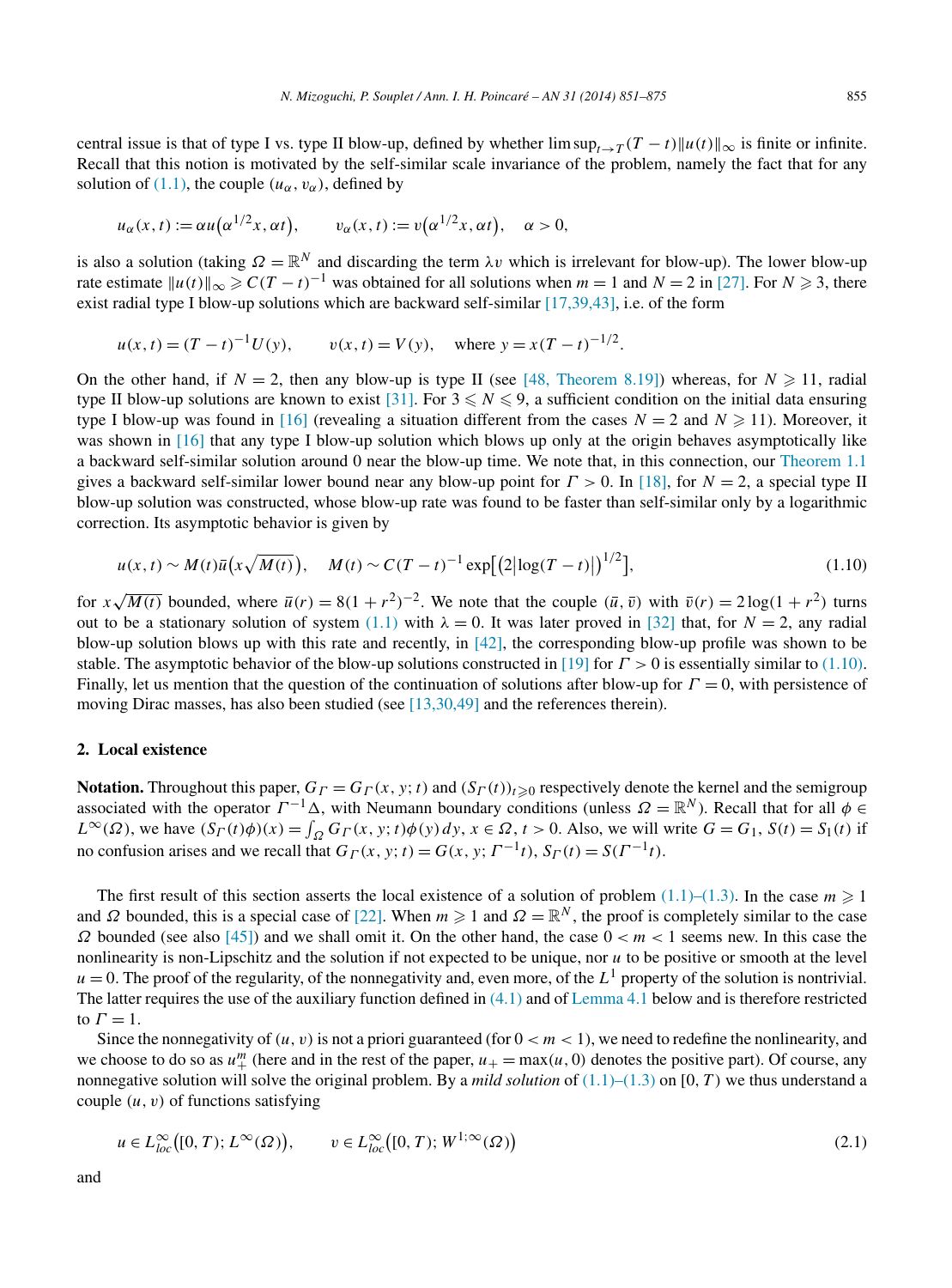<span id="page-5-0"></span>
$$
\begin{cases}\n u(t) = S(t)u_0 - \int_0^t S(t-s)\nabla \cdot \left[ u_+^m \nabla v \right](s) ds, & 0 < t < T, \\
 v(t) = S_\Gamma(t)v_0 + \Gamma^{-1} \int_0^t S_\Gamma(t-s)[u - \lambda v](s) ds, & 0 < t < T.\n\end{cases}
$$
\n(2.2)

Here, for each  $t > 0$ , the operator  $S(t)\nabla \cdot : (L^{\infty}(\Omega))^N \to L^{\infty}(\Omega)$  is defined by

$$
S(t)\nabla \cdot h := -\int_{\Omega} \nabla_{\mathbf{y}} G(x, \mathbf{y}; t) \cdot h(\mathbf{y}) \, d\mathbf{y}
$$
\n
$$
(2.3)
$$

(see [Remark 2.2](#page-10-0) at the end of this section for the justification of the definition  $(2.3)$ ). As for the integral in the first equation of (2.2), it is understood as an absolutely convergent integral in  $L^{\infty}(\Omega)$ . We note (see [Remark 2.2\)](#page-10-0) that if  $\Omega$ is bounded, then, for any  $h \in (L^{\infty}(\Omega))^N$ , we have

$$
\int_{\Omega} (S(t)\nabla \cdot h)(x) dx = 0.
$$
\n(2.4)

If  $\Omega = \mathbb{R}^N$  and  $h \in (L^\infty \cap L^1(\mathbb{R}^N))^N$ , then  $S(t) \nabla \cdot h \in L^1(\mathbb{R}^N)$  and (2.4) remains true. We begin with the local existence of a mild solution and its continuation property.

**Theorem 2.1.** Let  $m > 0$  and let  $u_0$ ,  $v_0$  satisfy [\(1.4\)](#page-1-0). Then there exist  $T = T_{\text{max}}(u, v) \in (0, \infty]$  and functions u, v on  $\overline{\Omega}$  × [0, *T*) *with the following properties*:

$$
(u, v) \text{ is a solution of } (2.1) - (2.2) \text{ on } [0, T); \tag{2.5}
$$

*either* 
$$
T = \infty
$$
, *or*  $T < \infty$  *and*  $\limsup_{t \to T} ||u(t)||_{\infty} = \infty$ . (2.6)

If  $m \geq 1$ , then the solution of  $(2.1)$ – $(2.2)$  *is unique, locally in time.* 

Our next result is concerned with positivity and regularity of mild solutions, for which we need to separate the cases  $m \geqslant 1$  and  $0 < m < 1$ .

# **Proposition 2.1.**

- (i) Assume  $m \geq 1$  and let  $(u, v)$  be the unique, maximal solution of  $(2.1)$ – $(2.2)$ , given by *Theorem* 2.1*. Then*  $u, v \in$  $C(\overline{\Omega}\times[0,T))\cap C^{2,1}(\overline{\Omega}\times(0,T))$  and  $(u,v)$  is a classical solution of  $(1.1)$  in  $\overline{\Omega}\times(0,T)$ . Furthermore, if  $u_0\neq 0$ , *then*  $u, v > 0$  *in*  $\overline{\Omega} \times (0, T)$ *.*
- (ii) Assume  $0 < m < 1$  and let  $(u, v)$  be any maximal in time solution of  $(2.1)$ – $(2.2)$ *. Then*

$$
u \in C\big(\overline{\Omega} \times (0, T)\big), \qquad v \in C\big(\overline{\Omega} \times [0, T)\big), \qquad v, \nabla v \in C^{2,1}\big(\overline{\Omega} \times (0, T)\big), \tag{2.7}
$$

*v is a classical solution of*  $\Gamma v_t = \Delta v + u - \lambda v$  *in*  $\overline{\Omega} \times (0, T)$ , (2.8)

$$
u \geqslant 0 \quad \text{in } \overline{\Omega} \times (0, T), \tag{2.9}
$$

if 
$$
v_0 \neq 0
$$
, then  $v > 0$  in  $\overline{\Omega} \times (0, T)$  
$$
(2.10)
$$

*and*

*u* is a classical solution of  $u_t = \nabla \cdot (\nabla u - u^m \nabla v)$  on the (relatively open) set

$$
\{(x,t)\in\overline{\Omega}\times(0,T);\ u(x,t)>0\}.\tag{2.11}
$$

*Furthermore, we have*

$$
u(\cdot, t) \in BC^1(\overline{\Omega}) \quad \text{for all } t \in (0, T), \ u \in L_{loc}^{\infty}((0, T); BC^1(\overline{\Omega})) \tag{2.12}
$$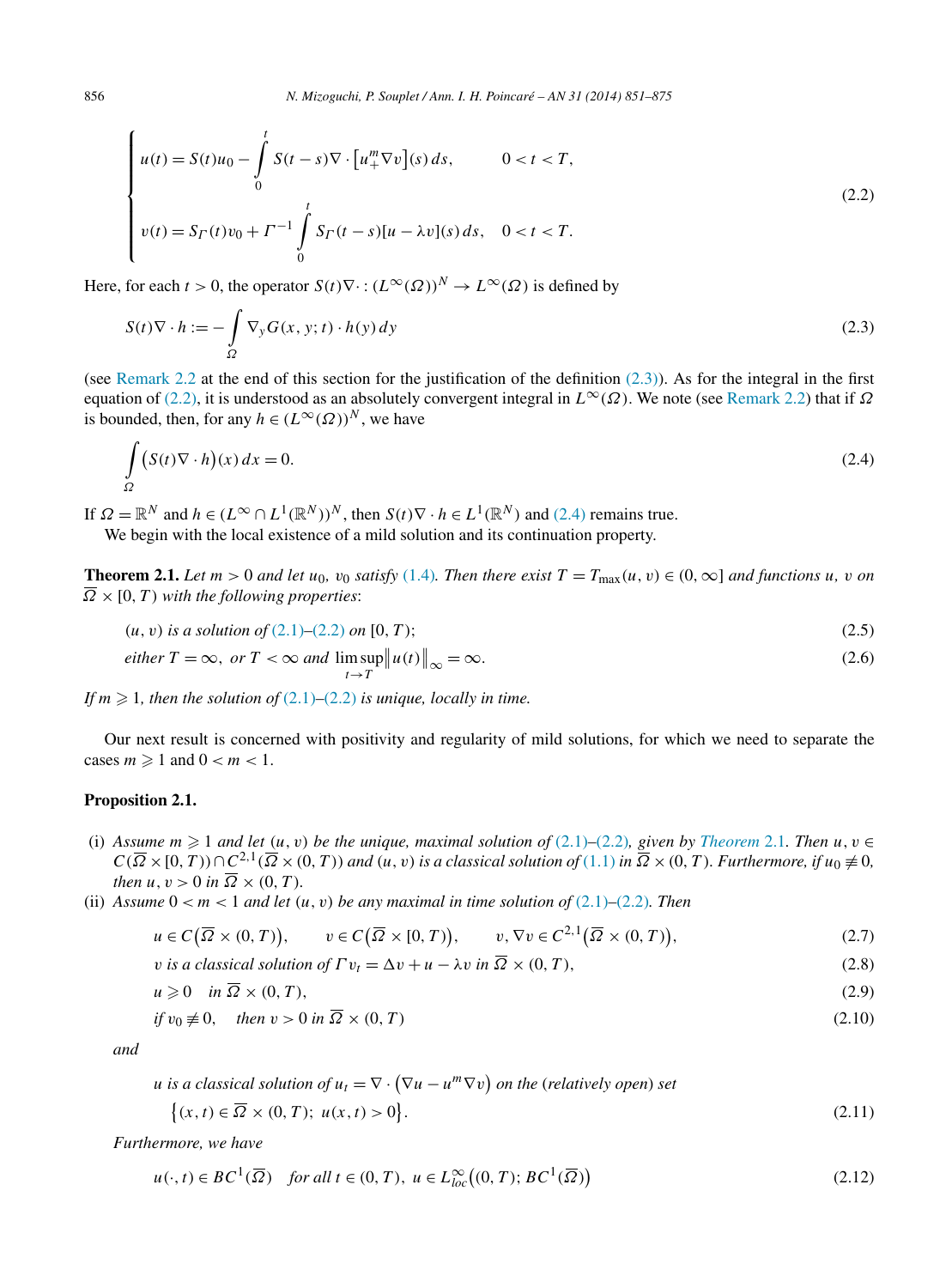<span id="page-6-0"></span>*and, when Ω is bounded,*

$$
\frac{\partial u}{\partial \nu} = 0 \quad on \ \partial \Omega \times (0, T). \tag{2.13}
$$

Finally, we give  $L^1$  properties of mild solutions that will be useful in the sequel.

**Proposition 2.2.** Assume either  $\Omega$  bounded or  $\Omega = \mathbb{R}^N$  and  $u_0, v_0 \in L^1(\mathbb{R}^N)$ . If  $\Omega = \mathbb{R}^N$  and  $m < 1$ , assume in *addition that*  $\Gamma = 1$  *and that*  $\nabla v_0 \in L^q(\mathbb{R}^N)$  *for some*  $q \in [1, \infty)$ *. Then, for any maximal in time solution*  $(u, v)$  *of* [\(2.1\)](#page-4-0)*–*[\(2.2\)](#page-5-0)*, we have*

$$
\|u(t)\|_1 = \|u_0\|_1 \quad \text{for all } t \in (0, T)
$$
\n(2.14)

*and*

$$
\|v(t)\|_1 \le \|v_0\|_1 + \Gamma^{-1}t\|u_0\|_1 \quad \text{for all } t \in (0, T). \tag{2.15}
$$

Before giving the proofs, we recall the following Gaussian bounds for the Neumann heat kernel *G* and its derivatives (see e.g. [\[28,34\]](#page-23-0) and the references therein), which will be also used in the next section.

**Proposition 2.3.** *There exist constants*  $C, \widetilde{C} > 0$  *such that* 

$$
\left|\partial_t^k D_x^{\alpha} D_y^{\beta} G(x, y; t)\right| \leqslant C t^{-k - \frac{N + |\alpha| + |\beta|}{2}} \exp\left(-\frac{\widetilde{C}|x - y|^2}{t}\right) \quad \text{for all } x, y \in \Omega \text{ and } t > 0,
$$

*where*  $k \in \{0, 1\}$ ,  $\alpha, \beta \in \mathbb{N}^N$ ,  $D^{\alpha}$  *denotes the differentiation corresponding to*  $\alpha$  *with respect to space variables, and*  $2k + |\alpha| + |\beta| \leq 3$  *with*  $|\alpha| = \sum_{i=1}^{N} \alpha_i$ .

**Proof of Theorem 2.1.** As mentioned above, we need only consider the case  $0 < m < 1$ . We may also assume  $u_0 \neq 0$ since otherwise  $(u(t), v(t)) = (0, S<sub>\Gamma</sub>(t)v<sub>0</sub>)$  is a solution and there is nothing to prove.

**Step 1.** *Small time existence*. Set  $f_{\varepsilon}(s) = (s_+^2 + \varepsilon^2)^{m/2} - \varepsilon^m$ . By [\[22, Theorem 3.1\],](#page-23-0) there exist a time  $\tau_{\varepsilon} > 0$  and a nonnegative mild solution  $(u_{\varepsilon}, v_{\varepsilon})$  of the regularized problem

$$
\begin{cases}\nu_{\varepsilon}(t) = S(t)u_0 + g_{\varepsilon}^1(t), & g_{\varepsilon}^1(\cdot, t) := -\int_0^t S(t - s)\nabla \cdot [f_{\varepsilon}(u_{\varepsilon})\nabla v_{\varepsilon}](s) ds, \\
v_{\varepsilon}(t) = S_{\Gamma}(t)v_0 + g_{\varepsilon}^2(t), & g_{\varepsilon}^2(\cdot, t) := \Gamma^{-1} \int_0^t S_{\Gamma}(t - s)[u_{\varepsilon} - \lambda v_{\varepsilon}](s) ds,\n\end{cases}
$$
\n(2.16)

for all  $t \in (0, \tau_{\varepsilon})$ . Since  $|f_{\varepsilon}(s)| \leq s_{+}^{m}$ , we deduce from the proof of [\[22, Theorem 3.1\]](#page-23-0) (see formulae (9)–(10) in [\[22\]\)](#page-23-0) that there exist  $\tau_0$ ,  $C > 0$  independent of  $\varepsilon$  such that  $\tau_{\varepsilon} > \tau_0$  and

$$
\|u_{\varepsilon}(t)\|_{\infty} + \|v_{\varepsilon}(t)\|_{\infty} + \|\nabla v_{\varepsilon}(t)\|_{\infty} \leq C \quad \text{for all } t \in (0, \tau_0].
$$
\n(2.17)

Now we claim that, for each  $0 < \alpha < 1$ ,

$$
(g_{\varepsilon}^{1})_{\varepsilon} \text{ is bounded in } C^{\alpha,\alpha/2}(Q_{\tau_{0}}) \quad \text{and} \quad (g_{\varepsilon}^{2})_{\varepsilon} \text{ is bounded in } C^{1+\alpha,\alpha/2}(Q_{\tau_{0}}), \tag{2.18}
$$

where  $Q_{\tau_0} = \overline{\Omega} \times [0, \tau_0]$ . To prove the claim, first observe that, owing to standard heat kernel bounds (cf. Proposition 2.3), for all  $t, h > 0$  and  $x \in \overline{\Omega}$ , we have the estimate

$$
\delta(x,t,h) := h^{-\alpha/2} \int\limits_{\Omega} \left| \nabla_y G(x,y;t+h) - \nabla_y G(x,y;t) \right| dy \leq C t^{-(\alpha+1)/2}.
$$
\n(2.19)

Indeed, if  $h \ge t$ , then  $\delta(x, t, h) \le C h^{-\alpha/2} t^{-1/2}$ , hence (2.19) and, on the other hand, if  $h \le t$ , then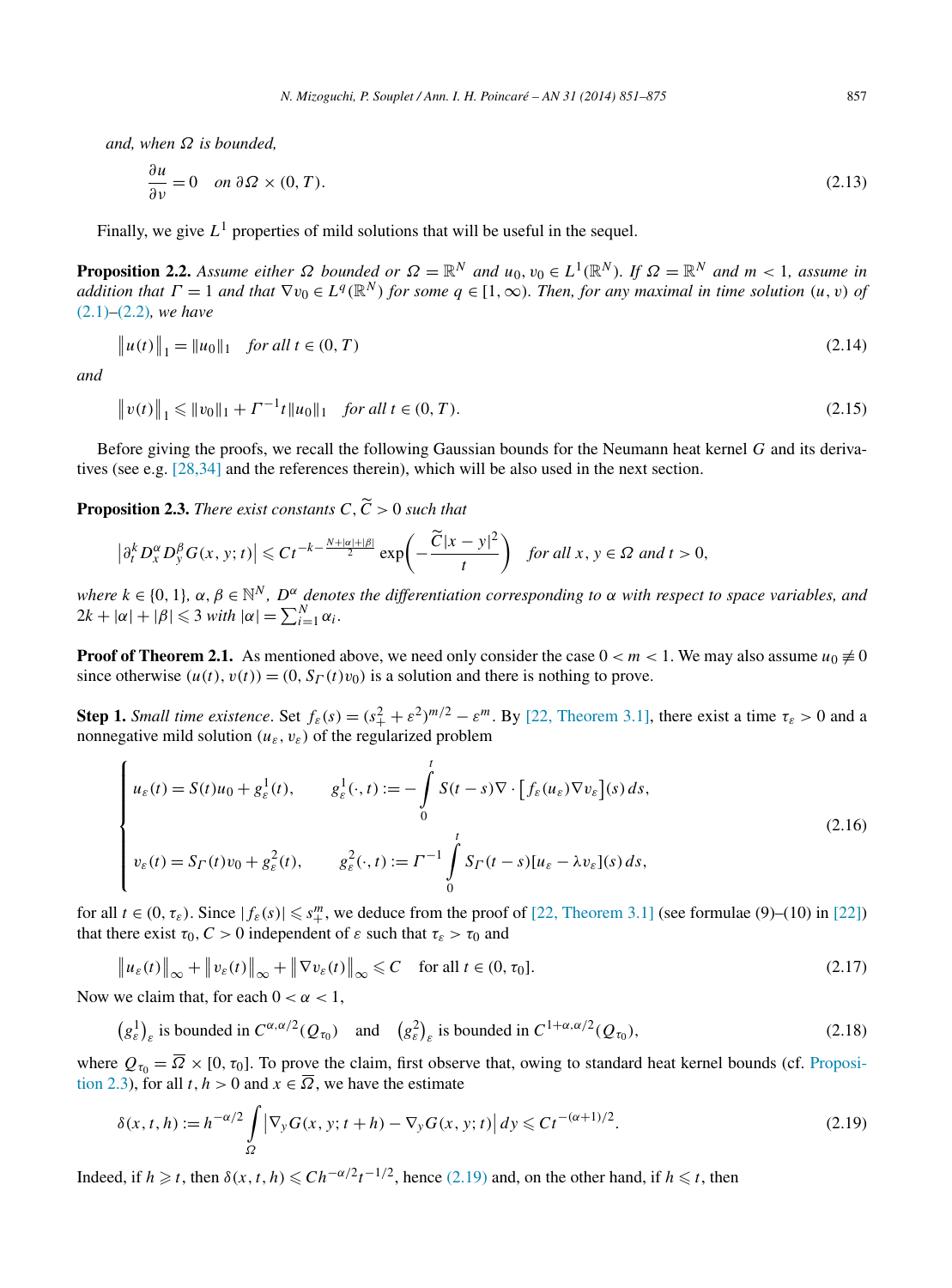$$
\delta(x, t, h) \leq h^{1-\alpha/2} \int_{\Omega} \sup_{t \leq \sigma \leq t+h} \left| \partial_t \nabla_y G(x, y; \sigma) \right| dy, \leq C h^{1-\alpha/2} t^{-3/2},
$$

hence again [\(2.19\).](#page-6-0) Setting  $\psi_{\varepsilon} = f_{\varepsilon}(u_{\varepsilon}) \nabla v_{\varepsilon}$ , it follows from [\(2.17\),](#page-6-0) [\(2.19\)](#page-6-0) and [Proposition 2.3](#page-6-0) that, for each  $0 \le t <$  $t + h \leq \tau_0$  and  $x \in \overline{\Omega}$ ,

$$
h^{-\alpha/2} |g_{\varepsilon}^{1}(x, t+h) - g_{\varepsilon}^{1}(x, t)|
$$
  
\n
$$
\leq h^{-\alpha/2} \int_{t}^{t+h} \int_{\Omega} |\nabla_{y} G(x, y; t+h - s) \psi_{\varepsilon}(y, s)| dy ds
$$
  
\n
$$
+ h^{-\alpha/2} \int_{0}^{t} \int_{\Omega} |(\nabla_{y} G(x, y; t+h - s) - \nabla_{y} G(x, y; t - s)) \psi_{\varepsilon}(y, s)| dy ds
$$
  
\n
$$
\leq C h^{-\alpha/2} \int_{t}^{t+h} (t+h - s)^{-1/2} ds + \int_{0}^{t} (t - s)^{-(\alpha+1)/2} ds
$$
  
\n
$$
\leq C h^{(1-\alpha)/2} + C t^{(1-\alpha)/2} \leq C \tau_{0}^{(1-\alpha)/2}.
$$

This gives the temporal part of the claimed Hölder estimate in  $(2.18)$  for  $g_{\varepsilon}^1$ . The spatial part follows similarly by using the estimate

$$
\sup_{x_1, x_2 \in \overline{\Omega}, x_1 \neq x_2} |x_1 - x_2|^{-\alpha} \int_{\Omega} \left| \nabla_y G(x_1, y; t) - \nabla_y G(x_2; y, t) \right| dy \leq C t^{-(\alpha + 1)/2} \quad \text{for all } t > 0,
$$

which also follows from [Proposition 2.3.](#page-6-0) The proof of the Hölder estimate in [\(2.18\)](#page-6-0) for  $g_{\varepsilon}^2$  is completely similar. This proves claim [\(2.18\).](#page-6-0)

Going back to [\(2.16\),](#page-6-0) by [\(2.18\)](#page-6-0) and Ascoli's theorem, we deduce the existence of a subsequence  $\varepsilon = \varepsilon_j$  and of nonnegative functions  $u \in BC(\overline{\Omega} \times (0, \tau_0))$  and  $v \in BC^{1,0}(\overline{\Omega} \times (0, \tau_0))$ , such that  $u_{\varepsilon}, v_{\varepsilon}, \nabla v_{\varepsilon}$  converge to  $u, v, \nabla v$ , locally uniformly on  $\overline{\Omega} \times (0, \tau_0]$ . We may then pass to the limit, using the Gaussian heat kernel bound in [Proposi](#page-6-0)[tion 2.3](#page-6-0) and dominated convergence, and we end up with a solution of [\(2.1\)](#page-4-0)[–\(2.2\)](#page-5-0) with  $T = \tau_0$ .

**Step 2.** *Continuation property*. By Zorn's lemma, *(u,v)* can be extended maximally in time as a (non-necessarily unique) solution of  $(2.1)$ – $(2.2)$ , in such a way that  $(2.6)$  holds. Indeed, if  $(2.6)$  fails, it first easily follows from the second equation in [\(2.2\)](#page-5-0) that  $\sup_{0 \le t \le T} ||v(t)||_{W^{1,\infty}} < \infty$ . Then by similar Hölder estimates as in Step 1, one can show that  $(u(t),v(t),\nabla v(t))$  converges as  $t \to T$ , locally uniformly on  $\overline{\Omega}$ , and that the limit  $(u(T),v(T)) \in L^{\infty}(\Omega) \times$  $W^{1,\infty}(\Omega)$ . Moreover, [\(2.2\)](#page-5-0) is satisfied at  $t = T$ . Taking this limit as new initial data, one can extend the solution beyond *T*, contradicting the definition of *T*.  $\Box$ 

**Proof of Proposition 2.1.** Again we need only consider the case  $0 < m < 1$ . Note that, at this stage, we do not know if  $u, v \ge 0$  on the whole maximal interval of existence (but only for small time).

**Step 1.** *Regularity of maximal in time solutions.* Fix  $0 < t_0 < \tau < T$ . Since  $u, u_+^m \nabla v \in L^\infty(Q_\tau)$ , by the argument leading to [\(2.18\),](#page-6-0) we obtain  $u \in BC^{\alpha, \alpha/2}(\overline{\Omega} \times [t_0, \tau])$  and  $v \in BC^{1+\alpha, \alpha/2}(\overline{\Omega} \times [t_0, \tau])$  for each  $0 < \alpha < 1$ . By standard parabolic regularity, we then deduce  $(2.7)$ ,  $(2.8)$ , along with

*u* is a classical solution of  $u_t = \nabla \cdot (\nabla u - u_+^m \nabla v)$  on the (relatively open) set

$$
\{(x,t) \in \overline{\Omega} \times (0,T); \ u(x,t) \neq 0\}.
$$
\n
$$
(2.20)
$$

(Note that this will imply  $(2.11)$  once we have shown  $u \ge 0$  at Step 2 below.)

Let us now check properties  $(2.12)$ – $(2.13)$ . We shall need the following smoothing estimate:

$$
\|S(t)\nabla \cdot h\|_{BC^k(\Omega)} \leqslant C(\varepsilon)\left(1 + t^{-(1+\varepsilon+k-\theta)/2}\right) \|h\|_{BC^{\theta}(\Omega)}, \quad h \in \left(BC^{\theta}(\Omega)\right)^N, \ t > 0,
$$
\n(2.21)

<span id="page-7-0"></span>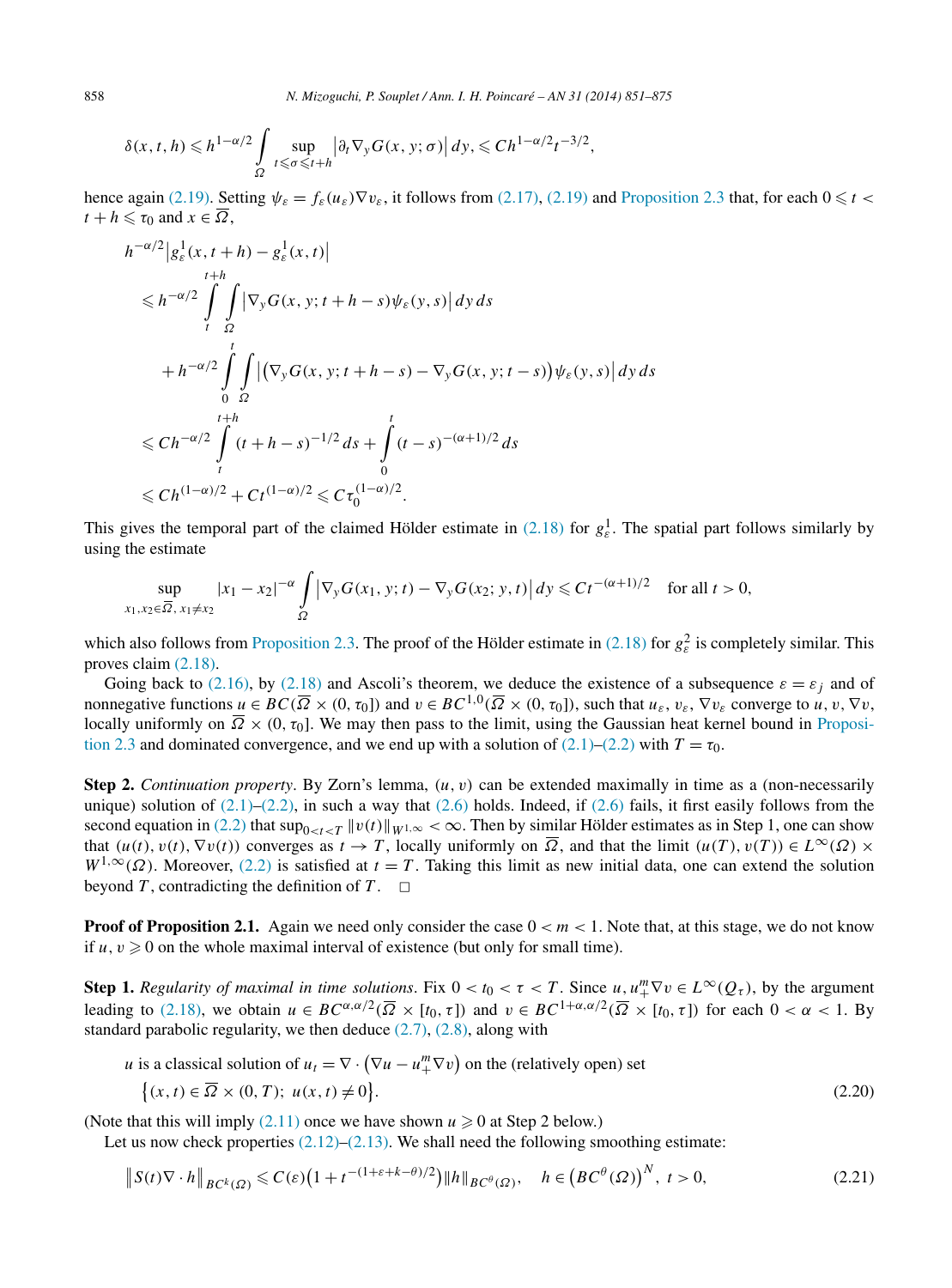<span id="page-8-0"></span>for any  $0 \le \theta \le 1$ ,  $0 \le k \le 2$  with  $k \ge \theta - 1$ , and any  $\varepsilon > 0$ . We note that a similar estimate in Sobolev spaces is proved in [\[22, Lemma 2.1\].](#page-23-0) Here, in the case  $\theta = 1$ , estimate [\(2.21\)](#page-7-0) (actually true for  $\varepsilon = 0$ ) is a consequence of definition [\(2.3\),](#page-5-0) formula [\(2.30\)](#page-10-0) below and [Proposition 2.3.](#page-6-0) In the case  $\theta = 0$ , estimate [\(2.21\)](#page-7-0) (again true for  $\varepsilon = 0$ ) is a consequence of [\(2.3\)](#page-5-0) and [Proposition 2.3.](#page-6-0) The general case (with any *ε >* 0) then follows by interpolation.

Fix  $0 < t_0 < \tau < T$ . Since  $u_+^m \nabla v \in BC(\overline{\Omega} \times [t_0, \tau])$ , it follows from [\(2.21\)](#page-7-0) with  $\theta = 0$  and the first equation in [\(2.2\)](#page-5-0) (shifted in time) that  $u \in L^{\infty}(t_0, \tau; BC^k(\Omega))$  for all  $k \in (0, 1)$ . Consequently,  $u^m_+ \in L^{\infty}(t_0, \tau; BC^{mk}(\Omega))$ , hence

$$
u_+^m \nabla v \in L^\infty(t_0, \tau; BC^\theta(\Omega)) \quad \text{for all } \theta \in (0, m).
$$

Applying [\(2.21\)](#page-7-0) again, this time with  $\theta \in (0, m)$ , we deduce that, for all  $t \in (t_0, \tau)$ ,  $u(t) \in BC^k(\Omega)$  for all  $k \in$  $(0, 1 + m)$ , hence in particular  $(2.12)$ .

Moreover, when  $\Omega$  is bounded, for each given  $t \in (0, T)$ , the function  $z_s(\cdot) := S(t - s)\nabla \cdot (u^m_+ \nabla v)(s)$  belongs to  $C^1(\overline{\Omega})$  and satisfies  $\frac{\partial z_s}{\partial v}(x) = 0$  on  $\partial \Omega$ . Since the estimates in the previous paragraph guarantee that the integral  $\int_0^t z(\cdot, s) ds$  is absolutely convergent in  $C^1(\overline{\Omega})$ , property [\(2.13\)](#page-6-0) follows.

**Step 2.** *Nonnegativity of maximal in time solutions*. Although *u* is not smooth at the level  $u = 0$ , one can use the following maximum principle argument on alleged negative values of *u*.

Let us first show  $u \ge 0$  in the case  $\Omega$  bounded. Assume that the property  $u \ge 0$  is not true. Set  $w = e^{-t}u$ . Then there exist  $t_0 \in (0, T)$  and  $x_0 \in \overline{\Omega}$  such that  $w(x_0, t_0) = \min_{Q_0} w < 0$ , where  $Q_0 = \overline{\Omega} \times [0, t_0]$ . By continuity, the exists  $\varepsilon > 0$  such that  $w < 0$ , hence  $u_{+} = 0$ , in  $V := Q_0 \cap (B(x_0, \varepsilon) \times [t_0 - \varepsilon, t_0])$ . In view of [\(2.20\),](#page-7-0) we deduce that  $w_t - \Delta w = -w > 0$  in V. This yields a direct contradiction at  $(x_0, t_0)$  if  $x_0 \in \Omega$ . If  $x_0 \in \partial \Omega$ , since  $\frac{\partial w}{\partial \nu}(x_0, t_0) = 0$ , we get a contradiction with the Hopf lemma.

In the case  $\Omega = \mathbb{R}^N$ , one can modify the above proof by a using a perturbation argument from [\[24\].](#page-23-0) Namely, we fix  $\varepsilon > 0$  and set

$$
\hat{w} = u + \varepsilon \left( (2N + 1)t + |x|^2 \right).
$$

Fix  $\tau \in (0, T)$  and assume that the property  $\hat{w} \geq 0$  is not true on  $Q_{\tau} := \mathbb{R}^N \times [0, \tau]$ . Since *u* is bounded in  $Q_{\tau}$ , there exists  $R > 0$  such that  $\hat{w} \geq 0$  in  $(\mathbb{R}^N \setminus \overline{B}_R) \times [0, \tau]$ . Consequently, there exist  $t_0 \in (0, \tau]$  and  $x_0 \in \overline{B}_R$  such that

$$
\hat{w}(x_0, t_0) = \min_{\bar{B}_R \times [0, \tau]} \hat{w} = \min_{Q_\tau} \hat{w} < 0.
$$

Observe that  $(\partial_t - \Delta)[(2N + 1)t + |x|^2] = 1$ . Due to [\(2.20\),](#page-7-0) the function  $\hat{w}$  thus satisfies

$$
\hat{w}_t - \Delta \hat{w} = u_t - \Delta u + \varepsilon > -\nabla \cdot \left[ \left( \hat{w} - \varepsilon \left( (2N + 1)t + |x|^2 \right) \right)_{+}^{m} \nabla v \right]
$$
\n(2.22)

at any point  $(x, t) \in \mathbb{R}^N \times (0, T)$  where  $\hat{w}(x, t) - \varepsilon((2N + 1)t + |x|^2) \neq 0$ . This is in particular true at  $(x_0, t_0)$  and, since  $\hat{w}(x_0, t_0) < 0$ , the RHS of (2.22) vanishes at  $(x_0, t_0)$  and we get  $0 \ge (\hat{w}_t - \Delta \hat{w})(x_0, t_0) > 0$ , a contradiction. We deduce that  $\hat{w} \geq 0$  in  $\mathbb{R}^N \times [0, \tau]$  for each  $\tau \in (0, T)$  and  $\varepsilon > 0$ . Letting  $\tau \to T$  and then  $\varepsilon \to 0$ , we conclude that  $u \geqslant 0$  in  $\mathbb{R}^N \times [0, T)$ .

The positivity of *v* (cf.  $(2.10)$ ) then follows from the strong maximum principle.  $\Box$ 

**Proof of Proposition 2.2.** If *Ω* is bounded, then [\(2.14\)](#page-6-0) and [\(2.15\)](#page-6-0) directly follow from the mass preserving property of the Neumann heat semigroup, Fubini's theorem and  $(2.4)$ , by integrating each equation of  $(2.2)$  in space.

Let us thus assume  $\Omega = \mathbb{R}^N$ . By our hypotheses, we have  $\Gamma = 1$ ,  $u_0, v_0 \in L^1 \cap L^\infty(\mathbb{R}^N)$  and  $\nabla v_0 \in L^q \cap L^\infty(\mathbb{R}^N)$ for some  $q \in [1, \infty)$ . We may assume  $q \ge 2$  without loss of generality. It suffices to show that

$$
u(t), \nabla v(t) \in L_{loc}^{1}([0, T); L^{1}(\mathbb{R}^{N})).
$$
\n(2.23)

Indeed, once (2.23) is proved, [\(2.14\)](#page-6-0) and [\(2.15\)](#page-6-0) follow similarly as in the bounded domain case.

We shall prove  $(2.23)$  by a boostrap argument. Fix  $\tau \in (0, T)$ . We have

$$
u, v, |\nabla v| \leqslant C \quad \text{in } \mathbb{R}^N \times (0, \tau). \tag{2.24}
$$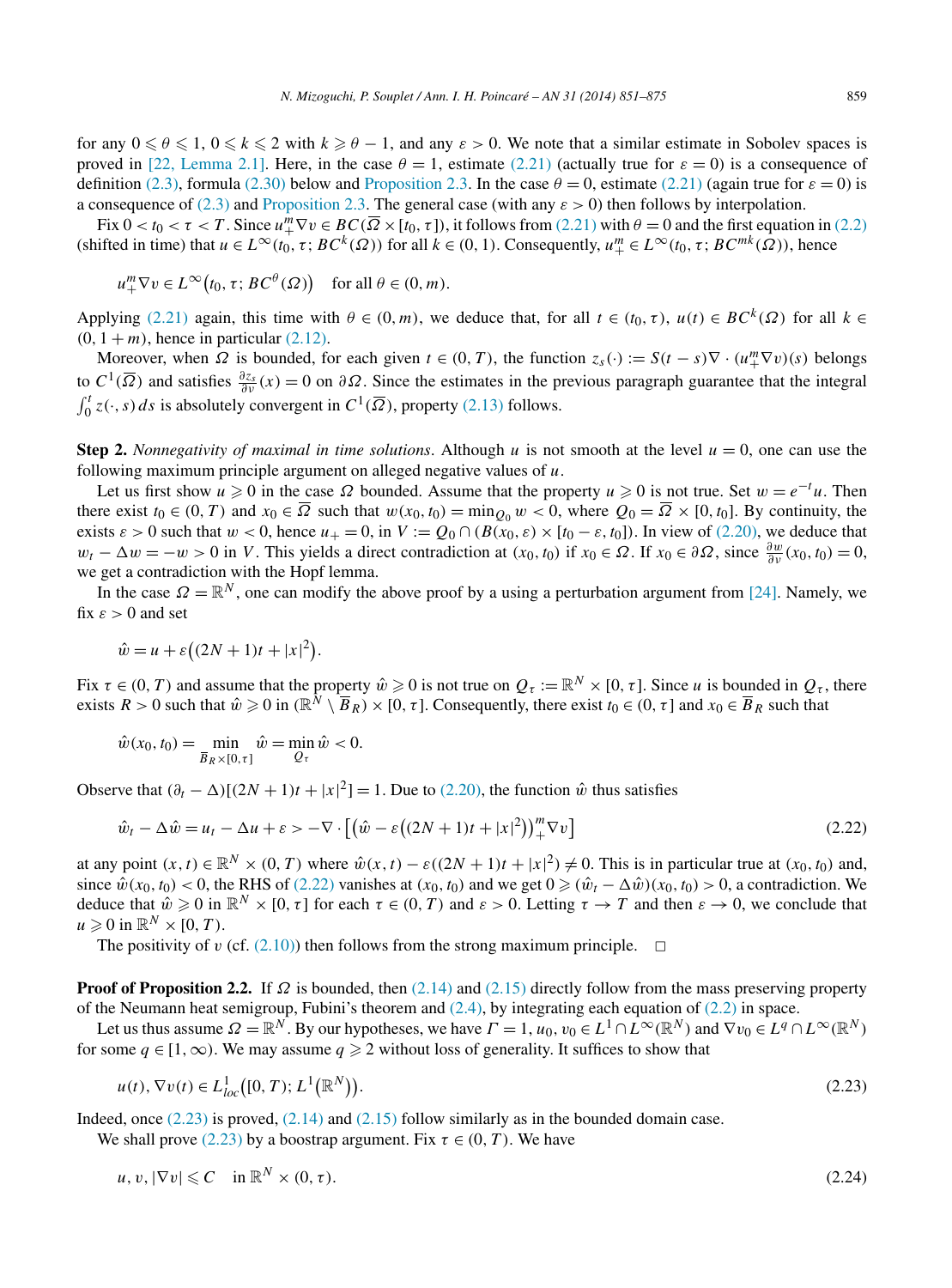<span id="page-9-0"></span>Here and in what follows, *C* denotes a generic constant possibly depending on *τ* . In order to initialize our bootstrap argument, we shall first prove that

$$
\|u(t)\|_{(2-m)q/2} \leq C \quad \text{for all } t \in (0, \tau). \tag{2.25}
$$

In view of the proof of  $(2.25)$ , we introduce the auxiliary function

$$
\widetilde{H} := e^{-Kt} \left( \frac{m}{2} |\nabla v|^2 + \frac{u^{2-m}}{2-m} \right).
$$

It follows from [Lemma 4.1](#page-17-0) below that for some constant  $K = K(\tau) > 0$ , the function  $\widetilde{H}$  satisfies

$$
\partial_t \widetilde{H} - \Delta \widetilde{H} \leq 0 \quad \text{in } \mathbb{R}^N \times (0, \tau)
$$

in the weak sense (cf. [Remark 4.1\)](#page-17-0). Fix  $\varepsilon > 0$ . Then the function

$$
H_{\varepsilon} := \widetilde{H} - \varepsilon \big( 2Nt + |x|^2 \big)
$$

also satisfies  $\partial_t H_{\varepsilon} - \Delta H_{\varepsilon} \leq 0$  in  $\mathbb{R}^N \times (0, \tau)$  in the weak sense. Moreover, since  $\widetilde{H} \leq C$  in  $\mathbb{R}^N \times (0, \tau)$  due to [\(2.24\),](#page-8-0) we have  $H_{\varepsilon} \leq 0$  on  $\partial B_R \times (0, \tau)$  for all  $R \geq R_0(\varepsilon) \gg 1$ . We may then apply the weak maximum principle (in duality form) in bounded domains (cf. [\[41, Proposition 52.13\]\)](#page-24-0) to deduce that, for all  $t_0 \in (0, \tau)$  and all  $R \ge R_0(\varepsilon)$ ,

$$
H_{\varepsilon}(\cdot,t) \leqslant T_{R}(t-t_{0})H_{\varepsilon}(t_{0}) \quad \text{in } B_{R} \times (t_{0},\tau), \tag{2.26}
$$

where  $(T_R(t))_{t\geq 0}$  denotes the Dirichlet heat semigroup on  $B_R$ . On the other hand, it follows from [\(2.2\),](#page-5-0) [\(1.4\)](#page-1-0) and properties of the Cauchy heat semigroup that  $u$ ,  $|\nabla v| \in C([0, T); L^1_{loc}(\mathbb{R}^N))$ , hence  $H_{\varepsilon} \in C([0, T); L^1_{loc}(\mathbb{R}^N))$ . We may thus let  $t_0 \to 0$  in (2.26) to deduce that, for all  $R \ge R_0(\varepsilon)$ ,

$$
H_{\varepsilon}(\cdot,t)\leqslant T_R(t)H_{\varepsilon}(0)\quad\text{in }B_R\times(0,\tau),
$$

hence

$$
H_{\varepsilon}(\cdot,t)\leqslant T_R(t)\widetilde{H}(0)\leqslant S(t)\widetilde{H}(0)\quad\text{in }B_R\times(0,\tau).
$$

Letting  $R \to \infty$  and then  $\varepsilon \to 0$ , we deduce that  $\widetilde{H}(\cdot,t) \leqslant S(t)\widetilde{H}(0)$  in  $\mathbb{R}^N \times (0,\tau)$ . Therefore,  $\sup_{t \in (0,\tau)} \|\widetilde{H}(t)\|_{q/2} \leqslant$  $\| \tilde{H}(0) \|_{q/2} < \infty$ , hence (2.25).

By  $(2.25)$  and the second equation in  $(2.2)$ , we have

$$
\|\nabla v(t)\|_{(2-m)q/2} \leq C t^{-1/2} \|v_0\|_{(2-m)q/2} + \int_0^t \|u(s)\|_{(2-m)q/2} ds
$$
  
\$\leq C t^{-1/2} for all  $t \in (0, \tau)$ . \n
$$
(2.27)
$$

In view of a bootstrap argument, we now assume that

$$
\|u(t)\|_{k} + t^{1/2} \|\nabla v(t)\|_{k} \leq C \quad \text{for all } t \in (0, \tau),
$$
 (2.28)

for some  $k \in [1, \infty)$ . Interpolating with [\(2.24\),](#page-8-0) we see that (2.28) is also true with *k* replaced by  $\tilde{k} = \max(k, m + 1)$ . Letting  $r = \max(1, k/(m + 1))$ , it follows from Hölder's inequality and (2.28) that

$$
\|u^m \nabla v(t)\|_{r} = \|u^m \nabla v(t)\|_{\tilde{k}/m+1} \leq \|u^m(t)\|_{\tilde{k}/m} \|\nabla v(t)\|_{\tilde{k}} \leq C t^{-1/2} \quad \text{for all } t \in (0, \tau).
$$
\n(2.29)

By the first equation in  $(2.2)$ , we have

$$
||u(t)||_r \le ||u_0||_r + \int_0^t ||\nabla e^{(t-s)\Delta} \cdot u^m \nabla v(s)||_r ds
$$
  
 
$$
\le ||u_0||_r + C \int_0^t (t-s)^{-1/2} s^{-1/2} ds \le C \quad \text{for all } t \in (0, \tau).
$$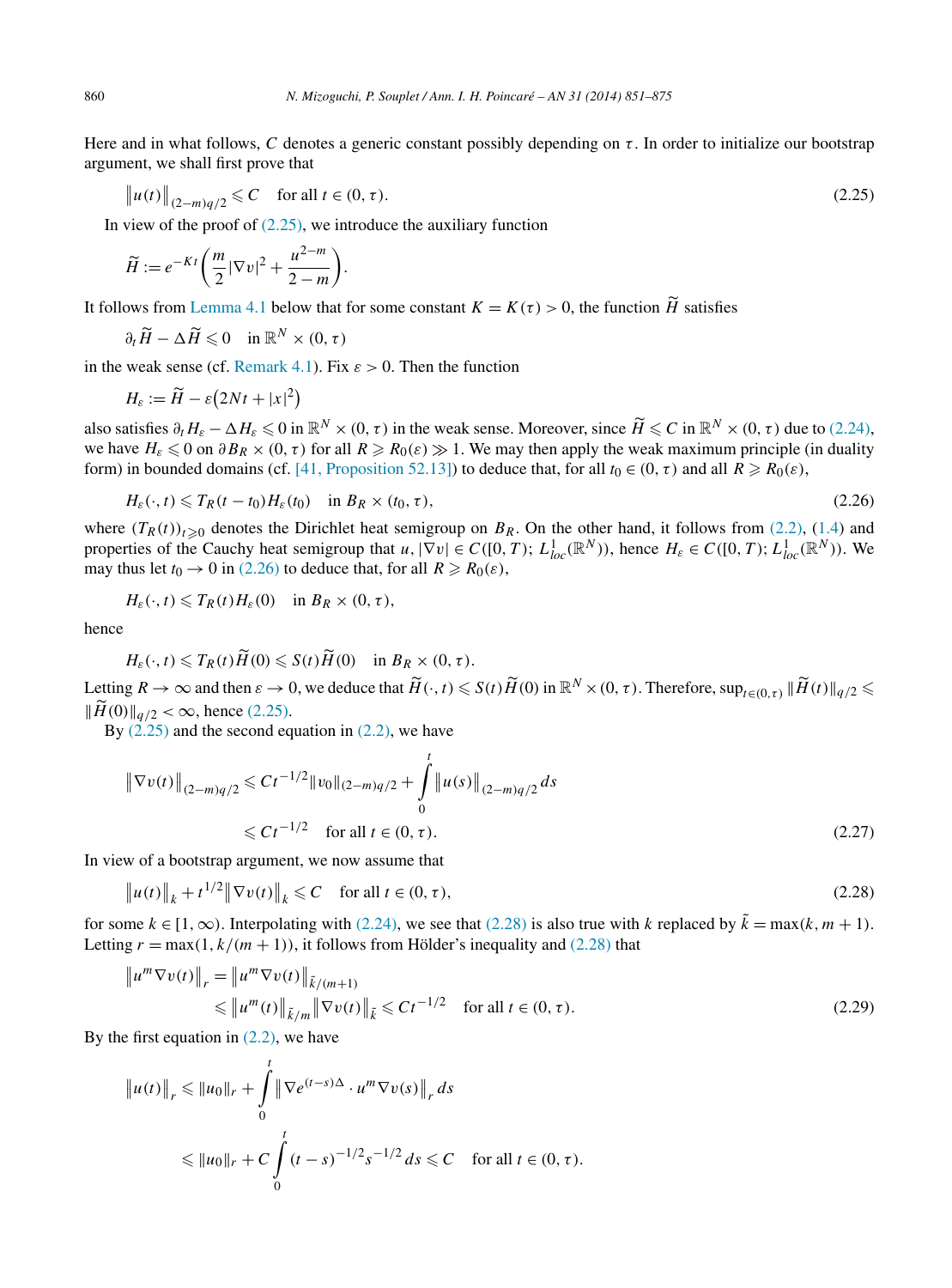<span id="page-10-0"></span>Arguing on the second equation as for [\(2.27\),](#page-9-0) we see that [\(2.28\)](#page-9-0) is true with *k* replaced by  $r = \max(1, k/(m + 1))$ . Since  $m + 1 > 1$  and [\(2.28\)](#page-9-0) is true with  $k = (2 - m)q/2$  by [\(2.25\)](#page-9-0) and [\(2.27\),](#page-9-0) after a finite number of steps we obtain [\(2.28\)](#page-9-0) with  $k = 1$ . This in particular shows [\(2.23\)](#page-8-0) and concludes the proof of [\(2.14\)](#page-6-0) and [\(2.15\).](#page-6-0)  $\Box$ 

# **Remark 2.1.**

- (a) When  $m < 1$ , we point out that for the particular solution obtained by our approximation procedure, the additional assumption that  $\nabla v_0 \in L^q(\mathbb{R}^N)$  for some  $q \in [1,\infty)$  is not restrictive. Indeed, after a small time-shift, it is satisfied along with  $u_0, v_0 \in L^1 \cap L^\infty(\mathbb{R}^N)$ . However it is not clear whether this is true for other – nonconstructive – solutions.
- (b) It follows from the proof of [Proposition 2.1](#page-5-0) that, when  $0 < m < 1$ , for each  $0 < \beta < 1 + m$ , we have  $u(\cdot, t) \in$  $C^{\beta}(\overline{\Omega})$  for all  $t \in (0, T)$ .

**Remark 2.2.** To see that the definition [\(2.3\)](#page-5-0) is natural, observe that if  $\Omega$  is bounded and  $h \in (BC^1(\overline{\Omega}))^N$  then, by integration by parts, we have

$$
(S(t)(\nabla \cdot h))(x) = \int_{\Omega} G(x, y; t)(\nabla_{y} \cdot h)(y) dy
$$
  
= 
$$
- \int_{\Omega} \nabla_{y} G(x, y; t) \cdot h(y) dy + \int_{\partial \Omega} G(x, y; t) (h(y) \cdot \nu(y)) d\sigma,
$$
 (2.30)

for all  $t > 0$  and  $x \in \Omega$ . Now, if  $(u, v)$  is a positive classical solution of  $(1.1)$ – $(1.3)$ , the function  $h := u^m \nabla v \in$  $(BC^1(\overline{\Omega}))^N$  satisfies  $h \cdot v = 0$  on  $\partial \Omega$ , hence

$$
(S(t)(\nabla \cdot h))(x) = -\int_{\Omega} \nabla_y G(x, y; t) \cdot h(y) \, dy. \tag{2.31}
$$

When  $\Omega = \mathbb{R}^N$  and  $h \in (BC^1(\mathbb{R}^N))^N$ , (2.31) remains true due to the decay of the heat kernel at space infinity.

Let us next justify the property [\(2.4\)](#page-5-0) of the operator  $S(t)\nabla$ . First note that for all  $h \in (C_0^{\infty}(\Omega))^N$ , owing to [\(2.3\),](#page-5-0) (2.31) and the mass preserving property of the Neumann (or Cauchy) heat semigroup, we have

$$
\int_{\Omega} \left( S(t) \nabla \cdot h \right) (x) dx = \int_{\Omega} \left( S(t) (\nabla \cdot h) \right) (x) dx = \int_{\Omega} \nabla \cdot h(x) dx = 0.
$$
\n(2.32)

On the other hand, by [\(2.3\),](#page-5-0) [Proposition 2.3](#page-6-0) and Fubini's theorem, for any  $h, \tilde{h} \in (L^{\infty} \cap L^{1}(\Omega))^{N}$ , we have

$$
\|S(t)\nabla \cdot h - S(t)\nabla \cdot \tilde{h}\|_{1} \leq \int_{\Omega} \int_{\Omega} \left|\nabla_{y} G(x, y; t)(h - \tilde{h})(y)\right| dy dx \leq C t^{-\frac{1}{2}} \|h - \tilde{h}\|_{1}.
$$
 (2.33)

Property [\(2.4\)](#page-5-0) then follows from (2.32), (2.33) and the density of  $C_0^{\infty}(\Omega)$  in  $L^1(\Omega)$ .

# **3.** Local nondegeneracy for  $1 \leq m < 2$

We begin with the following lemma, a property of the inhomogeneous, linear heat equation, which will be used again in Section 3. It gives an upper blow-up estimate of the gradient of the solution, assuming an upper blow-up estimate of the RHS.

**Lemma 3.1.** *Let v be a classical solution of*

$$
\begin{cases}\n\Gamma v_t = \Delta v - \lambda v + f, & x \in \Omega, \ 0 < t < T, \\
\frac{\partial v}{\partial \nu}(x, t) = 0, & x \in \partial \Omega, \ 0 < t < T,\n\end{cases}
$$
\n(3.1)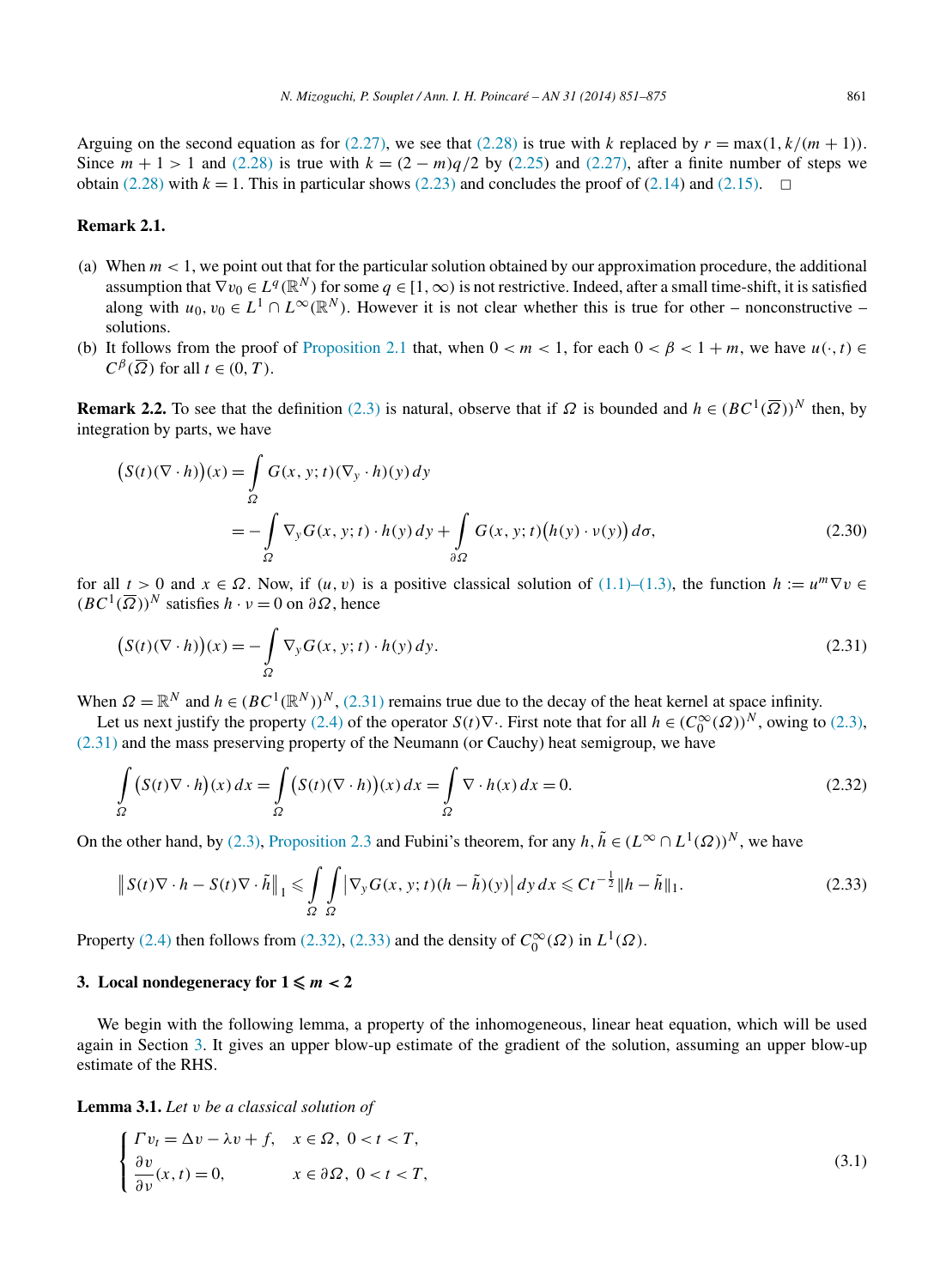<span id="page-11-0"></span>*with*  $f \in L^{\infty}_{loc}([0,T); L^{\infty}(\Omega))$  (the boundary conditions being as usual understood to be empty in case  $\Omega = \mathbb{R}^{N}$ ). For *any real number*  $\mu > 1/2$ , there exists a constant  $C_0 = C_0(\Omega, \mu, \Gamma, \lambda) > 0$  such that the following holds. Let  $a \in \overline{\Omega}$ ,  $t_0 \in (0, T)$ *,*  $\rho$ *, ε, c >* 0 *and assume that* 

$$
\left| f(x,t) \right| \leqslant \varepsilon (T-t)^{-\mu} \quad \text{for all } (x,t) \in \Omega_{a,\rho} \times (t_0, T) \tag{3.2}
$$

*and*

$$
\|v(t)\|_{L^1(\Omega_{a,\rho})} \leq c \quad \text{for all } t \in (t_0, T). \tag{3.3}
$$

*Then, for any*  $\tilde{\rho} \in (0, \rho)$ *, there exists a real number*  $K > 0$  *such that the function v satisfies* 

$$
\left|\nabla v(x,t)\right| \leq C_0 \varepsilon (T-t)^{-\mu + \frac{1}{2}} + K \quad \text{for all } (x,t) \in \Omega_{a,\tilde{\rho}} \times (t_0, T). \tag{3.4}
$$

**Proof.** It suffices to show that (3.4) holds for *some*  $\tilde{\rho} \in (0, \rho)$ . Indeed, assume that this is true and fix any  $\hat{\rho} \in (0, \rho)$ . Then, for any  $b \in \overline{\Omega_{a,\hat{\rho}}}$ , we have  $|f(x,t)| \leq \varepsilon (T-t)^{-\mu}$  for all  $(x,t) \in \Omega_{b,\rho-\hat{\rho}} \times (t_0, T)$  and consequently there exist  $\rho_b > 0$  and  $K_b > 0$  such that

$$
\left|\nabla v(x,t)\right| \leqslant C_0 \varepsilon (T-t)^{-\mu+\frac{1}{2}} + K_b \quad \text{for all } (x,t) \in \Omega_{b,\rho_b} \times (t_0, T).
$$

Since the compact  $\overline{\Omega_{a}}$  can be covered by finitely many balls  $B(b_i, \rho_{b_i})$ , we then conclude that (3.4) is true with  $\tilde{\rho}$ replaced by *ρ*ˆ.

To show that (3.4) holds for some  $\tilde{\rho} \in (0, \rho)$ , we consider the cases  $a \in \Omega$  and  $a \in \partial \Omega$  separately.

**Case 1:**  $a \in \Omega$ . Set  $\delta = \min(\rho, \text{dist}(a, \partial \Omega))$ . Take a function  $\varphi \in C^2(\mathbb{R}^N)$ ,  $0 \leq \varphi \leq 1$ , such that  $\varphi(x) = 1$  for all  $x \in B_{\delta/2}(a)$  and  $\varphi(x) = 0$  for all  $x \in \mathbb{R}^N \setminus B_\delta(a)$ . Put  $\tilde{v}(x,t) = e^{\lambda t}v(x,t)\varphi(x)$  for  $(x,t) \in \Omega \times (0,T)$ . Multiplying the second equation of  $(1.1)$  by  $\varphi$  yields

$$
\tilde{v}_t = \Delta \tilde{v} + e^{\lambda t} (f \varphi - 2 \nabla v \cdot \nabla \varphi - v \Delta \varphi) \quad \text{in } \Omega \times (0, T). \tag{3.5}
$$

Now pick  $x_0 \in B_{\delta/4}(a)$  and  $t \in (t_0, T)$ . Then  $\nabla \tilde{v}(x_0, t)$  is represented as

$$
\nabla \tilde{v}(x_0, t) = J_0(x_0, t) + J_1(x_0, t) - 2J_2(x_0, t) - J_3(x_0, t),
$$
\n(3.6)

where

$$
J_0(x_0, t) = \nabla V(x_0, t) \quad \text{with } V(\cdot, t) = S(t - t_0)\tilde{v}(t_0),
$$
\n(3.7)

and

$$
J_1(x_0, t) = \int_{t_0}^t e^{\lambda s} \int_{\Omega} \nabla_x G(x_0, y; t - s) f(y, s) \varphi(y) dy ds,
$$
 (3.8)

$$
J_2(x_0, t) = \int_{t_0}^t e^{\lambda s} \int_{\Omega} \nabla_x G(x_0, y; t - s) (\nabla v(y, s) \cdot \nabla \varphi(y)) dy ds,
$$
\n(3.9)

$$
J_3(x_0, t) = \int_{t_0}^t e^{\lambda s} \int_{\Omega} \nabla_x G(x_0, y; t - s) v(y, s) dy ds.
$$
 (3.10)

Here and below, we denote  $G = G_\Gamma$  and  $S(t) = S_\Gamma(t)$  for brevity. Also, for  $i = 1, 2, \ldots$ , we shall denote by  $C_i$  a constant depending only on  $\Omega$ ,  $m$ ,  $\Gamma$ ,  $\lambda$  and by  $K_i$  a constant independent of  $x_0 \in B_{\delta/4}(a)$  and  $t \in (t_0, T)$ . By standard linear parabolic regularity properties, there exists  $K_1$  such that

$$
\left|J_0(x_0,t)\right| \leqslant K_1. \tag{3.11}
$$

Using [Proposition 2.3](#page-6-0) and assumption (3.2), there exist  $C_1$ ,  $C_2$ ,  $C_3 > 0$  such that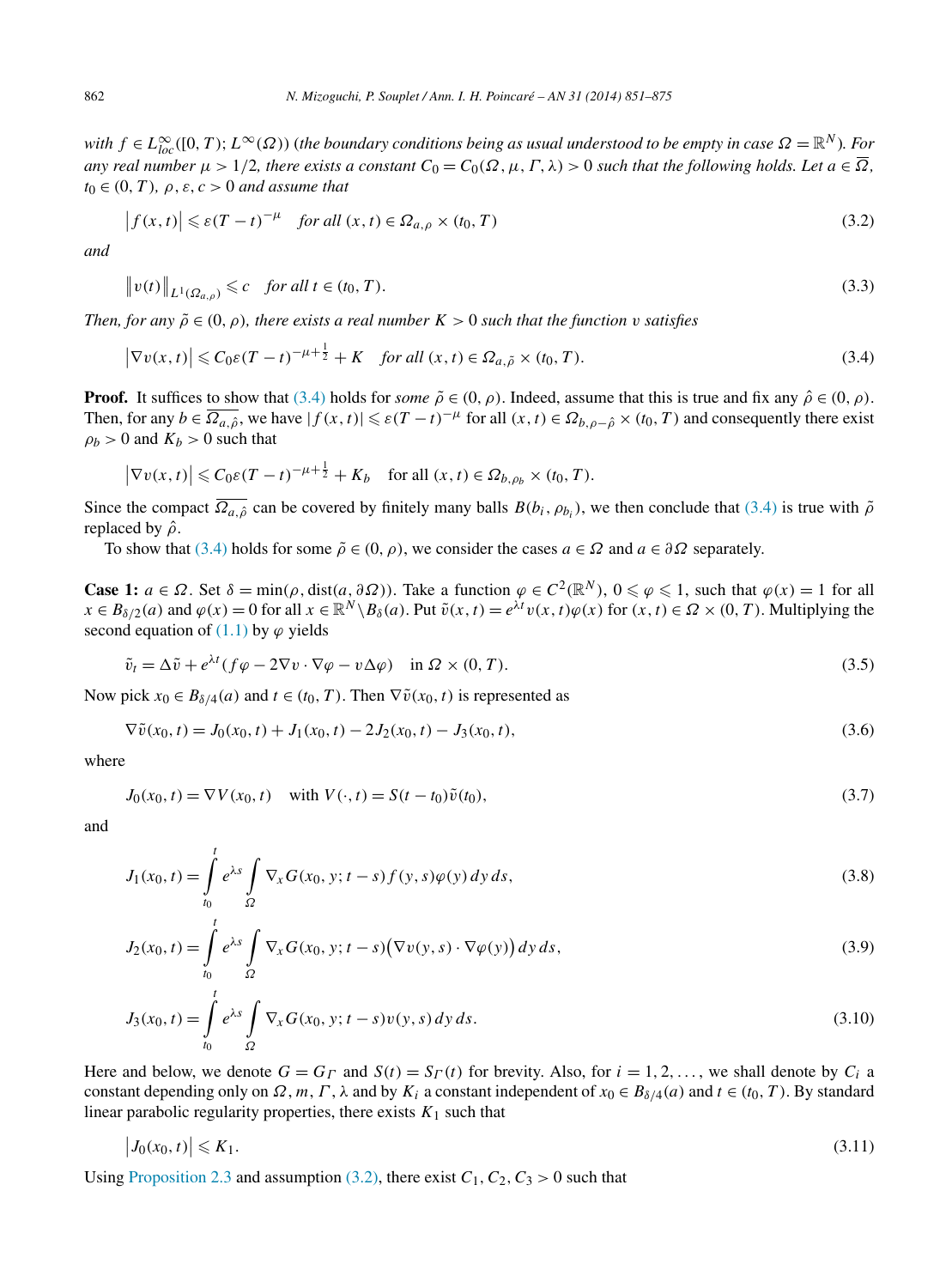<span id="page-12-0"></span>
$$
\left|J_1(x_0, t)\right| \leq C_1 e^{\lambda t} \int_{t_0}^t (t-s)^{-\frac{N+1}{2}} \int_{\Omega} \left|f(y, s)\right| \varphi(y) \exp\left(-\frac{C_2|x_0 - y|^2}{4(t-s)}\right) dy ds
$$
  

$$
\leq C_3 e^{\lambda t} \varepsilon \int_{t_0}^t (T-s)^{-\mu} (t-s)^{-\frac{1}{2}} ds.
$$

Recalling  $\mu > 1/2$ , for all  $t \in (t_0, T)$ , we have

$$
\int_{t_0}^{t} (T - s)^{-\mu} (t - s)^{-\frac{1}{2}} ds = \int_{t_0 < s < 2t - T} (T - s)^{-\mu} (t - s)^{-\frac{1}{2}} ds + \int_{2t - T < s < t} (T - s)^{-\mu} (t - s)^{-\frac{1}{2}} ds
$$
\n
$$
\leq \int_{t_0 < s < 2t - T} (t - s)^{-\mu - \frac{1}{2}} ds + (T - t)^{-\mu} \int_{2t - T < s < t} (t - s)^{-\frac{1}{2}} ds
$$
\n
$$
\leq \left(\mu - \frac{1}{2}\right)^{-1/2} (T - t)^{-\mu + \frac{1}{2}} + 2(T - t)^{-\mu + \frac{1}{2}}.
$$

Therefore, there exists  $C_4 > 0$  such that

$$
|J_1(x_0, t)| \leq C_4 e^{\lambda t} \varepsilon (T - t)^{-\mu + \frac{1}{2}}.
$$
\n(3.12)

Integrating *J*<sub>2</sub>(*x*<sub>0</sub>, *t*) by parts in *y*, making use of  $\frac{\partial \varphi}{\partial v} = 0$  on  $\partial \Omega$ , we obtain

$$
J_2(x_0, t) = -e^{\lambda t} \left\{ \int_{t_0}^t \int_{\Omega} v(y, s) \Delta \varphi(y) \nabla_x G(x_0, y; t - s) dy ds + \int_{t_0}^t \int_{\Omega} v(y, s) \nabla_y \nabla_x G(x_0, y; t - s) \nabla \varphi(y) dy ds \right\}.
$$

Using [Proposition 2.3](#page-6-0) again, we deduce that

$$
\left|J_2(x_0,t)\right| \leqslant C_1 e^{\lambda t} \left\{J_{2,1}(x_0,t) + J_{2,2}(x_0,t)\right\},\tag{3.13}
$$

where

$$
J_{2,1}(x_0,t) = \int_{t_0}^t (t-s)^{-\frac{N+1}{2}} \int_{\Omega} \left| v(y,s) \right| \cdot \left| \Delta \varphi(y) \right| \exp\left( -\frac{C_2 |x_0 - y|^2}{4(t-s)} \right) dy ds
$$

and

$$
J_{2,2}(x_0,t) = \int_{t_0}^t (t-s)^{-\frac{N+2}{2}} \int_{\Omega} \left| v(y,s) \right| \cdot \left| \nabla \varphi(y) \right| \exp \left( -\frac{C_2 |x_0 - y|^2}{4(t-s)} \right) dy ds.
$$

Since  $\nabla \varphi(y) = \Delta \varphi(y) = 0$  for all  $y \in B_{\delta/4}(x_0) \subset B_{\delta/2}(a)$ , there exists  $K_2 > 0$  such that

$$
\tau^{-\frac{N+1}{2}} \left| \Delta \varphi(y) \right| \exp\left( -\frac{C_2 |x_0 - y|^2}{4\tau} \right) \leq K_2 \quad \text{for all } y \in \Omega \text{ and } \tau > 0 \tag{3.14}
$$

and

$$
\tau^{-\frac{N+2}{2}} \left| \nabla \varphi(y) \right| \exp\left( -\frac{C_2 |x_0 - y|^2}{4\tau} \right) \le K_2 \quad \text{for all } y \in \Omega \text{ and } \tau > 0. \tag{3.15}
$$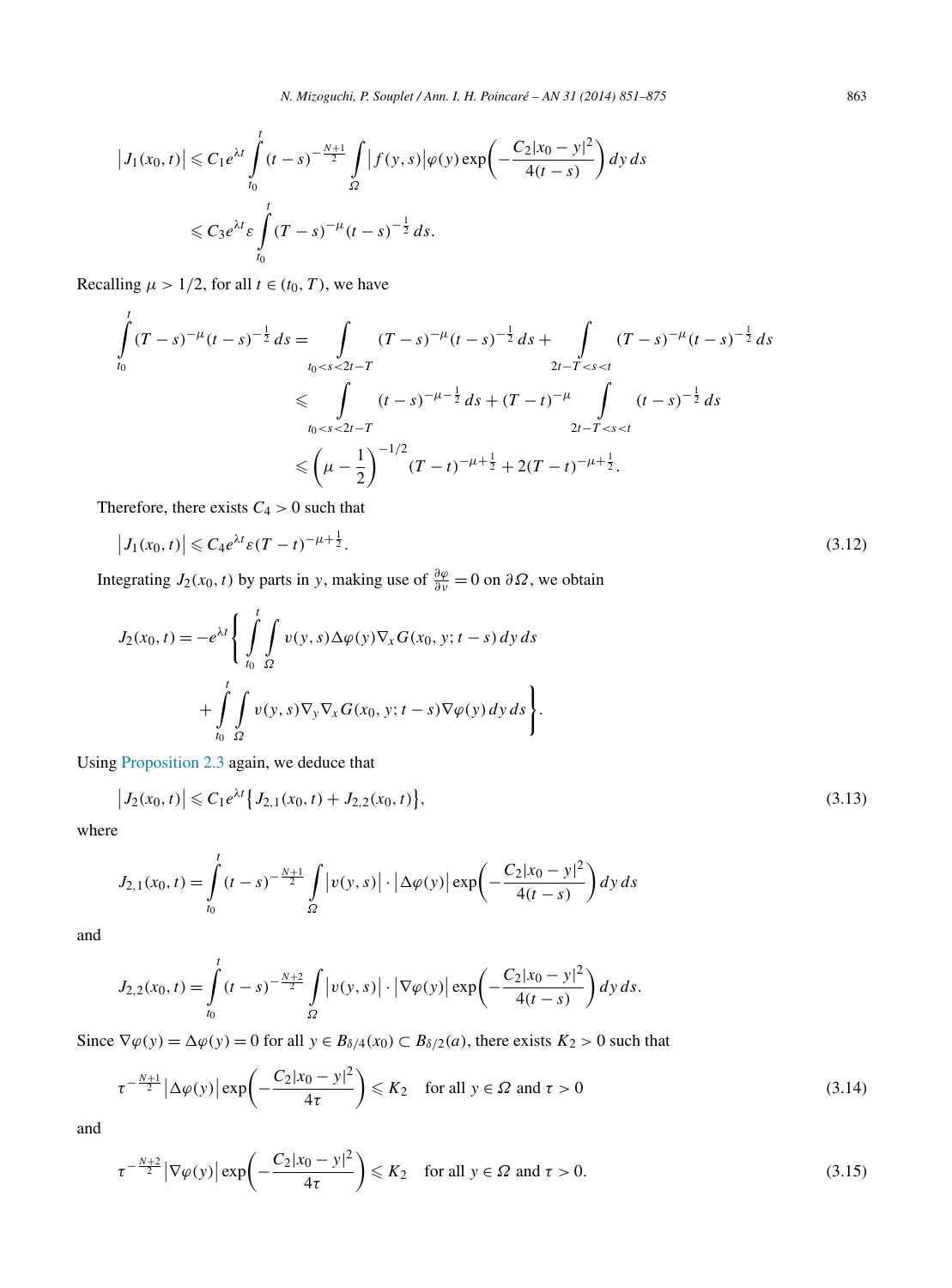<span id="page-13-0"></span>It follows from  $(3.3)$ ,  $(3.13)$ – $(3.15)$  that

$$
\left|J_2(x_0,t)\right| \leqslant K_3. \tag{3.16}
$$

We can similarly show that

$$
\left|J_3(x_0,t)\right| \leqslant K_4. \tag{3.17}
$$

Consequently, from  $(3.6)$ – $(3.12)$ ,  $(3.16)$  and  $(3.17)$ , we obtain  $K_5 > 0$  such that

$$
\left|\nabla\tilde{v}(x_0,t)\right|\leqslant C_4e^{\lambda t}\varepsilon(T-t)^{\frac{1}{m}-\frac{1}{2}}+K_5\quad\text{for all }t\in(t_0,T).
$$

Since  $\nabla \tilde{v}(x,t) = e^{\lambda t} {\nabla v(x,t) \varphi(x) + v(x,t) \nabla \varphi(x)}$ , we get

$$
\left|\nabla v(x_0, t)\right| \leqslant C_4 \varepsilon (T - t)^{\frac{1}{m} - \frac{1}{2}} + K_5 \quad \text{for all } t \in (t_0, T),
$$

hence [\(3.4\)](#page-11-0) with  $\tilde{\rho} = \delta/4$ .

**Case 2:**  $a \in \partial\Omega$ . Set  $\delta = \min(\rho, \rho_0)$ , where  $\rho_0$  is given by [Lemma A.1.](#page-21-0) By that lemma, there exists a function  $\tilde{\varphi} \in C^2(\mathbb{R}^N)$  such that  $\tilde{\varphi}(x) = 1$  for all  $x \in B_{\delta/2}(a)$ ,  $\tilde{\varphi}(x) = 0$  for all  $x \in \mathbb{R}^N \setminus B_{\delta}(a)$  and  $\frac{\partial \tilde{\varphi}}{\partial v}(x) = 0$  for all  $x \in \partial \Omega$ . Now, the above argument with  $\varphi$  replaced by  $\tilde{\varphi}$  gives a proof in this case with  $\tilde{\rho} = \delta/4$ .  $\Box$ 

**Proof of Theorem 1.1 with**  $1 \le m < 2$ **.** Let  $(u, v)$  be a solution of  $(1.1)$ – $(1.3)$  such that  $T = T_{\text{max}}(u, v) < \infty$ . Let  $a \in \overline{\Omega}$ ,  $t_0 \in (0, T)$ ,  $\rho > 0$  and assume that

$$
u(x,t) \leq \varepsilon (T-t)^{-1/m} \quad \text{for all } (x,t) \in \Omega_{a,\rho} \times (t_0, T). \tag{3.18}
$$

We first consider the case  $a \in \Omega$ . We put  $\delta = \min(\rho, \text{dist}(a, \partial \Omega))$ . We divide the proof into three steps.

**Step 1.** We claim that for each  $p > 1$  there exist  $C_1, K_1 > 0$  such that

$$
\int_{B_{\delta/2}(a)} u^{p+1} dx \le K_1 (T-t)^{-C_1 \varepsilon^{2m}} \quad \text{for all } t \in [t_0, T). \tag{3.19}
$$

Here and hereafter, for  $i = 1, 2, \ldots$ , we denote by  $C_i$  a constant depending only on  $\Omega$ ,  $m, \Gamma, \lambda$ ,  $p$  and by  $K_i$  a constant independent of  $t \in (t_0, T)$  (and of  $x_0$  in Steps 2 and 3).

Choose  $1 - 1/p < k < 1$ . Take a function  $\psi \in C^2(\mathbb{R}^N)$ ,  $0 \le \psi \le 1$ , such that  $\psi(x) = 1$  for all  $x \in B_{\delta/2}(x_0)$ ,  $\psi(x) = 0$  for all  $x \in \mathbb{R}^N \setminus B_\delta(x_0)$ , and  $|\nabla \psi(x)| \leq A \psi(x)^{(k+1)/2}$  for all  $x \in \mathbb{R}^N$ , with some constant  $A > 0$ . Multiplying the first equation of [\(1.1\)](#page-1-0) by  $u^p \psi^{p+1}$  and integrating by parts yields

$$
\frac{1}{p+1}\frac{d}{dt}\int_{\Omega}\left\{u(t)\psi\right\}^{p+1}dx = -I_1(t) + I_2(t),\tag{3.20}
$$

where

$$
I_1(t) = p \int_{\Omega} u^{p-1} |\nabla u|^2 \psi^{p+1} dx + (p+1) \int_{\Omega} u^p \psi^p \nabla u \cdot \nabla \psi dx
$$

and

$$
I_2(t) = p \int_{\Omega} u^{p+m-1} \psi^{p+1} \nabla u \cdot \nabla v \, dx + (p+1) \int_{\Omega} u^{p+m} \psi^p \nabla v \cdot \nabla \psi \, dx.
$$

Since  $\nabla(u^{\frac{p+1}{2}}) = \frac{p+1}{2} u^{\frac{p-1}{2}} \nabla u$ , we have

$$
I_1(t) = \left\{ \frac{4p}{(p+1)^2} - \frac{2}{p+1} \right\} \int_{\Omega} |\nabla u^{\frac{p+1}{2}}|^2 \psi^{p+1} dx + \frac{2}{p+1} \int_{\Omega} |\nabla (u\psi)^{\frac{p+1}{2}}|^2 dx - \frac{2}{p+1} \int_{\Omega} u^{p+1} |\nabla \psi^{\frac{p+1}{2}}|^2 dx.
$$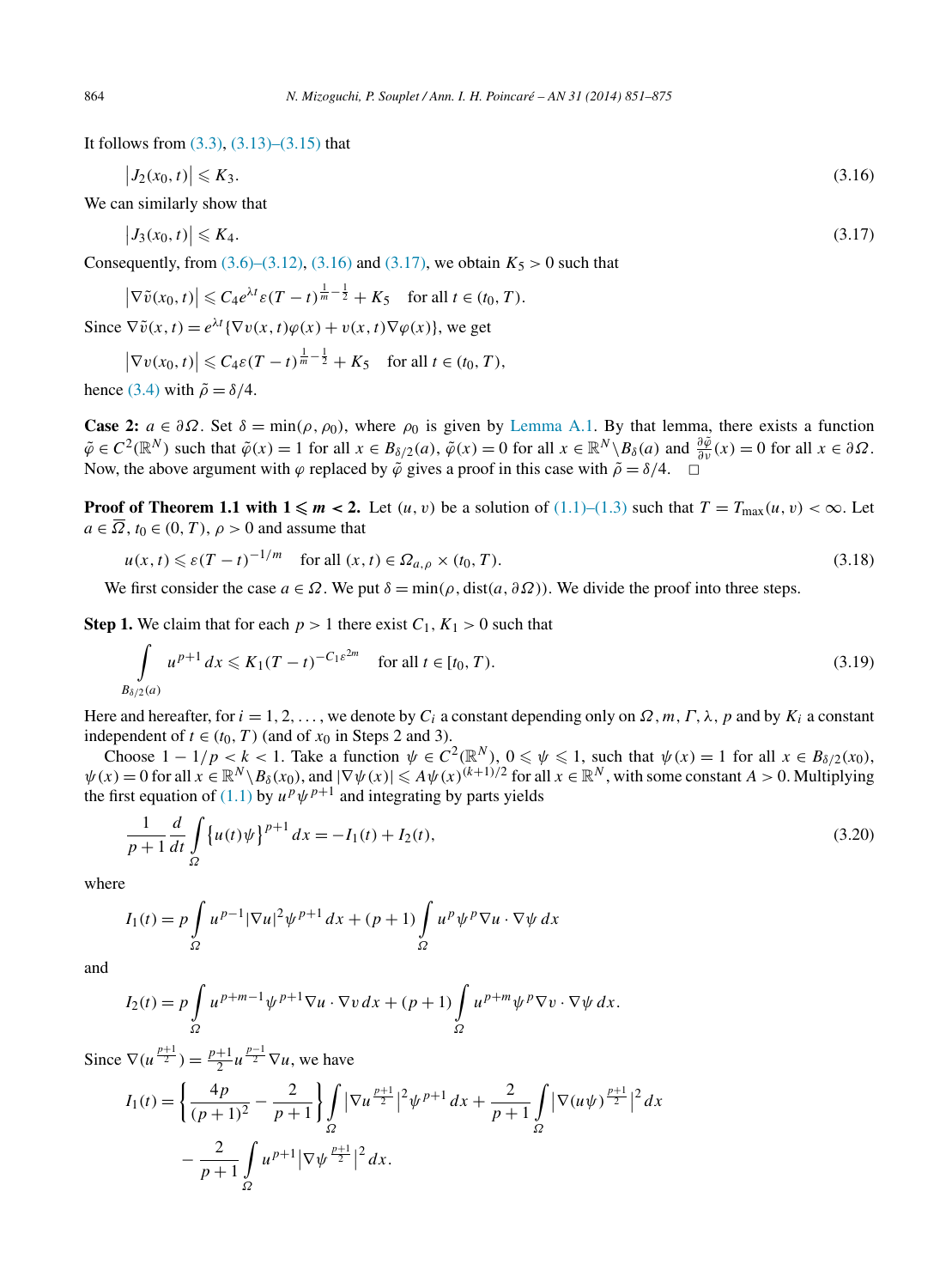By the choice of  $p$  and  $\psi$ , we get

$$
I_{1}(t) \geq \frac{2}{p+1} \int_{\Omega} |\nabla(u\psi)^{\frac{p+1}{2}}|^{2} dx - \frac{p+1}{2} \int_{\Omega} u^{p+1} \psi^{p-1} |\nabla \psi|^{2} dx
$$
  
\n
$$
\geq \frac{2}{p+1} \int_{\Omega} |\nabla(u\psi)^{\frac{p+1}{2}}|^{2} dx - \frac{p+1}{2} A^{2} \int_{\Omega} u^{p+1} \psi^{p+k} dx
$$
  
\n
$$
= \frac{2}{p+1} \int_{\Omega} |\nabla(u\psi)^{\frac{p+1}{2}}|^{2} dx - \frac{p+1}{2} A^{2} \int_{\Omega} (u\psi)^{p+k} u^{1-k} dx
$$
  
\n
$$
\geq \frac{2}{p+1} \int_{\Omega} |\nabla(u\psi)^{\frac{p+1}{2}}|^{2} dx - \frac{p+1}{2} A^{2} M^{1-k} \Big( \int_{\Omega} (u\psi)^{1+\frac{p}{k}} dx \Big)^{k}, \tag{3.21}
$$

where  $M = ||u_0||_1$ .

Since

$$
I_2(t) = \int_{\Omega} u^{m-1} \nabla v \cdot \left[ p u^p \psi^{p+1} \nabla u + (p+1) u^{p+1} \psi^p \nabla \psi \right] dx
$$
  
= 
$$
\int_{\Omega} u^{m-1} \nabla v \cdot \left[ \frac{p}{p+1} \nabla (u \psi)^{p+1} + u^{p+1} \psi^p \nabla \psi \right] dx,
$$

we have

$$
I_2(t) \leq \|\nabla v\|_{L^{\infty}(B_{\delta}(x_0))} \|u\|_{L^{\infty}(B_{\delta}(x_0))}^{m-1} \left\{ \frac{p}{p+1} \int\limits_{\Omega} |\nabla (u\psi)^{p+1}| \, dx + \int\limits_{\Omega} u^{p+1} \psi^p |\nabla \psi| \, dx \right\}
$$
  
=  $\|\nabla v\|_{L^{\infty}(B_{\delta}(x_0))} \|u\|_{L^{\infty}(B_{\delta}(x_0))}^{m-1} \left\{ \frac{2p}{p+1} \int\limits_{\Omega} (u\psi)^{\frac{p+1}{2}} |\nabla (u\psi)^{\frac{p+1}{2}}| \, dx + \int\limits_{\Omega} u^{p+1} \psi^p |\nabla \psi| \, dx \right\}.$ 

By the choice of  $\psi$ , we get

$$
\int_{\Omega} u^{p+1} \psi^p |\nabla \psi| dx \leq A \int_{\Omega} u^{p+1} \psi^{p+\frac{k+1}{2}} dx \leq A \int_{\Omega} (u \psi)^{p+\frac{k+1}{2}} u^{\frac{1-k}{2}} dx
$$
\n
$$
\leq A M^{\frac{1-k}{2}} \bigg( \int_{\Omega} (u \psi)^{1+\frac{2p}{k+1}} dx \bigg)^{\frac{k+1}{2}}.
$$

Therefore we obtain

$$
I_2(t) \leq \frac{1}{p+1} \int_{\Omega} \left| \nabla(u\psi)^{\frac{p+1}{2}} \right|^2 dx + \frac{p^2}{p+1} \|\nabla v\|_{L^{\infty}(B_{\delta}(x_0))}^2 \|u\|_{L^{\infty}(B_{\delta}(x_0))}^{2(m-1)} \int_{\Omega} (u\psi)^{p+1} dx
$$
  
+ 
$$
AM^{\frac{1-k}{2}} \|\nabla v\|_{L^{\infty}(B_{\delta}(x_0))} \|u\|_{L^{\infty}(B_{\delta}(x_0))}^{m-1} \left(\int_{\Omega} (u\psi)^{1+\frac{2p}{k+1}} dx\right)^{\frac{k+1}{2}}.
$$
 (3.22)

It follows from [\(3.20\),](#page-13-0) (3.21), (3.22) that

$$
\frac{d}{dt} \int_{\Omega} (u\psi)^{p+1} dx \leqslant p^2 \|\nabla v\|_{L^{\infty}(B_{\delta}(x_0))}^2 \|u\|_{L^{\infty}(B_{\delta}(x_0))}^{2(m-1)} \int_{\Omega} (u\psi)^{p+1} dx + \frac{(p+1)^2 A^2}{2} M^{1-k} \left(\int_{\Omega} (u\psi)^{1+\frac{p}{k}} dx\right)^k
$$
  
+  $(p+1)AM^{\frac{1-k}{2}} \|\nabla v\|_{L^{\infty}(B_{\delta}(x_0))} \|u\|_{L^{\infty}(B_{\delta}(x_0))}^{m-1} \left(\int_{\Omega} (u\psi)^{1+\frac{2p}{k+1}} dx\right)^{\frac{k+1}{2}}.$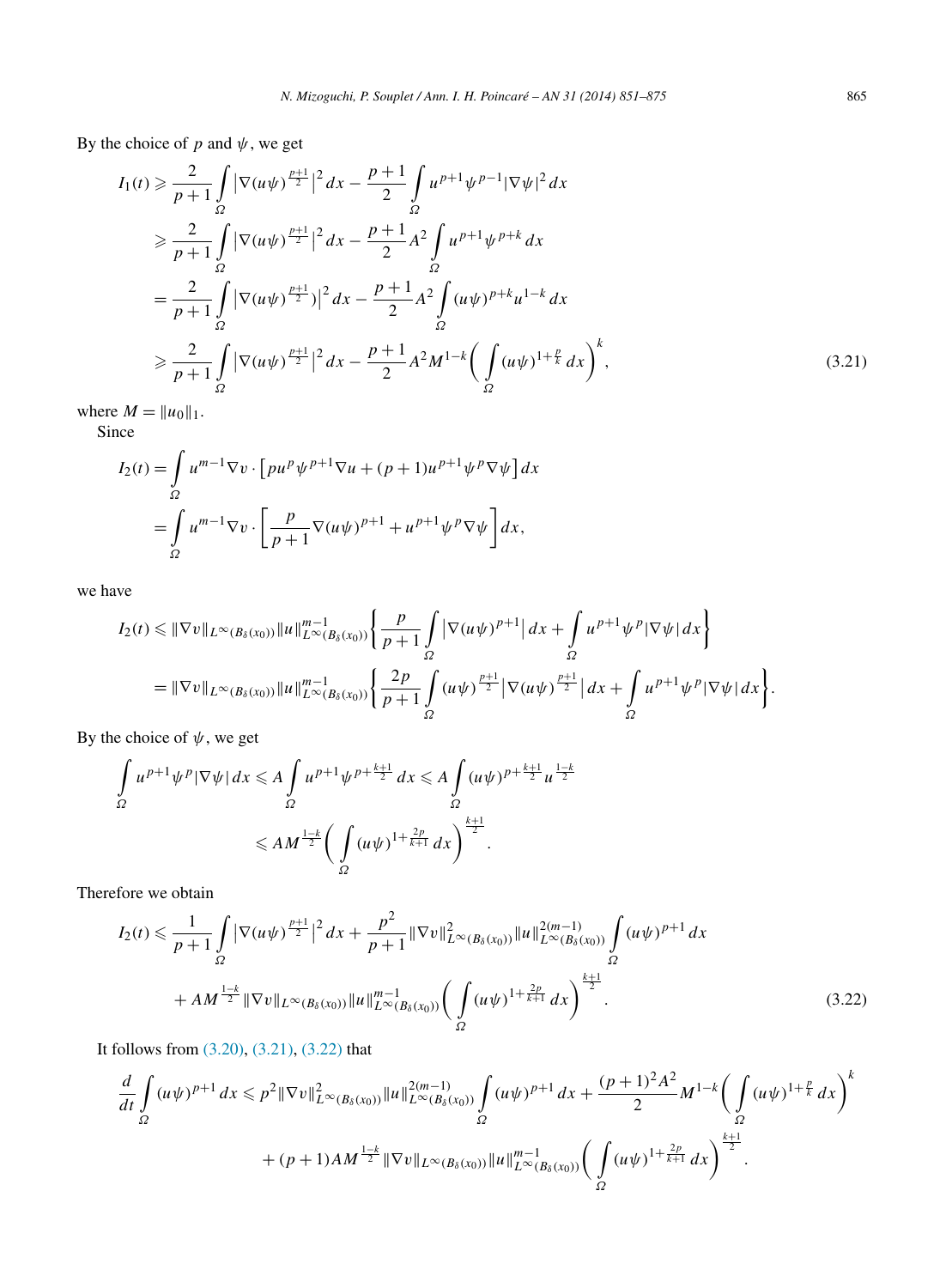<span id="page-15-0"></span>By [\(2.15\),](#page-6-0) [\(3.18\)](#page-13-0) and [Lemma 3.1,](#page-10-0) there exist  $C_2$ ,  $K_2 > 0$  such that

$$
\big|u(t)\big|_{L^{\infty}(B_{\delta}(x_0))}\leqslant \varepsilon(T-t)^{-\frac{1}{m}}\quad \text{and}\quad \big|\nabla v(t)\big|_{L^{\infty}(B_{\delta}(x_0))}^2\leqslant C_2\varepsilon^2(T-t)^{1-\frac{2}{m}}+K_2.
$$

In particular (assuming  $\varepsilon \leq 1$  without loss of generality), we have

$$
(u\psi)^{1+\frac{p}{k}} \leq (u\psi)^{p+1}(T-t)^{-\frac{p(1-k)}{km}}, \qquad (u\psi)^{1+\frac{k+1}{2}} \leq (u\psi)^{p+1}(T-t)^{-\frac{p(1-k)}{(k+1)m}}.
$$

It follows that

$$
\frac{d}{dt} \int_{\Omega} (u\psi)^{p+1} dx \leqslant p^2 \|\nabla v\|_{L^{\infty}(B_{\delta}(x_0))}^2 \|u\|_{L^{\infty}(B_{\delta}(x_0))}^{2(m-1)} \int_{\Omega} (u\psi)^{p+1} dx \n+ \frac{(p+1)^2 A^2}{2} M^{1-k} (T-t)^{-\frac{p(1-k)}{m}} \left( \int_{\Omega} (u\psi)^{p+1} dx \right)^k \n+ (p+1)AM^{\frac{1-k}{2}} \|\nabla v\|_{L^{\infty}(B_{\delta}(x_0))} \|u\|_{L^{\infty}(B_{\delta}(x_0))}^{m-1} (T-t)^{-\frac{p(1-k)}{2m}} \left( \int_{\Omega} (u\psi)^{p+1} dx \right)^{\frac{k+1}{2}}.
$$

Setting  $F(t) = 1 + \int_{\Omega} (u\psi)^{p+1} dx$  and using  $p(1-k)/m < 2(m-1)/m < 1$ , we obtain

$$
F'(t) \leq [p+1)^2 A^2 M^{1-k} (T-t)^{-\frac{p(1-k)}{m}} + (p^2+1) \|\nabla v\|_{L^{\infty}(B_{\delta}(x_0))}^2 \|u\|_{L^{\infty}(B_{\delta}(x_0))}^{2(m-1)} \Big] F(t)
$$
  
\n
$$
\leq [K_3((T-t)^{-\frac{p(1-k)}{m}} + (T-t)^{-\frac{2(m-1)}{m}}) + C_3 \varepsilon^{2m} (T-t)^{-1}] F(t)
$$
  
\n
$$
\leq [K_4(T-t)^{\frac{2}{m}-2} + C_3 \varepsilon^{2m} (T-t)^{-1}] F(t).
$$

After integration, recalling  $m < 2$ , we obtain

$$
F(t) \leq F(t_0) \exp\left[K_5 T^{\frac{2}{m}-1}\right] (T-t)^{-C_3 \varepsilon^{2m}} = K_1 (T-t)^{-C_1 \varepsilon^{2m}},
$$

hence the claim.

**Step 2.** We claim that

$$
\left|\nabla v(x_0, t)\right| \leqslant K_5 \quad \text{for all } x_0 \in B_{\delta/8}(a) \text{ and } t \in [t_0, T). \tag{3.23}
$$

Take a function  $\varphi \in C^2(\mathbb{R}^N)$ ,  $0 \le \varphi(x) \le 1$ , such that  $\varphi(x) = 1$  for  $x \in B_{\delta/4}(a)$  and  $\varphi(x) = 0$  for  $x \in \mathbb{R}^N \setminus B_{\delta/2}(a)$ . Put  $\tilde{v}(x,t) = e^{\lambda t}v(x,t)\varphi(x)$  for  $x \in \Omega \times (0,T)$ . Pick  $x_0 \in B_{\delta/8}(a)$  and  $t \in (t_0,T)$ . Like in the proof of [Lemma 3.1,](#page-10-0)  $\nabla \tilde{v}(x_0, t)$  is represented according to

$$
\nabla \tilde{v}(x_0, t) = J_0(x_0, t) + J_1(x_0, t) - 2J_2(x_0, t) - J_3(x_0, t),
$$
\n(3.24)

where the terms  $J_i$  are defined by [\(3.7\)–\(3.10\)](#page-11-0) with  $f = u$ . Similarly to the proof of [Lemma 3.1,](#page-10-0) we get the boundedness of *J*<sub>0</sub>(*x*<sub>0</sub>,*t*), *J*<sub>2</sub>(*x*<sub>0</sub>,*t*) and *J*<sub>3</sub>(*x*<sub>0</sub>,*t*) for *x*<sub>0</sub> ∈ *B*<sub> $\delta$ /8</sub>(*a*) and *t* ∈ [*t*<sub>0</sub>, *T*).

To control the term  $J_1(x_0, t)$ , we proceed as follows. Take  $p, q \geq 1$  with  $1/p + 1/q = 1$  and  $q < 1 + 1/(N - 1)$ . Let  $\varepsilon > 0$  such that

$$
\frac{1}{2} - \frac{N}{2} \left( 1 - \frac{1}{q} \right) - \frac{C_1}{p} \varepsilon^{2m} > 0,
$$
\n(3.25)

where  $C_1$  is the constant in [\(3.19\).](#page-13-0) By [Proposition 2.3](#page-6-0) and [\(3.19\),](#page-13-0) there exist  $C_i > 0$  for  $i = 4, 5, 6$  such that

$$
\left|J_1(x_0, t)\right| \leq C_4 \int_{t_0}^t (t - s)^{-\frac{N+1}{2}} \int_{\Omega} u(y, s) \varphi(y) \exp\left(-\frac{C_5 |x - y|^2}{4(t - s)}\right) dy ds
$$
  

$$
\leq C_4 \int_{t_0}^t (t - s)^{-\frac{1}{2}(N+1-\frac{N}{q})}
$$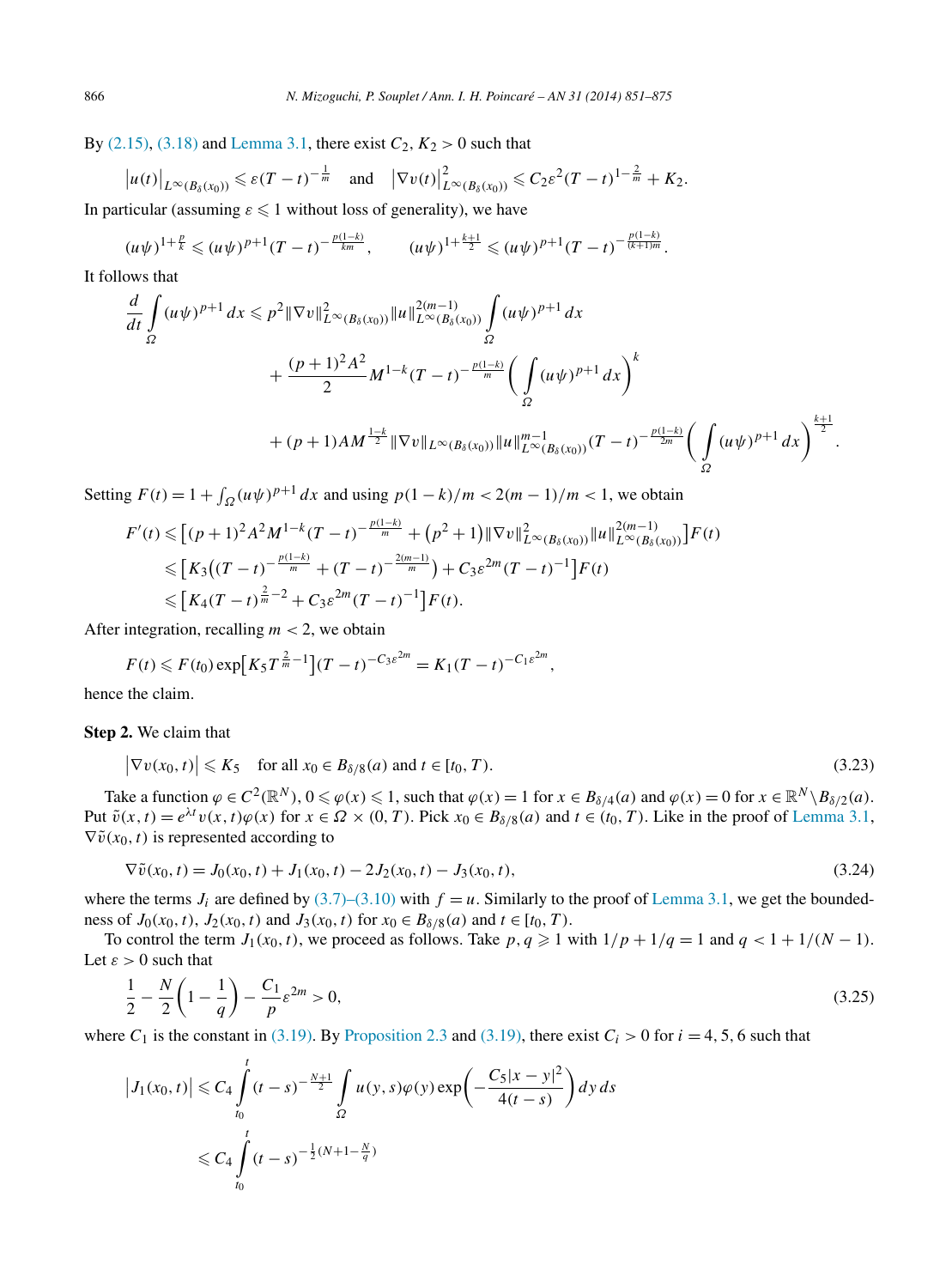$$
\times \left\{ \frac{1}{(t-s)^{N/2}} \int_{\Omega} \exp\left(-\frac{C_5 q |x-y|^2}{4(t-s)}\right) dy \right\}^{1/q} \left( \int_{\Omega} \left\{ u(y,s) \varphi(y) \right\}^p dy \right)^{1/p}
$$
  

$$
\leq C_6 \int_{t_0}^t (t-s)^{-\frac{1}{2}(N+1-\frac{N}{q})} \left\{ K_1 (T-t)^{-C_1 \varepsilon^{2m}} \right\}^{1/p} ds.
$$

By the choice of p, q,  $\varepsilon$ ,  $J_1(x_0, t)$  is bounded for  $x_0 \in B_{\delta/8}(a)$  and  $t \in [t_0, T)$ . This proves the claim.

**Step 3.** We claim that  $u(x_0, t) \le K_6$  for  $x_0 \in B_{\delta/32}(a)$  and  $t \in [t_0, T)$ .

Take a function  $\phi \in C^2(\mathbb{R}^N)$ ,  $0 \le \phi(x) \le 1$ , such that  $\phi(x) = 1$  for  $x \in B_{\delta/16}(x_0)$  and  $\phi(x) = 0$  for  $x \in B_{\delta/16}(x_0)$  $\mathbb{R}^N \setminus B_{\delta/8}(x_0)$ . Put  $\tilde{u}(x,t) = u(x,t)\phi(x)$ . Then  $\tilde{u}$  satisfies

$$
\tilde{u}_t = \Delta \tilde{u} - \phi \nabla (u^m \nabla v) - 2 \nabla u \cdot \nabla \phi - u \Delta \phi.
$$

Pick  $x_0 \in B_{\delta/32}(a)$  and  $t \in (t_0, T)$ . We represent  $\tilde{u}(x_0, t)$  as

$$
\tilde{u}(x_0, t) = \left[S(t - t_0)(\tilde{u}(t_0))\right](x_0)
$$
\n
$$
- \int_{t_0}^t \int_{\Omega} G(x_0, y; t - s) \left\{\phi(y)\nabla\left[u^m \nabla v\right](y, s) + 2\nabla u(y, s) \cdot \nabla \phi(y) + u(y, s)\Delta \phi(y)\right\} dy ds
$$
\n
$$
= K_0(x_0, t) + K_1(x_0, t) + K_2(x_0, t) - 2K_3(x_0, t) - K_4(x_0, t), \tag{3.26}
$$

where

$$
K_0(x_0, t) = [S(t - t_0)(\tilde{u}(t_0))] (x_0),
$$
  
\n
$$
K_1(x_0, t) = \int_{t_0}^t \int_{\Omega} (\nabla_y G(x_0, y; t - s) \cdot \nabla v(y, s)) u^m(y, s) \phi(y) dy ds,
$$
  
\n
$$
K_2(x_0, t) = \int_{t_0}^t \int_{\Omega} G(x_0, y; t - s) u^m(y, s) (\nabla v(y, s) \cdot \nabla \phi(y)) dy ds,
$$
  
\n
$$
K_3(x_0, t) = \int_{t_0}^t \int_{\Omega} G(x_0, y; t - s) (\nabla u(y, s) \cdot \nabla \phi(y)) dy ds
$$

and

$$
K_4(x_0, t) = \int_{t_0}^t \int_{\Omega} G(x_0, y; t - s) u(y, s) \Delta \phi(y) dy ds.
$$

By [\(3.23\)](#page-15-0) in Step 2, we obtain the boundedness of  $K_1(x_0, t)$  for  $x_0 \in B_{\delta/32}(a)$  and  $t \in (t_0, T)$  in the same way as for  $J_1(x_0, t)$  in Step 2. Similar arguments to those in the proof of [Lemma 3.1](#page-10-0) imply that  $K_0(x_0, t)$ ,  $K_2(x_0, t)$ ,  $K_3(x_0, t)$ , *K*<sub>4</sub>(*x*<sub>0</sub>*,t*) are bounded for *x*<sub>0</sub> ∈ *B*<sub> $δ/32(a)$  and *t* ∈ (*t*<sub>0</sub>*,T*). Consequently,  $\tilde{u}(x_0, t)$  is bounded for *x*<sub>0</sub> ∈ *B*<sub> $δ/32(a)$  and</sub></sub>  $t \in (t_0, T)$ . This proves the claim, hence the theorem in the case  $a \in \Omega$ .

Finally, in the case of  $a \in \partial \Omega$ , set  $\delta = \min(\rho, \rho_0)$ , where  $\rho_0$  is given by [Lemma A.1.](#page-21-0) Thanks to that lemma, we may find functions  $\tilde{\psi}$ ,  $\tilde{\varphi}$ ,  $\tilde{\phi}$  in Steps 1, 2, 3 satisfying  $\frac{\partial \tilde{\varphi}}{\partial y} = \frac{\partial \tilde{\varphi}}{\partial y} = 0$  on  $\partial \Omega$  in addition to the properties of  $\psi$ ,  $\varphi$ ,  $\phi$ , respectively. The above arguments give a proof in this case if  $\psi$ ,  $\varphi$ ,  $\phi$  are replaced by  $\tilde{\psi}$ ,  $\tilde{\varphi}$ ,  $\tilde{\phi}$ .

The Cauchy problem is similarly treated without [Proposition 2.3.](#page-6-0)  $\Box$ 

**Remark 3.1.** A similar calculation for  $\int_{\Omega} u^p u_t \psi^{p+1} dx$  in Step 1 of the proof was done in the proof of Proposition 4.2 of [\[37\].](#page-23-0) However their method does not work well to prove [Theorem 1.1](#page-1-0) since they treated  $(1.1)$  with  $m = 1$  when  $\limsup_{t\to T} \int_{B_R(x_0)} u(t) \log u(t) dx < \infty$  for some  $R > 0$ , which yields  $\limsup_{t\to T} \|\nabla v(t)\|_{L^{\infty}(B_R(x_0))} < +\infty$ .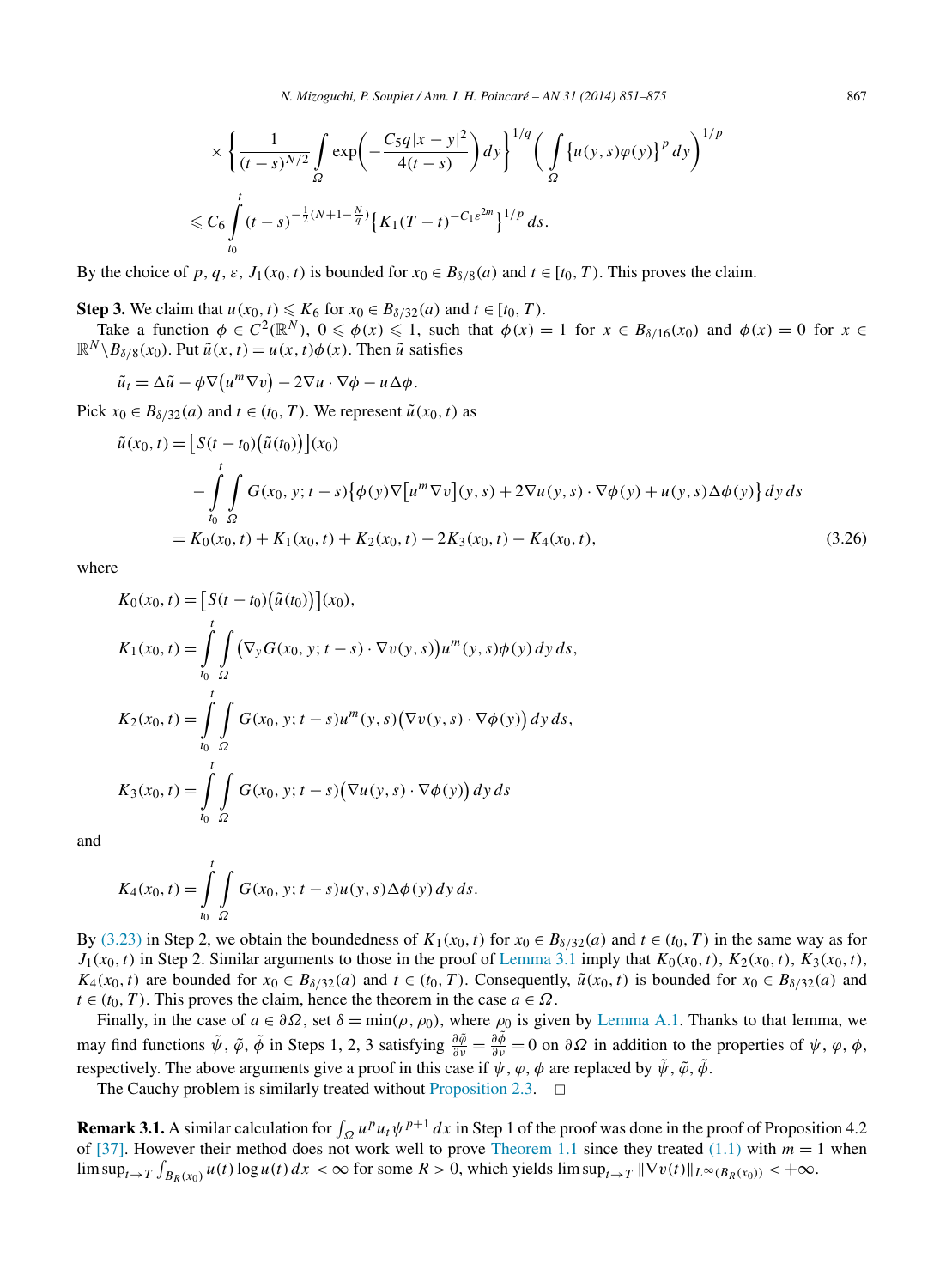# <span id="page-17-0"></span>**4.** Local nondegeneracy for  $0 < m < 1$

The key to our proof of local nondegeneracy when  $0 < m < 1$  is the following auxiliary function:

$$
H = \frac{m}{2} |\nabla v|^2 + \frac{u^{2-m}}{2-m} \tag{4.1}
$$

and the following lemma, which states that *H* satisfies a suitable, scalar parabolic inequality.

**Lemma 4.1.** *Assume*  $0 < m \leq 1$ ,  $\Gamma = 1$  *and let*  $p = 2/(2 - m) > 1$ . *Then the function*  $H \in L^{\infty}_{loc}((0, T); BC^{1}(\overline{\Omega}))$ *satisfies*

$$
\partial_t H - \Delta H \leqslant C_1 H^p \quad \text{in } \Omega \times (0, T) \tag{4.2}
$$

*in the weak sense* (*cf. Remark* 4.1)*, where*  $C_1 = (2 - m)^{2/(2-m)} \frac{N}{4m} > 0$ .

**Remark 4.1.** If  $\Omega$  is bounded, the weak formulation of  $(4.2)$  is understood as

$$
\int_{t_0}^{\tau} \int_{\Omega} \left( -H \partial_t \varphi + \nabla H \cdot \nabla \varphi - C_1 H^p \varphi \right) dx dt \leqslant - \bigg[ \int_{\Omega} H \varphi(x,t) dx \bigg]_{t_0}^{\tau} + \int_{t_0}^{\tau} \int_{\partial \Omega} \varphi \partial_{\nu} H d\sigma dt,
$$

for all  $0 < t_0 < \tau < T$  and all  $0 \le \varphi \in C^{1,1}(\overline{\Omega} \times [t_0, \tau])$ . When  $\Omega = \mathbb{R}^N$ , we say that (4.2) is true if is satisfied in  $\omega \times (0, T)$  for each smooth compact subdomain  $\omega$  of  $\mathbb{R}^N$ .

**Proof of Lemma 4.1.** We only consider the case  $\Omega$  bounded, the case  $\Omega = \mathbb{R}^N$  being completely similar. Let  $(G_k)_{k \in \mathbb{N}^*}$  be a sequence of approximations of the positive sign function with the following properties:

$$
G_k \in C^2(\mathbb{R}), \quad G_k(s) = 0 \quad \text{for all } s \leq 1/k, \ 0 \leq G'_k \leq 1, \ G''_k \geq 0,
$$
  
\n
$$
\lim_{k \to \infty} G_k(s) = s \quad \text{and} \quad \lim_{k \to \infty} G'_k(s) = \chi_{(0,\infty)}(s) \quad \text{for each } s \geq 0.
$$
\n(4.3)

Let

$$
J = \frac{u^{2-m}}{2-m}
$$

and note that, for each *k*,  $J_k := G_k \circ J$  is smooth (since *u* is smooth on the set  $\{u > 0\}$ ). We compute

$$
(\partial_t - \Delta) J_k = (G'_k \circ J)(\partial_t J - \Delta J) - (G''_k \circ J)|\nabla J|^2
$$
  
= 
$$
(G'_k \circ J)[u^{1-m}(u_t - \Delta u) - (1-m)|\nabla u|^2 u^{-m}] - (G''_k \circ J)|\nabla J|^2
$$
  

$$
\leq -(G'_k \circ J)u^{1-m}\nabla \cdot (u^m\nabla v),
$$

hence

$$
\int_{t_0}^{\tau} \int_{\Omega} \left( -J_k \partial_t \varphi + (G'_k \circ J) [\nabla J \cdot \nabla \varphi + u \Delta v + m \nabla u \cdot \nabla v] \varphi \right) dx dt
$$
\n
$$
\leqslant - \left[ \int_{\Omega} J_k \varphi(x, t) dx \right]_{t_0}^{\tau} + \int_{t_0}^{\tau} \int_{\partial \Omega} \varphi (G'_k \circ J) \partial_v J d\sigma dt, \tag{4.4}
$$

for any  $0 < t_0 < \tau < T$  and any test-function  $0 \leq \varphi \in C^{1,1}(\overline{\Omega} \times [t_0, \tau])$ . Also, we observe that, for a.e.  $t \in (t_0, T)$ ,  $\nabla u(x,t) = \nabla J(x,t) = 0$  at each point  $x \in \Omega$  such that  $u(x,t) = 0$  (due to  $u \ge 0$ ) and  $\partial_v J(x,t) = 0$  at each point  $x \in \partial \Omega$  such that  $u(x, t) = 0$ . Therefore, using (4.3), we deduce that, as  $k \to \infty$ :

$$
\lim_{k \to \infty} (G'_k \circ J)[\nabla J \cdot \nabla \varphi + u \Delta v + m \nabla u \cdot \nabla v] = \nabla J \cdot \nabla \varphi + u \Delta v + m \nabla u \cdot \nabla v
$$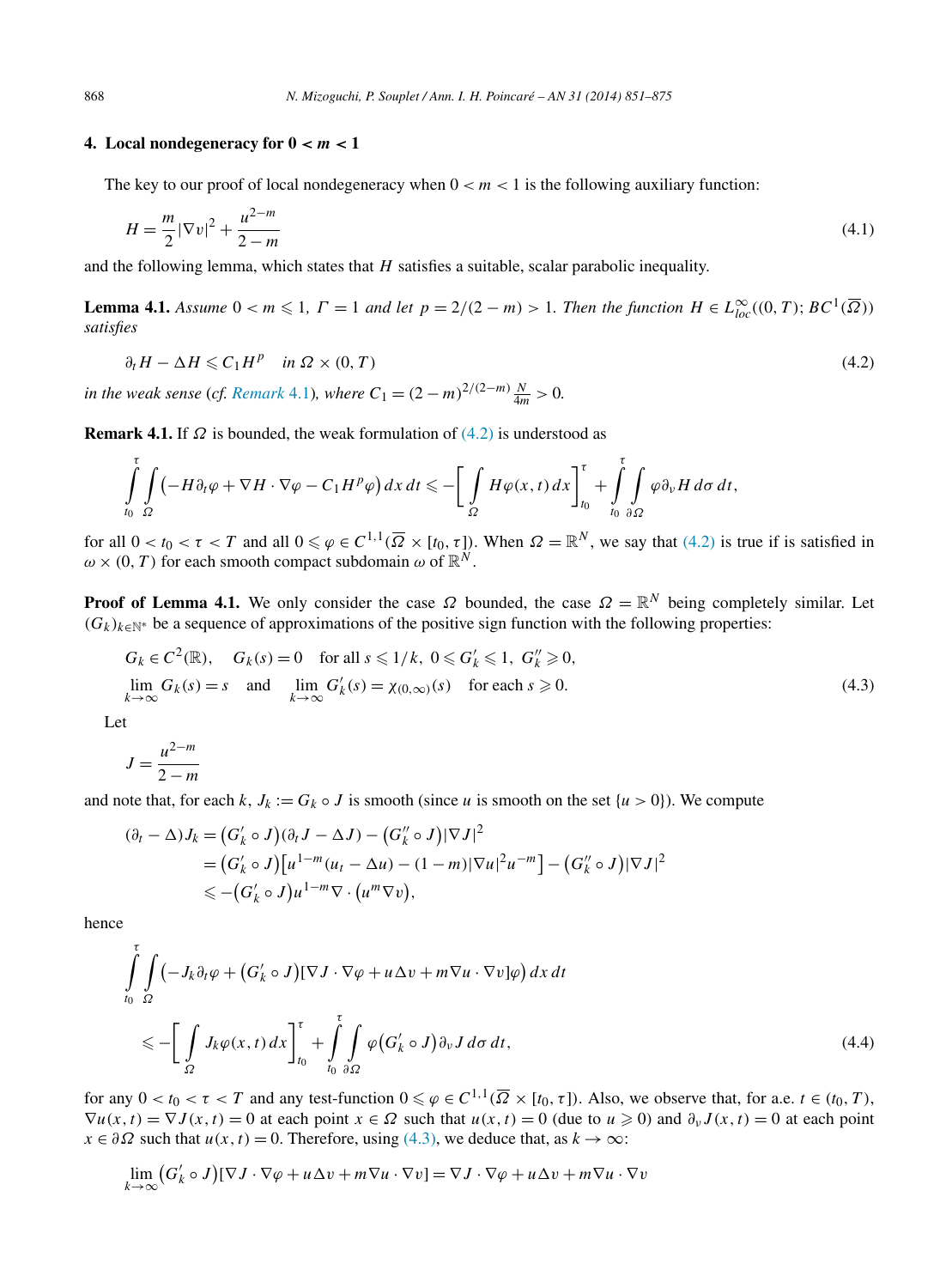<span id="page-18-0"></span>in  $\Omega$  for a.e.  $t \in (t_0, \tau)$  and

$$
\lim_{k\to\infty} \bigl(G'_k\circ J\bigr)\partial_\nu J=\partial_\nu J
$$

on  $\partial\Omega$  for a.e.  $t \in (t_0, \tau)$ . Since also lim<sub> $k \to \infty$ </sub>  $J_k = J$  uniformly in  $\overline{\Omega} \times [t_0, \tau]$ , we may pass to the limit in [\(4.4\)](#page-17-0) via dominated convergence and we obtain, in the weak sense (cf. [Remark 4.1\)](#page-17-0),

$$
(\partial_t - \Delta)J \leq -[u\Delta v + m\nabla u \cdot \nabla v] \quad \text{in } \Omega \times (0, T). \tag{4.5}
$$

On the other hand, denoting  $|D^2v|^2 = \sum_{ij} (\partial_{ij}^2 v)^2$ , we have

$$
(F\partial_t - \Delta)\frac{|\nabla v|^2}{2} = \nabla v \cdot \nabla (v_t - \Delta v) - |D^2 v|^2 = \nabla v \cdot \nabla u - |D^2 v|^2.
$$
\n(4.6)

(This is satisfied in the classical sense in  $\Omega \times (0, T)$ , recalling [\(2.7\).](#page-5-0)) Combining (4.5), (4.6) and using  $\Gamma = 1$ , we obtain

$$
\partial_t H - \Delta H \leqslant -u \Delta v - m \big| D^2 v \big|^2.
$$

Using the inequality  $|\Delta v|^2 \le N |D^2 v|^2$ , it follows that

$$
\partial_t H - \Delta H \leq \frac{N}{4m} u^2
$$

in the weak sense, hence  $(4.2)$ .  $\Box$ 

Next, to obtain suitable boundary conditions on the function *H*, we shall rely on the following simple, differential geometric property. It is probably known but we give a proof in [Appendix A](#page-20-0) for completeness.

**Lemma 4.2.** *Assume that*  $\Omega$  *is bounded and let*  $w \in C^2(\overline{\Omega})$  *satisfy*  $\frac{\partial w}{\partial v} = 0$  *on*  $\partial \Omega$ *. Then we have* 

$$
\frac{\partial |\nabla w|^2}{\partial v} \leqslant 2\kappa |\nabla w|^2 \quad on \ \partial \Omega,
$$
\n
$$
(4.7)
$$

*where*  $\kappa = \kappa(\Omega) > 0$  *is an upper bound for the curvatures of*  $\partial \Omega$ *.* 

With Lemmas [3.1, 4.1, 4.2](#page-10-0) at hand, we can then reduce the proof of [Theorem 1.1](#page-1-0) for  $m < 1$  to the following nondegeneracy result for parabolic scalar equations. It was proved in [\[15\]](#page-23-0) for classical subsolutions, in the case of interior points or of boundary points under Dirichlet boundary conditions (see also [\[41, Section 25\]](#page-24-0) for a simpler, alternative proof in the interior case). In [Appendix A,](#page-20-0) we give a proof for weak subsolutions in the boundary case under our current Neumann boundary conditions, by adapting the arguments from [\[15\]](#page-23-0) (the argument works for weak subsolutions in the interior case as well).

**Proposition 4.1.** Let 
$$
p > 1
$$
,  $M_1, M_2, T > 0$ ,  $t_0 \in (0, T)$ ,  $\rho > 0$ ,  $a \in \overline{\Omega}$ . Let  $0 \leq w \in L^{\infty}_{loc}((0, T); BC^1(\overline{\Omega}))$  satisfy

$$
w_t - \Delta w \leqslant M_1 w^p \quad \text{in } \Omega \times (t_0, T) \tag{4.8}
$$

*in the weak sense. If a* ∈ *∂Ω, assume in addition that*

$$
\frac{\partial w}{\partial \nu} \leqslant M_2 w \quad on \ \partial \Omega \cap B(a, \rho) \text{ for a.e. } t \in (t_0, T). \tag{4.9}
$$

*There exists*  $\varepsilon_0 > 0$  *depending only on*  $p, M_1, M_2$  *such that if* 

$$
w(x,t) \le \varepsilon_0 (T-t)^{-1/(p-1)}, \quad (x,t) \in \Omega_\rho \times (t_0, T), \tag{4.10}
$$

*then w is uniformly bounded in a neighborhood of (a,T ).*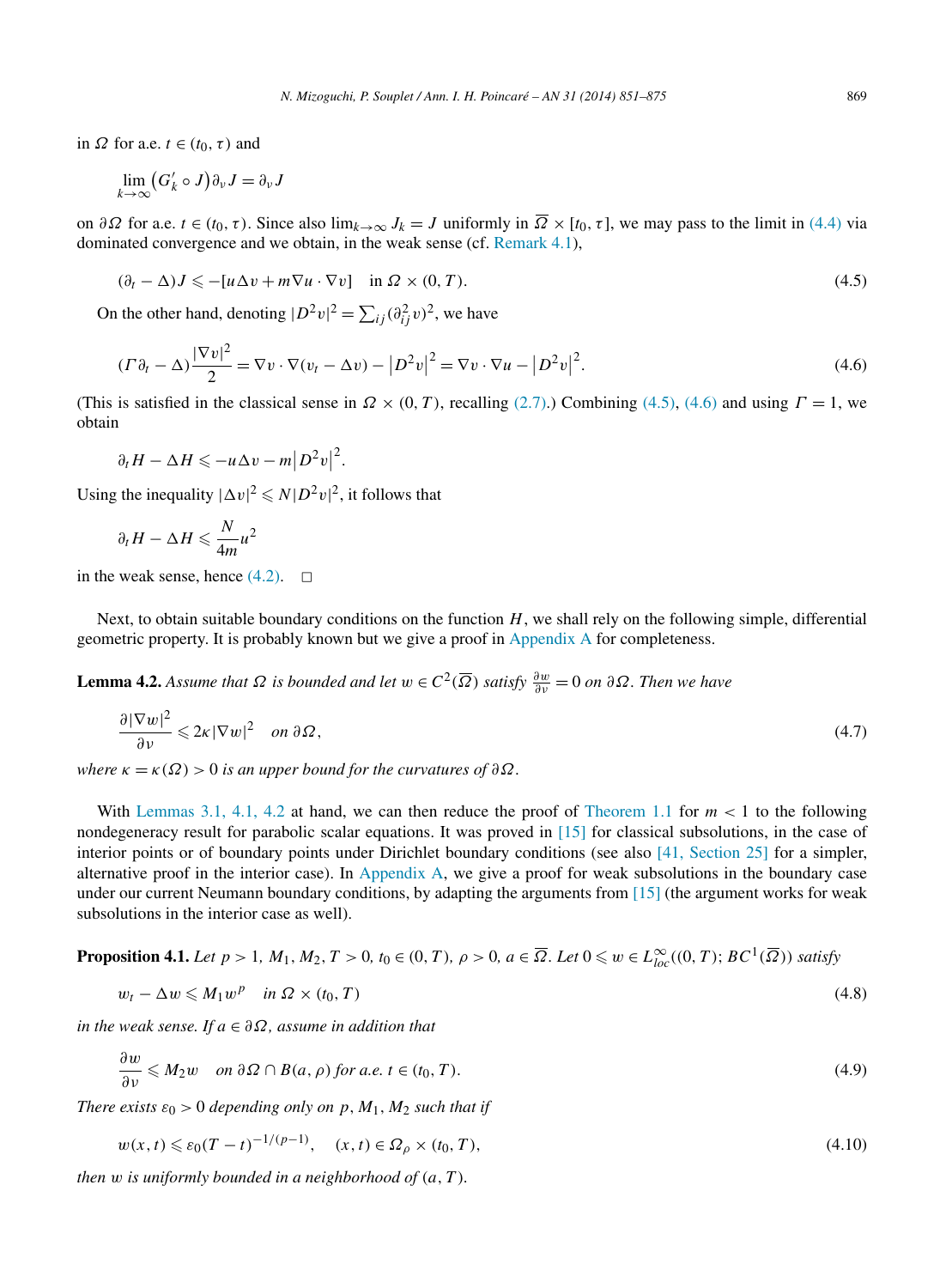**Proof of Theorem 1.1 for**  $0 < m < 1$ **.** (The proof is valid also for  $m = 1$  but, unlike that in Section [3](#page-10-0) for  $1 \le m < 2$ , it requires  $\Gamma = 1$ .) Assume that [\(1.6\)](#page-1-0) holds. By [Lemma 3.1,](#page-10-0) it follows that the function *H*, defined in [\(4.1\),](#page-17-0) satisfies

$$
H(x,t) \leqslant C\varepsilon (T-t)^{-1/m} \quad \text{for all } (x,t) \in (B(a,\rho) \cap \Omega) \times [t_0, T), \tag{4.11}
$$

with  $C > 0$  independent of  $\varepsilon$  and with some  $\rho > 0$ .

On the other hand, by [Lemma](#page-18-0) 4.2 and [\(2.13\),](#page-6-0) we have

$$
\frac{\partial H}{\partial \nu} = \frac{m}{2} \frac{\partial |\nabla v|^2}{\partial \nu} + u^{1-m} \frac{\partial u}{\partial \nu} \leqslant m\kappa |\nabla v|^2 \leqslant 2\kappa H \quad \text{on } \partial \Omega \times (0, T).
$$

The conclusion then follows from [Lemma 4.1](#page-17-0) and [Proposition 4.1.](#page-18-0)

## **5. Global lower estimate for all time: proof of [Theorem 1.2](#page-2-0)**

Let us first consider the case  $u_0 \neq 0$  and set

$$
t_0 = \min\bigl\{t > 0; \ \bigl\|u(t_0)\bigr\|_{\infty} = 2\|u_0\|_{\infty}\bigr\}.
$$

Note that, due to [\(2.6\),](#page-5-0) we have  $t_0 < \infty$ . For  $t \in (0, t_0)$ , we first use the second equation in [\(2.2\)](#page-5-0) to estimate

$$
\|\nabla v(t)\|_{\infty} \leq C\|\nabla v_0\|_{\infty} + \int_{0}^{t} C(t-s)^{-1/2} \|u(s)\|_{\infty} ds \leq C\|\nabla v_0\|_{\infty} + Ct^{1/2} \|u_0\|_{\infty}.
$$

Next, plugging this into the first equation in  $(2.2)$ , we obtain

$$
2||u_0||_{\infty} = ||u(t_0)||_{\infty} \le ||u_0||_{\infty} + \int_{0}^{t_0} C(t_0 - s)^{-1/2} (2||u_0||_{\infty})^m [||\nabla v_0||_{\infty} + s^{1/2} ||u_0||_{\infty}] ds,
$$

hence

$$
||u_0||_{\infty} \leq \int_{0}^{t_0} C(t_0 - s)^{-1/2} (2||u_0||_{\infty})^m \left[ ||\nabla v_0||_{\infty} + s^{1/2} ||u_0||_{\infty} \right] ds
$$
  
\n
$$
\leq C ||u_0||_{\infty}^m ||\nabla v_0||_{\infty} \int_{0}^{t_0} (t_0 - s)^{-1/2} ds + C ||u_0||_{\infty}^{m+1} \int_{0}^{t_0} (t_0 - s)^{-1/2} s^{1/2} ds
$$
  
\n
$$
\leq C t_0^{1/2} ||u_0||_{\infty}^m ||\nabla v_0||_{\infty} + C t_0 ||u_0||_{\infty}^{m+1}
$$
  
\n
$$
\leq C T^{1/2} ||u_0||_{\infty}^m ||\nabla v_0||_{\infty} + C T ||u_0||_{\infty}^{m+1}.
$$

Therefore, we have either

$$
||u_0||_{\infty}^m \geqslant cT^{-1}
$$
 or  $||u_0||_{\infty}^{m-1} ||\nabla v_0||_{\infty} \geqslant cT^{-1/2}$ ,

hence

$$
||u_0||_{\infty}^m + ||u_0||_{\infty}^{2(m-1)} ||\nabla v_0||_{\infty}^2 \geqslant cT^{-1}.
$$
\n(5.1)

We note that, if  $u_0 \equiv 0$  and  $m < 1$ , then (5.1) is still true in view of our convention  $\infty/\infty = \infty$ . On the other hand, we may exclude the case  $u_0 \equiv 0$  and  $m \ge 1$ , since then  $(u, v) = (0, S(t)v_0)$  by local uniqueness, hence  $T = \infty$ .

Next, shifting the time origin, with  $u(t)$  considered as initial data at time *t*, we deduce from (5.1) that

$$
\|u(t)\|_{\infty}^m + \|u(t)\|_{\infty}^{2(m-1)} \|\nabla v(t)\|_{\infty}^2 \geq c(T-t)^{-1}.
$$

Finally, assume  $1 \leq m < 2$ . For a given  $t \in [0, T)$ , if  $||u(t)||_{\infty}^{m} \leqslant (c/2)(T - t)^{-1}$ , then we infer that

$$
(c/2)(T-t)^{-1} \leq \|u(t)\|_{\infty}^{2(m-1)} \|\nabla v(t)\|_{\infty}^{2} \leq [(c/2)(T-t)^{-1}]^{2(m-1)/m} \|\nabla v(t)\|_{\infty}^{2},
$$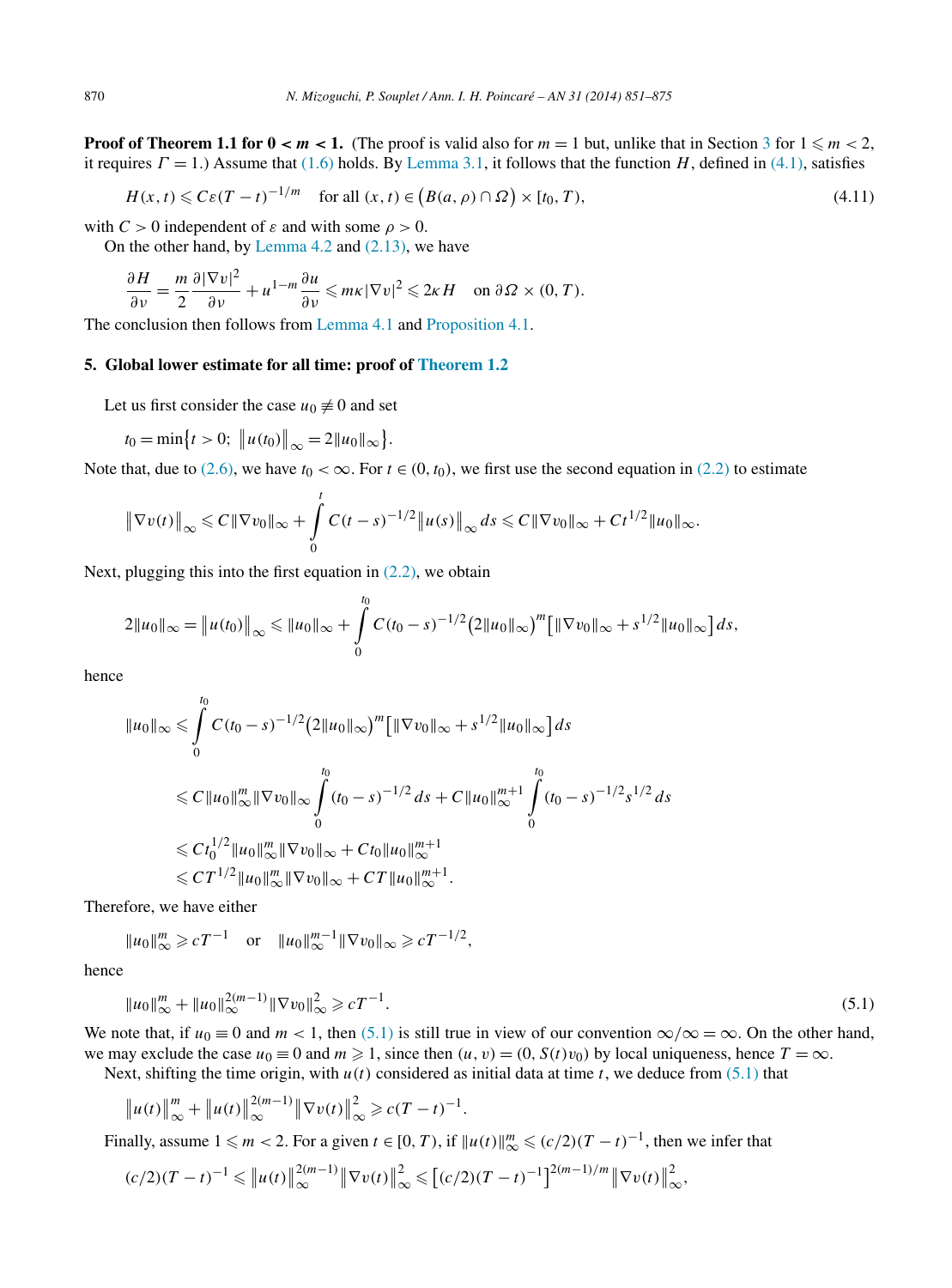<span id="page-20-0"></span>hence

$$
\left\|\nabla v(t)\right\|_{\infty} \geqslant \tilde{c}(T-t)^{(m-2)/2m}.
$$

It follows that

$$
\|u(t)\|_{\infty} + \|\nabla v(t)\|_{\infty}^{2/(2-m)} \geqslant c(T-t)^{-1/m}.\qquad \Box
$$

## **Acknowledgement**

N. Mizoguchi is supported by JST PRESTO program.

#### **Appendix A. Proof of [Lemma](#page-18-0) 4.2 and [Proposition 4.1](#page-18-0)**

**Proof of Lemma 4.2.** We may assume  $N \ge 2$  since otherwise the result is obvious (with the convention  $\kappa = 0$ ). Pick *a* ∈  $\partial \Omega$  and assume *a* = 0 without loss of generality. Set  $\tilde{x} = (x_1, \ldots, x_{N-1})$ , so that  $x = (\tilde{x}, x_N)$ , and denote by  $(e_1, \ldots, e_N)$  the canonical basis of vectors in  $\mathbb{R}^N$ . After a rotation, we may assume that, locally near 0, *Ω* and  $\partial \Omega$  are respectively given by  $\{x_N \leq f(\tilde{x})\}$  and  $\{x_N = f(\tilde{x})\}$ , where *f* is a  $C^2$ -function such that  $f(0) = 0$  and  $\nabla f(0) = 0$ . At a point  $(\tilde{x}, f(\tilde{x}))$  of  $\partial \Omega$  close to 0, the tangent vectors to  $\partial \Omega$  are given by

$$
\tau_i(\tilde{x}) = \left(1 + |\nabla f(\tilde{x})|^2\right)^{-1/2} \left(e_i + \frac{\partial f}{\partial x_i}(\tilde{x})e_N\right), \quad i = 1, \ldots, N-1.
$$

Since  $\nabla w_{|\partial \Omega}$  is tangential to  $\partial \Omega$  due to  $\frac{\partial w}{\partial \nu}$ , setting  $\alpha_i(\tilde{x}) = \nabla w(\tilde{x}, f(\tilde{x})) \cdot \tau_i(\tilde{x})$ , we have

$$
\nabla w(\tilde{x}, f(\tilde{x})) = \sum_{i=1}^{N-1} \alpha_i(\tilde{x}) \tau_i(\tilde{x})
$$
  
=  $(1 + |\nabla f(\tilde{x})|^2)^{-1/2} \Biggl[ \Biggl( \sum_{i=1}^{n-1} \alpha_i(\tilde{x}) e_i \Biggr) + \Biggl( \sum_{i=1}^{n-1} \alpha_i(\tilde{x}) \frac{\partial f}{\partial x_i}(\tilde{x}) \Biggr) e_N \Biggr],$ 

hence

$$
\frac{\partial w}{\partial x_N}(\tilde{x}, f(\tilde{x})) = \left(1 + |\nabla f(\tilde{x})|^2\right)^{-1/2} \sum_{i=1}^{n-1} \alpha_i(\tilde{x}) \frac{\partial f}{\partial x_i}(\tilde{x}).
$$
\n(A.1)

On the other hand, using  $\frac{\partial w}{\partial x_N}(0,0) = \frac{\partial w}{\partial y}(0) = 0$ , we see that

$$
\frac{1}{2}\frac{\partial |\nabla w|^2}{\partial v}(0) = \frac{1}{2}\sum_{j=1}^N \frac{\partial}{\partial x_N} \left(\frac{\partial w}{\partial x_j}\right)^2(0,0) = \sum_{j=1}^{N-1} \frac{\partial^2 w}{\partial x_N \partial x_j} \frac{\partial w}{\partial x_j}(0,0).
$$
 (A.2)

Differentiating (A.1) and taking into account that  $\nabla f(0) = 0$  and  $\alpha_i(0) = \frac{\partial w}{\partial x_i}(0,0)$ , we obtain, for  $j = 1, ..., N - 1$ ,

$$
\frac{\partial^2 w}{\partial x_N \partial x_j}(0,0) = \frac{\partial}{\partial x_j} \left( \sum_{i=1}^{N-1} \alpha_i \frac{\partial f}{\partial x_i} \right)(0) = \left( \sum_{i=1}^{N-1} \alpha_i \frac{\partial^2 f}{\partial x_j \partial x_i} \right)(0) = \left( \sum_{i=1}^{N-1} \frac{\partial w}{\partial x_i}(0,0) \frac{\partial^2 f}{\partial x_j \partial x_i}(0) \right).
$$

Plugging this into (A.2) and denoting  ${}^{t}\tilde{\nabla} = (\partial/\partial x_1, \ldots, \partial/\partial x_{N-1})$ , we obtain

$$
\frac{1}{2} \frac{\partial |\nabla w|^2}{\partial v}(0) = [{}^t \tilde{\nabla} w(D^2 f) \tilde{\nabla} w](0) \leq \kappa |\nabla w(0)|^2,
$$

hence  $(4.7)$ .  $\square$ 

We now turn to the proof of [Proposition](#page-18-0) 4.1. We shall only consider the case  $a \in \partial \Omega$ , the interior case being easier. We need a suitable Neumann cut-off function, given by the following lemma.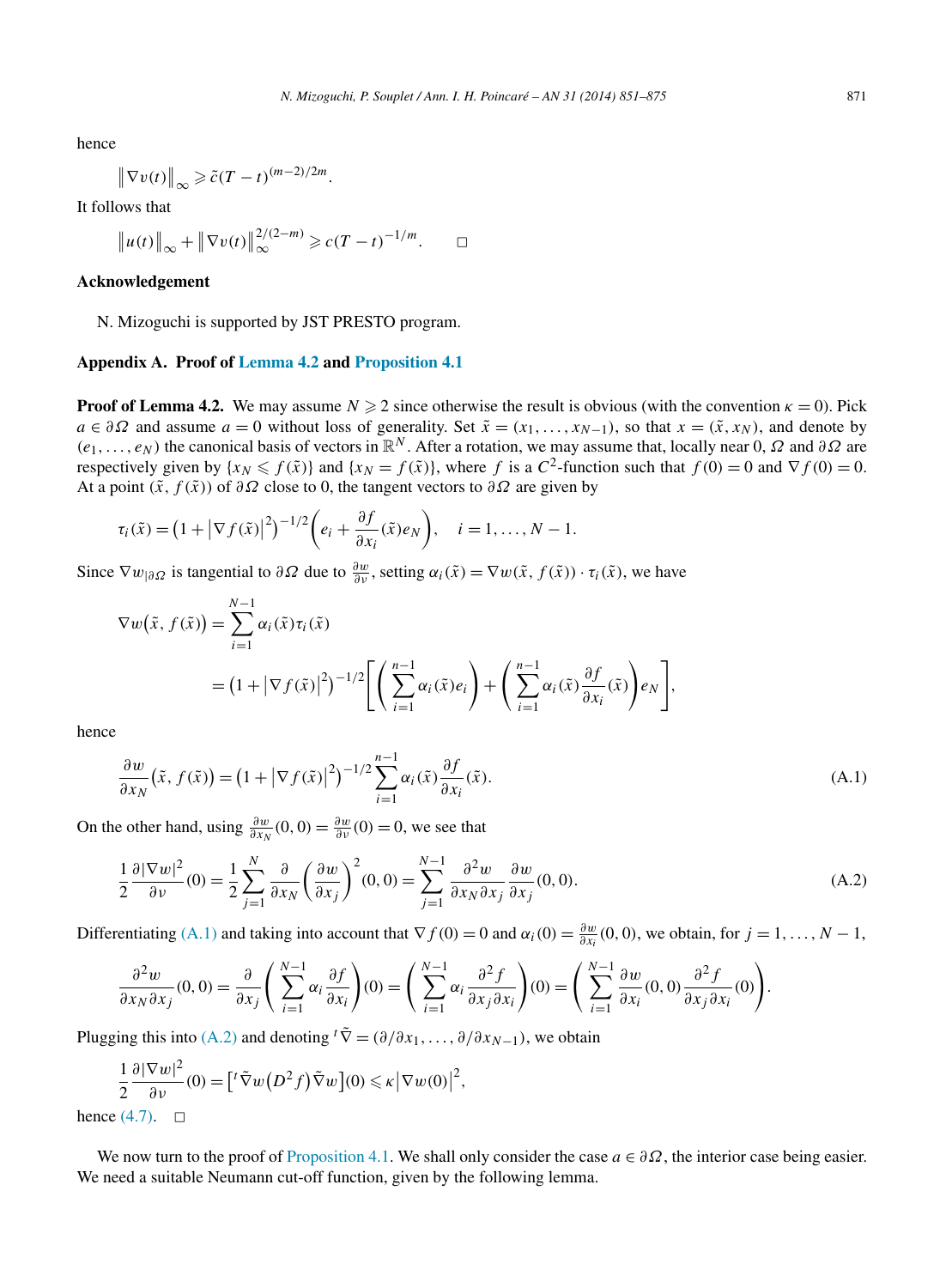<span id="page-21-0"></span>**Lemma A.1.** *Let*  $M \leq 0$ ,  $0 < \gamma < 1$  *and*  $a \in \partial \Omega$ *. There exists*  $\rho_0 > 0$  *such that for each*  $\rho \in (0, \rho_0]$ *, there exists* a *function*  $0 \le \phi \in C^2(\mathbb{R}^N)$  *such that* 

$$
\phi(x) = 0 \quad \text{for all } x \in B_{\rho/2}(a),\tag{A.3}
$$

if 
$$
M = 0
$$
:  $\phi(x) = 1$   
if  $M > 0$ :  $\phi(x) \ge 1$  for all  $x \in \mathbb{R}^N \setminus B_\rho(a)$ ,  $(A.4)$ 

$$
\frac{\partial \phi}{\partial \nu} = M\phi \quad on \ \partial \Omega, \tag{A.5}
$$

*and*

$$
|\nabla \phi| \leqslant A\phi^{\gamma} \quad \text{in } \mathbb{R}^N \text{ for some } A > 0. \tag{A.6}
$$

**Proof.** We assume  $N \ge 2$ , the case  $N = 1$  being much easier. To construct  $\phi$ , we shall use local flow-coordinates near *∂Ω*.

For  $x \in \overline{\Omega}$ , denote by  $\delta(x) = d(x, \partial \Omega)$  the distance to the boundary and, for  $\eta > 0$ , set  $\Omega'_{\eta} = \{x \in \overline{\Omega}; \ \delta(x) \leq \eta\}$ . Due to the regularity of *Ω*, there exists *η* > 0 such that for all *x* ∈  $Ω'_{\eta}$ , the projection *p*(*x*) of *x* onto  $∂Ω$  is unique. Moreover, for all  $x \in \Omega'_\eta$ , we have  $x = p(x) - \delta(x)v(p(x))$ , where *v* is the outer normal vector field on  $\partial\Omega$ . We denote the canonical basis of  $\mathbb{R}^N$  by  $(e_1, \ldots, e_N)$  and the current point of  $\mathbb{R}^N$  by  $y = (\tilde{y}, y_N)$ , where  $\tilde{y} = (y_1, \ldots, y_{N-1})$ .

Assuming without loss of generality that  $v(a) = e_N$  and reducing  $\eta$  if necessary, there exists a local parametrization of  $\partial \Omega$  near *a*, denoted by  $X_0 = X_0(\tilde{y})$ , defined on  $\widetilde{B}_\eta := {\{\tilde{y} \in \mathbb{R}^{N-1}; \ |\tilde{y}| < \eta\}}$ , such that  $X_0(0) = a$ ,

$$
\frac{\partial X_0}{\partial y_i}(0) = e_i, \quad i = 1, \dots, N - 1,
$$
\n(A.7)

and the map

$$
X: B_{\eta} \ni y \mapsto X(y) = X_0(\tilde{y}) + y_N \nu(X_0(\tilde{y}))
$$

(the flow-coordinates) is a  $C^2$ -diffeomorphism from  $B_\eta$  onto a neighborhood *U* of *a*. Moreover

$$
U \cap \Omega = X(B_{\eta} \cap \{y_N < 0\}) \quad \text{and} \quad U \cap \partial \Omega = X(B_{\eta} \cap \{y_N = 0\}). \tag{A.8}
$$

Furthermore, owing to  $(A.7)$ , by taking  $\rho_0 \in (0, \eta)$  sufficiently small, we have

$$
B_{\rho/2}(a) \subset X(B_{2\rho/3}) \subset X(B_{3\rho/4}) \subset B_{\rho}(a) \subset U \quad \text{for all } \rho \in (0, \rho_0].
$$
 (A.9)

Now fix  $\rho \in (0, \rho_0]$ . It is easy to check that there exists a  $C^2$ -function  $f : \mathbb{R} \to [0, 1]$  such that

$$
f(s) = \begin{cases} 1 & \text{for } s \leqslant 2\rho/3, \\ 0 & \text{for } s \geqslant 3\rho/4, \end{cases} \tag{A.10}
$$

along with

$$
\left|f'(s)\right| \leqslant Bf^{\gamma}(s) \quad \text{for some } B > 0. \tag{A.11}
$$

We then define the function  $\phi = \phi(x)$  by

$$
\phi(X(y)) = f(|y|)e^{M(y_N - \rho)}, \quad y \in B_{3\rho/4},
$$

and we extend  $\phi$  to be 0 on  $\mathbb{R}^N \setminus X(B_{3\rho/4})$ . As a consequence of (A.8)–(A.10), we obtain properties (A.3)–(A.4), whereas  $(A.11)$  implies  $(A.6)$ . We compute

$$
\left(f'(|y|)\frac{y_N}{|y|} + Mf(|y|)\right)e^{My_N} = (\nabla_x \phi)\left(X(y)\right) \cdot \frac{\partial X}{\partial y_N} = (\nabla_x \phi)\left(X(y)\right) \cdot \nu\left(X_0(\tilde{y})\right), \quad y \in B_\eta.
$$

Evaluating this expression at  $y = (\tilde{y}, 0)$  and using  $f'(0) = 0$ , we obtain

$$
\partial_{\nu}\phi\big(X_0(\tilde{y})\big)=(\nabla_x\phi)\big(X_0(\tilde{y})\big)\cdot\nu\big(X_0(\tilde{y})\big)=Mf(\tilde{y})f(0)=M\phi\big(X_0(\tilde{y})\big),\quad \tilde{y}\in\widetilde{B}_{\eta}.
$$

Therefore,  $\partial_{\nu}\phi = M\phi$  on  $U \cap \partial \Omega$ , hence (A.5).  $\Box$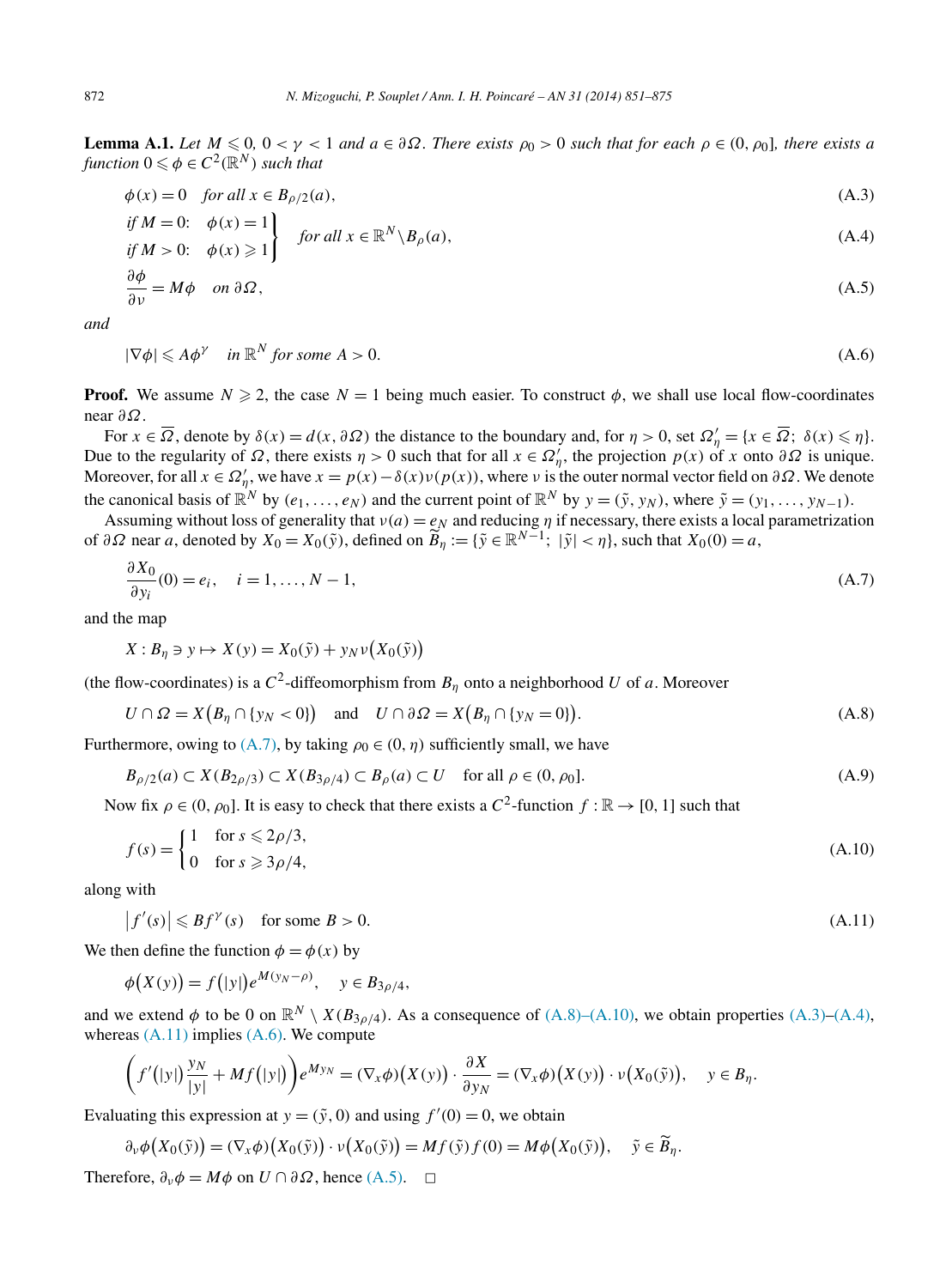**Proof of Proposition 4.1.** We treat only the case  $a \in \partial \Omega$ , the case  $a \in \Omega$  being similar (and slightly easier). We shall adapt the arguments in [\[15, Theorem 2.1\].](#page-23-0) Consider the localization of *w* given by  $z = w\phi$ , where  $\phi$  is provided by [Lemma A.1](#page-21-0) with  $M = -M_2$  (the choice of  $\gamma$  is unimportant since property [\(A.6\)](#page-21-0) is not used here). The function *z* satisfies

$$
z_t - \Delta z \leqslant M_1 w^p \phi + g \quad \text{in } \Omega \times (t_0, T),
$$

in the weak sense, where

$$
g = -2\nabla \cdot (w\nabla \phi) + w\Delta \phi. \tag{A.12}
$$

This computation, which is direct in the case of classical subsolutions, can be easily carried out in the case of weak subsolutions by applying the integral formulation in [Remark 4.1](#page-17-0) with the test-function  $\varphi(x, t)$  replaced by  $\varphi(x, t)\varphi(x)$ , and using the divergence theorem. Moreover, owing to  $(A.5)$  with  $M = -M_2$ , we have

 $\partial_{\nu} z = w \partial_{\nu} \phi + \phi \partial_{\nu} w \leq -w M_2 \phi + \phi M_2 w = 0$  on  $\partial \Omega$  for a.e.  $t \in (t_0, T)$ .

Let now *Z* be the solution of the problem

$$
\begin{cases}\nZ_t = \Delta Z + M_1 w^p \phi + g, & x \in \Omega, \ t_0 < t < T, \\
\frac{\partial Z}{\partial \nu}(x, t) = 0, & x \in \partial \Omega, \ t_0 < t < T, \\
Z(x, t_0) = z(x, t_0), & x \in \Omega.\n\end{cases} \tag{A.13}
$$

Since this is a linear problem and  $M_1w^p\phi + g \in L^{\infty}_{loc}(\overline{\Omega} \times [t_0, T))$ , it is clear that *Z* exists and is moreover a strong solution in *Ω* ×*(t*0*,T)*. We have *z Z* in *Ω* ×*(t*0*,T)* by the weak maximum principle (see e.g. [\[41, Proposition 52.13\],](#page-24-0) whose proof can be easily adapted to the case of Neumann boundary conditions).

By the variation-of-constants formula, we have

$$
Z(t) = S(t-t_0)Z(t_0) + M_1 \int_{t_0}^t S(t-s)\phi w^p(s) ds + \int_{t_0}^t S(t-s)g(s) ds, \quad t_0 < t < T.
$$

Denote  $\tilde{w}(t) = w(t)_{|B(a,\rho)}$  and recall (A.12). Using formula [\(2.3\),](#page-5-0) [Proposition 2.3](#page-6-0) and the estimate  $||S(t)h||_{\infty} \leq$  $||h||_{\infty}$ , we obtain, for all *t* ∈ *(t*<sub>0</sub>, *T*),

$$
\|Z(t)\|_{\infty} \le \|Z(t_0)\|_{\infty} + M_1 \int_{t_0}^t \|w^{p-1}Z\|_{\infty}(s) ds + C \int_{t_0}^t \left(1 + (t-s)^{-1/2}\right) \|\tilde{w}(s)\| ds.
$$
 (A.14)

Using assumption [\(4.10\),](#page-18-0) it follows that,

$$
\|Z(t)\|_{\infty} \leq \|Z(t_0)\|_{\infty} + M_1 \varepsilon^{p-1} \int_{t_0}^t (T-s)^{-1} \|Z\|_{\infty}(s) \, ds + C \varepsilon \int_{t_0}^t \big(1 + (t-s)^{-1/2}\big) (T-s)^{-1/(p-1)} \, ds.
$$

Here and in what follows, *C* is a generic positive constant possibly depending on the solution *u*. If  $p > 3$ , we deduce that

$$
\|Z(t)\|_{\infty} \leq C + M_1 \varepsilon^{p-1} \int\limits_{t_0}^t (T-s)^{-1} \|Z\|_{\infty}(s) \, ds, \quad t_0 < t < T.
$$

*t*

Taking  $\varepsilon$  so small that  $M_1 \varepsilon^{p-1} < 1/(p+1)$  it follows from Gronwall's lemma that, for all  $t \in (t_0, T)$ ,  $||z(t)||_{\infty} \leq$  $\|Z(t)\|_{\infty} \le C(T-t)^{-1/(p+1)}$ , hence  $w(x,t) \le C(T-t)^{-1/(p+1)}$  in  $\overline{\Omega} \cap B(a,\rho/2)$ , due to [\(A.5\).](#page-21-0) Now let  $\check{\phi}$  be the cut-off function given by [Lemma A.1](#page-21-0) with  $\rho/2$  instead of  $\rho$ , and define  $\check{Z}$ ,  $\check{z}$  correspondingly. We deduce from (A.14) applied to  $\dot{Z}$  that

$$
\|\check{Z}(t)\|_{\infty} \leq \|\check{Z}(t_0)\|_{\infty} + C \int\limits_{t_0}^t (T-s)^{-p/(p+1)} \, ds + C \varepsilon \int\limits_{t_0}^t \big(1 + (t-s)^{-1/2}\big) (T-s)^{-1/(p+1)} \, ds \leq C.
$$

It follows that *w* is bounded near *(a,T )*, hence *a* is not a blow-up point.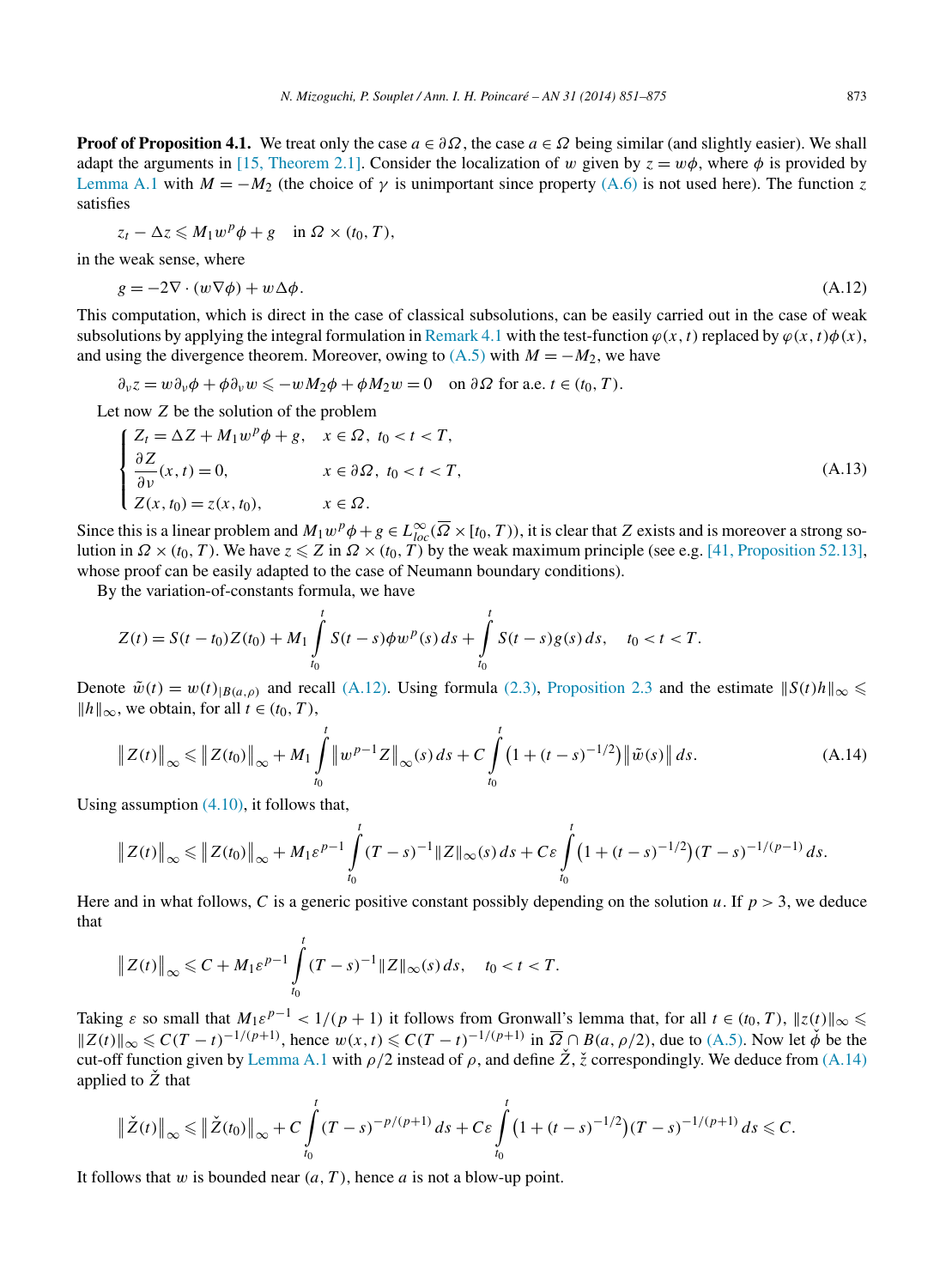<span id="page-23-0"></span>The case  $1 < p \leq 3$  follows by adding a bootstrap argument to the above procedure – see the proof of [15, Theorem 2.1] for details.  $\Box$ 

# **References**

- [1] [P. Biler, Local and global solvability of some parabolic systems modeling chemotaxis, Adv. Math. Sci. Appl. 8 \(1998\) 715–743.](http://refhub.elsevier.com/S0294-1449(13)00090-5/bib4269s1)
- [2] P. Biler, G. Karch, Ph. Laurençot, T. Nadzieja, The 8*π*[-problem for radially symmetric solutions of a chemotaxis model in a disc, Topol.](http://refhub.elsevier.com/S0294-1449(13)00090-5/bib424B4C4Es1) [Methods Nonlinear Anal. 27 \(2006\) 133–147.](http://refhub.elsevier.com/S0294-1449(13)00090-5/bib424B4C4Es1)
- [3] [P. Biler, T. Nadzieja, Existence and nonexistence of solutions for a model of gravitational interaction of particles. I, Colloq. Math. 66 \(1994\)](http://refhub.elsevier.com/S0294-1449(13)00090-5/bib424Es1) [319–334.](http://refhub.elsevier.com/S0294-1449(13)00090-5/bib424Es1)
- [4] A. [Blanchet, J.A. Carrillo, N. Masmoudi, Infinite time aggregation for the critical Patlak–Keller–Segel model in](http://refhub.elsevier.com/S0294-1449(13)00090-5/bib42434Ds1) *R*2, Comm. Pure Appl. Math. [61 \(2008\) 1449–1481.](http://refhub.elsevier.com/S0294-1449(13)00090-5/bib42434Ds1)
- [5] A. [Blanchet, J. Dolbeault, B. Perthame, Two-dimensional Keller–Segel model: optimal critical mass and qualitative properties of the solutions,](http://refhub.elsevier.com/S0294-1449(13)00090-5/bib424450s1) [Electron. J. Differential Equations 44 \(2006\), 32 pp.](http://refhub.elsevier.com/S0294-1449(13)00090-5/bib424450s1)
- [6] [V. Calvez, L. Corrias, The parabolic–parabolic Keller–Segel model in](http://refhub.elsevier.com/S0294-1449(13)00090-5/bib4343s1) *R*2, Comm. Math. Sci. 6 (2008) 417–447.
- [7] S. [Childress, Nonlinear aspects of chemotaxis, Math. Biosci. 56 \(1981\) 217–237.](http://refhub.elsevier.com/S0294-1449(13)00090-5/bib436831s1)
- [8] S. [Childress, J.K. Percus, Chemotactic Collapse in Two Dimensions, Lecture Notes in Biomath., vol. 55, Springer, Berlin, 1984, pp. 61–66.](http://refhub.elsevier.com/S0294-1449(13)00090-5/bib436832s1)
- [9] T. [Cieslak, C. Stinner, Finite-time blow-up and global-in-time unbounded solutions to a parabolic–parabolic quasilinear Keller–Segel system](http://refhub.elsevier.com/S0294-1449(13)00090-5/bib435331s1) ´ [in higher dimensions, J. Differential Equations 252 \(2012\) 5832–5851.](http://refhub.elsevier.com/S0294-1449(13)00090-5/bib435331s1)
- [10] T. Cieslak, C. Stinner, Finite-time blow-up in a supercritical quasilinear parabolic–parabolic Keller–Segel system in dimension 2, Acta Appl. Math. (2013), <http://dx.doi.org/10.1007/s10440-013-9832-5>.
- [11] J.I. [Diaz, T. Nagai, J.-M. Rakotoson, Symmetrization techniques on unbounded domains: application to a chemotaxis system on](http://refhub.elsevier.com/S0294-1449(13)00090-5/bib444E52s1) **R***<sup>N</sup>* , J. Dif[ferential Equations 145 \(1998\) 156–183.](http://refhub.elsevier.com/S0294-1449(13)00090-5/bib444E52s1)
- [12] K. [Djie, M. Winkler, Boundedness and finite-time collapse in a chemotaxis system with volume-filling effect, Nonlinear Anal. TMA 72 \(2010\)](http://refhub.elsevier.com/S0294-1449(13)00090-5/bib4457s1) [1044–1064.](http://refhub.elsevier.com/S0294-1449(13)00090-5/bib4457s1)
- [13] J. [Dolbeault, C. Schmeiser, The two-dimensional Keller–Segel model after blow-up, Discrete Cont. Dynam. Syst., Ser. A 25 \(2009\) 109–121.](http://refhub.elsevier.com/S0294-1449(13)00090-5/bib4453s1)
- [14] H. [Gajewski, K. Zacharias, Global behaviour of a reaction–diffusion system modelling chemotaxis, Math. Nachr. 195 \(1998\) 77–114.](http://refhub.elsevier.com/S0294-1449(13)00090-5/bib475As1)
- [15] [Y. Giga, R.V. Kohn, Nondegeneracy of blow-up for semilinear heat equations, Comm. Pure Appl. Math. 42 \(1989\) 845–884.](http://refhub.elsevier.com/S0294-1449(13)00090-5/bib474B3839s1)
- [16] [Y. Giga, N. Mizoguchi, T. Senba, Asymptotic behavior of type I blow-up solutions to a parabolic–elliptic system of drift-diffusion type,](http://refhub.elsevier.com/S0294-1449(13)00090-5/bib474D53s1) [Archive Rat. Mech. Anal. 201 \(2011\) 549–573.](http://refhub.elsevier.com/S0294-1449(13)00090-5/bib474D53s1)
- [17] M.A. [Herrero, E. Medina, J.J.L. Velázquez, Self-similar blow-up for a reaction–diffusion system, J. Comput. Appl. Math. 97 \(1998\) 99–119.](http://refhub.elsevier.com/S0294-1449(13)00090-5/bib484D5632s1)
- [18] M.A. [Herrero, J.J.L. Velázquez, Singularity patterns in a chemotaxis model, Math. Ann. 306 \(1996\) 583–623.](http://refhub.elsevier.com/S0294-1449(13)00090-5/bib48566D617468616E6Es1)
- [19] M.A. [Herrero, J.J.L. Velázquez, A blow-up mechanism for a chemotaxis model, Ann. Scuola Norm. Super. Pisa Cl. Sci. 24 \(1997\) 633–683.](http://refhub.elsevier.com/S0294-1449(13)00090-5/bib485670697361s1)
- [20] [T. Hillen, K. Painter, Volume-filling and quorum-sensing in models for chemosensitive movement, Can. Appl. Math. Q. 10 \(2002\) 501–543.](http://refhub.elsevier.com/S0294-1449(13)00090-5/bib4850s1)
- [21] [T. Hillen, K. Painter, A user's guide to PDE models for chemotaxis, J. Math. Biol. 58 \(2009\) 183–217.](http://refhub.elsevier.com/S0294-1449(13)00090-5/bib485032s1)
- [22] D. [Horstmann, M. Winkler, Boundedness vs. blow-up in a chemotaxis system, J. Differential Equations 215 \(2005\) 52–107.](http://refhub.elsevier.com/S0294-1449(13)00090-5/bib48573035s1)
- [23] [W. Jäger, S. Luckhaus, On explosions of solutions to a system of partial differential equations modelling chemotaxis, Trans. Amer. Math. Soc.](http://refhub.elsevier.com/S0294-1449(13)00090-5/bib4A4Cs1) [329 \(1992\) 819–824.](http://refhub.elsevier.com/S0294-1449(13)00090-5/bib4A4Cs1)
- [24] S. [Kaplan, On the growth of solutions of quasi-linear parabolic equations, Comm. Pure Appl. Math. 16 \(1963\) 305–330.](http://refhub.elsevier.com/S0294-1449(13)00090-5/bib4B61s1)
- [25] N. [Kavallaris, Ph. Souplet, Grow-up rate and refined asymptotics for a two-dimensional Patlak–Keller–Segel model in a disk, SIAM J. Math.](http://refhub.elsevier.com/S0294-1449(13)00090-5/bib4B61536Fs1) [Anal. 40 \(2008\) 1852–1881.](http://refhub.elsevier.com/S0294-1449(13)00090-5/bib4B61536Fs1)
- [26] [E.F. Keller, L.A. Segel, Initiation of slime mold aggregation viewed as an instability, J. Theoret. Biol. 26 \(1970\) 399–415.](http://refhub.elsevier.com/S0294-1449(13)00090-5/bib4B53s1)
- [27] H. [Kozono, Y. Sugiyama, Local existence and finite time blow-up of solutions in the 2-D Keller–Segel system, J. Evol. Equ. 8 \(2008\) 353–378.](http://refhub.elsevier.com/S0294-1449(13)00090-5/bib4B6F5375s1) [28] O.A. [Ladyzenskaja, V.A. Solonnikov, N.N. Ural'ceva, Linear and Quasilinear Equations of Parabolic Type, Transl. Math. Monogr., Amer.](http://refhub.elsevier.com/S0294-1449(13)00090-5/bib4C5355s1)
- [Math. Soc., Providence, RI, 1968.](http://refhub.elsevier.com/S0294-1449(13)00090-5/bib4C5355s1) [29] S. [Luckhaus, Y. Sugiyama, Asymptotic profile with the optimal convergence rate for a parabolic equation of chemotaxis in super-critical cases,](http://refhub.elsevier.com/S0294-1449(13)00090-5/bib4C53s1) [Indiana Univ. Math. J. 56 \(2007\) 1279–1297.](http://refhub.elsevier.com/S0294-1449(13)00090-5/bib4C53s1)
- [30] S. [Luckhaus, Y. Sugiyama, J.J.L. Velázquez, Measure valued solutions of the 2D Keller–Segel system, Arch. Ration. Mech. Anal. 206 \(2012\)](http://refhub.elsevier.com/S0294-1449(13)00090-5/bib4C5356s1) [31–80.](http://refhub.elsevier.com/S0294-1449(13)00090-5/bib4C5356s1)
- [31] N. [Mizoguchi, T. Senba, Type II blow-up solutions to a parabolic–elliptic system, Adv. Math. Sci. Appl. 17 \(2007\) 505–545.](http://refhub.elsevier.com/S0294-1449(13)00090-5/bib4D5365s1)
- [32] N. Mizoguchi, T. Senba, Refined asymptotics of blowup solutions to a simplified chemotaxis system, preprint.
- [33] A. [Montaru, A semilinear parabolic–elliptic chemotaxis system with critical mass in any space dimension, Nonlinearity \(2013\), in press.](http://refhub.elsevier.com/S0294-1449(13)00090-5/bib4D6F6Es1)
- [34] X. [Mora, Semilinear parabolic problems define semiflows on](http://refhub.elsevier.com/S0294-1449(13)00090-5/bib4D6F72613A54414D53323738s1) *C<sup>k</sup>* spaces, Trans. Amer. Math. Soc. 278 (1983) 21–55.
- [35] [T. Nagai, Blow-up of radially symmetric solutions to a chemotaxis system, Adv. Math. Sci. Appl. 5 \(1995\) 581–601.](http://refhub.elsevier.com/S0294-1449(13)00090-5/bib4E61676169s1)
- [36] [T. Nagai, Blowup of nonradial solutions to parabolic–elliptic systems modeling chemotaxis in two-dimensional domains, J. Inequal. Appl. 6](http://refhub.elsevier.com/S0294-1449(13)00090-5/bib4E6167616932s1) [\(2001\) 37–55.](http://refhub.elsevier.com/S0294-1449(13)00090-5/bib4E6167616932s1)
- [37] [T. Nagai, T. Senba, T. Suzuki, Chemotactic collapse in parabolic system of mathematical biology, Hiroshima Math. J. 30 \(2000\) 463–497.](http://refhub.elsevier.com/S0294-1449(13)00090-5/bib4E5353s1)
- [38] [T. Nagai, T. Senba, K. Yoshida, Application of the Trudinger–Moser inequality to a parabolic system of chemotaxis, Funkcial. Ekvac. 40](http://refhub.elsevier.com/S0294-1449(13)00090-5/bib4E5359s1) [\(1997\) 411–433.](http://refhub.elsevier.com/S0294-1449(13)00090-5/bib4E5359s1)
- [39] [Y. Naito, T. Senba, Blow-up behavior of solutions to a parabolic–elliptic system on higher dimensional domains, Discrete Cont. Dynam. Syst.](http://refhub.elsevier.com/S0294-1449(13)00090-5/bib4E615365s1) [32 \(2012\) 3691–3713.](http://refhub.elsevier.com/S0294-1449(13)00090-5/bib4E615365s1)